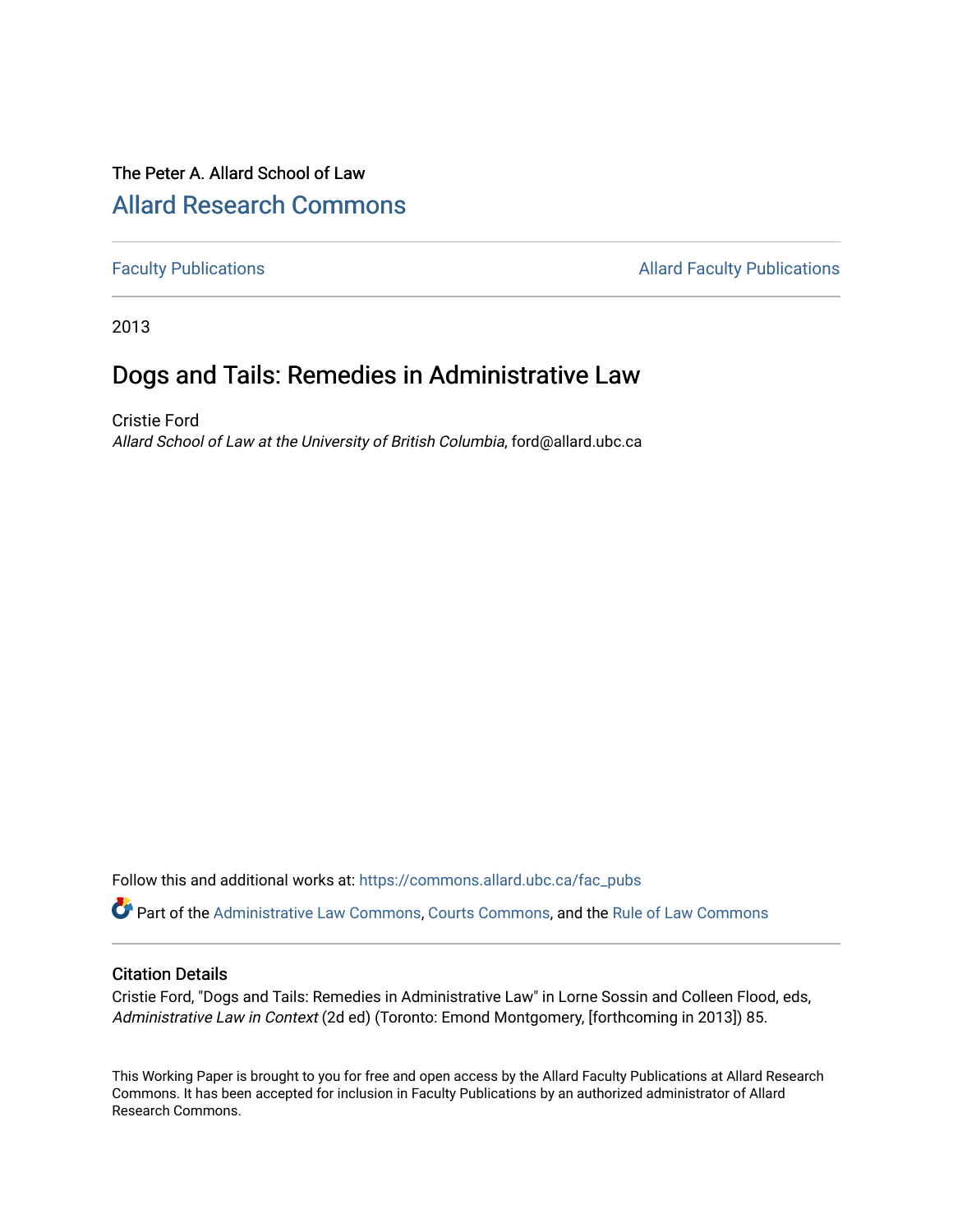# Dogs and Tails: Remedies in **Administrative Law**

**CRISTIE FORD** Faculty of Law, University of British Columbia

Forthcoming in LORNE SOSSIN AND COLLEEN FLOOD, EDS., Administrative Law in Context, 2d ed. (2012)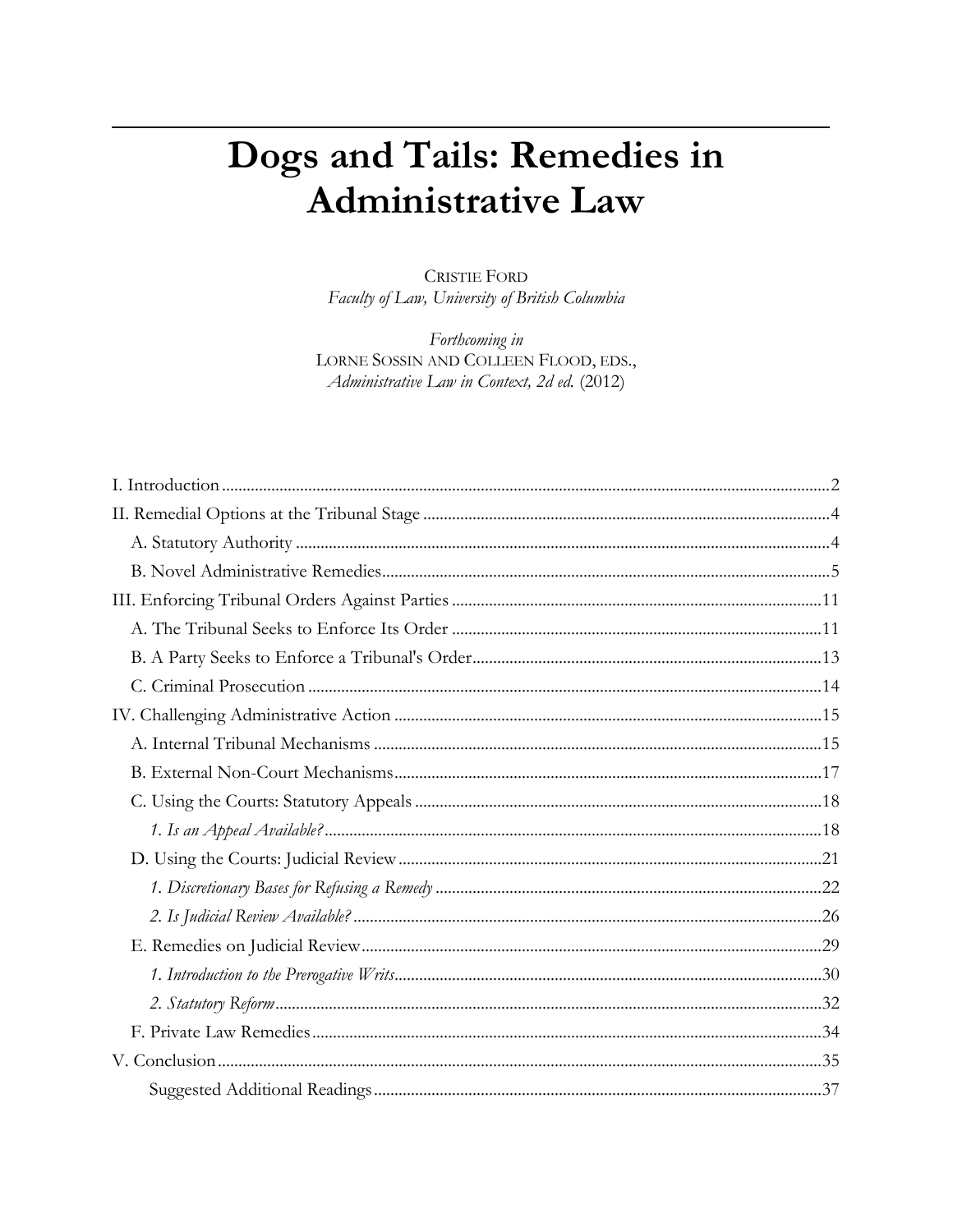# **I. Introduction**

<span id="page-2-0"></span>From time to time, one hears the criticism that a particular court judgment has allowed the "tail" of the remedy to "wag the dog" of the substantive case. In traditional treatments of administrative law remedies, the metaphor could potentially be carried even further. One has the sense that the "tail" of what is called "judicial review" -- that is, court review of remedies that have been imposed by administrative law agencies and tribunals<sup>1</sup> -- has been allowed to "wag the dog" of the discipline's entire approach to remedies, and even administrative law. Some classic textbooks treat administrative law remedies as if they *begin* at the point at which a party to an administrative action seeks judicial review of that action through the courts.

The legal preoccupation with court action derives, to some extent, from law's discomfort with public decision-making bodies that work differently from courts. Law's role vis-á-vis administrative action is often focused on what tools courts have to police and intervene in administrative agencies' actions, to ensure that those agencies observe the rule of law and basic principles of justice. Legal scholars and practitioners (and, of course, judges) do not always trust administrative agencies to the degree they trust courts. Concerns for justice and the rule of law are legitimate. Yet, a tight focus on court action misses the hugely important first step in real-life administrative action: the varied and sometimes creative remedies that the tribunal itself may impose.

If courts and legal scholars sometimes seem to overemphasize the role of judicial review, legislators often simultaneously try to limit its practical use. One of the themes that runs through this chapter, and indeed this book, is the "dialogue" (some might say tug-of-war) that courts and legislators engage in as they try to steer the course of administrative law.<sup>2</sup> Administrative tribunals, although generally quite independent of the political process, are still products of the executive arm of government. Legislative drafters, in crafting tribunals' enabling statutes, may use various tools to limit or circumscribe the available scope of court intervention in tribunals' decision-making processes. One common mechanism is the privative clause.<sup>3</sup> Another technique, relevant in this chapter, is to provide for avenues of appeal of a decision that are internal to the tribunal itself. This limits recourse to judicial review, because the general (court-developed) rule is that recourse to the courts is only available after a party has exhausted all avenues of appeal, including internal appeals and any appeals to the courts provided for in the statute. By providing for appeal mechanisms, and in particular for internal appeal mechanisms with their own unique and sometimes uncourtlike structures, the executive is able to maintain a greater degree of control over the statutory scheme that it has constructed to address a particular public issue.

This chapter provides an overview of administrative law remedies as a whole, including not only judicial review but also tribunal decisions, internal and external appeals, enforcement mechanisms, and extralegal strategies. Discussing remedies near the beginning of an administrative

<sup>&</sup>lt;sup>1</sup> For simplicity I will use the term "tribunal" throughout to refer to the full range of administrative agencies, commissions, and other bodies. This is an oversimplification, because many administrative decision-makers do not take a tribunal form. Many administrative decisions are made by bureaucrats without a hearing or the court-style structure of a tribunal; administrative agencies also regularly make policy decisions that affect individual and social interests. However, the tribunal is perhaps the prototypical administrative structure for the purpose of understanding the remedies available to a party to tribunal action.

<sup>&</sup>lt;sup>2</sup> See Mary Liston, Chapter 2.

 $3$  On privative clauses and substantive fairness, see Sheila Wildeman, Chapter 10, and Audrey Macklin, Chapter 9.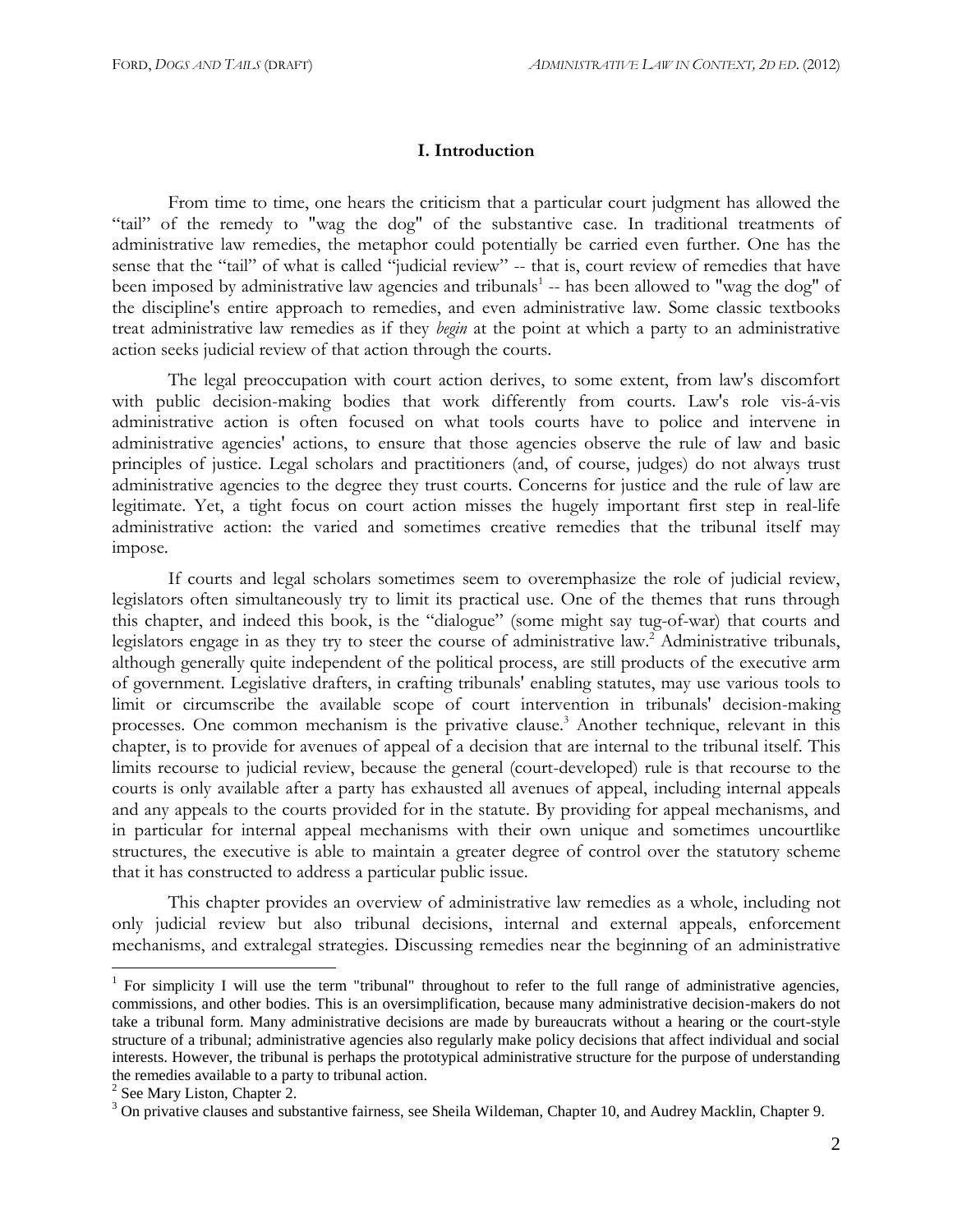law textbook may seem unconventional. We have chosen this approach because understanding the available remedies is an important part of understanding what one is "getting into" in administrative law, and it provides a broad structural framework on which subsequent chapters can build. This chapter is meant to operate almost as a decision tree, to help guide students through the different stages where remedies issues arise. Figure 3.1 sets out the broad outlines of the chapter.



<span id="page-3-0"></span>The chapter is divide sections, with sections I and V providing an introduction and a conclusion, respectively Section II, "Remedial Options at the Tribunal Stage," section III, "Enforcing Tribunal against Parties," and section IV, "Challenging Administrative Action" have not traditionally been located in the "remedies" chapter of administrative law texts (if they appear at all). As we shall see in section II, remedial options available to administrative agencies at the first stage differ from those available to courts and reflect the different composition of tribunals. The remedies available at the administrative stage are both more limited (in terms of the tribunal's statute-derived authority to impose them) and, potentially, more expansive (as a consequence of tribunals' particular expertise and their ability to remain seized of a matter over time). Section III looks at the ability of a party or tribunal to *enforce* a tribunal order against another party, either civilly or criminally. Section IV considers parties' ability to *challenge* tribunal action. This includes internal appeal options, extralegal options, appeal to the courts, and, finally, the classic administrative law remedy of judicial review. In addressing these three aspects in a single chapter, the goal is to provide the reader, in a systematic and chronological fashion, with a conceptual frame of reference that includes the full range of remedial options available to parties before administrative tribunals.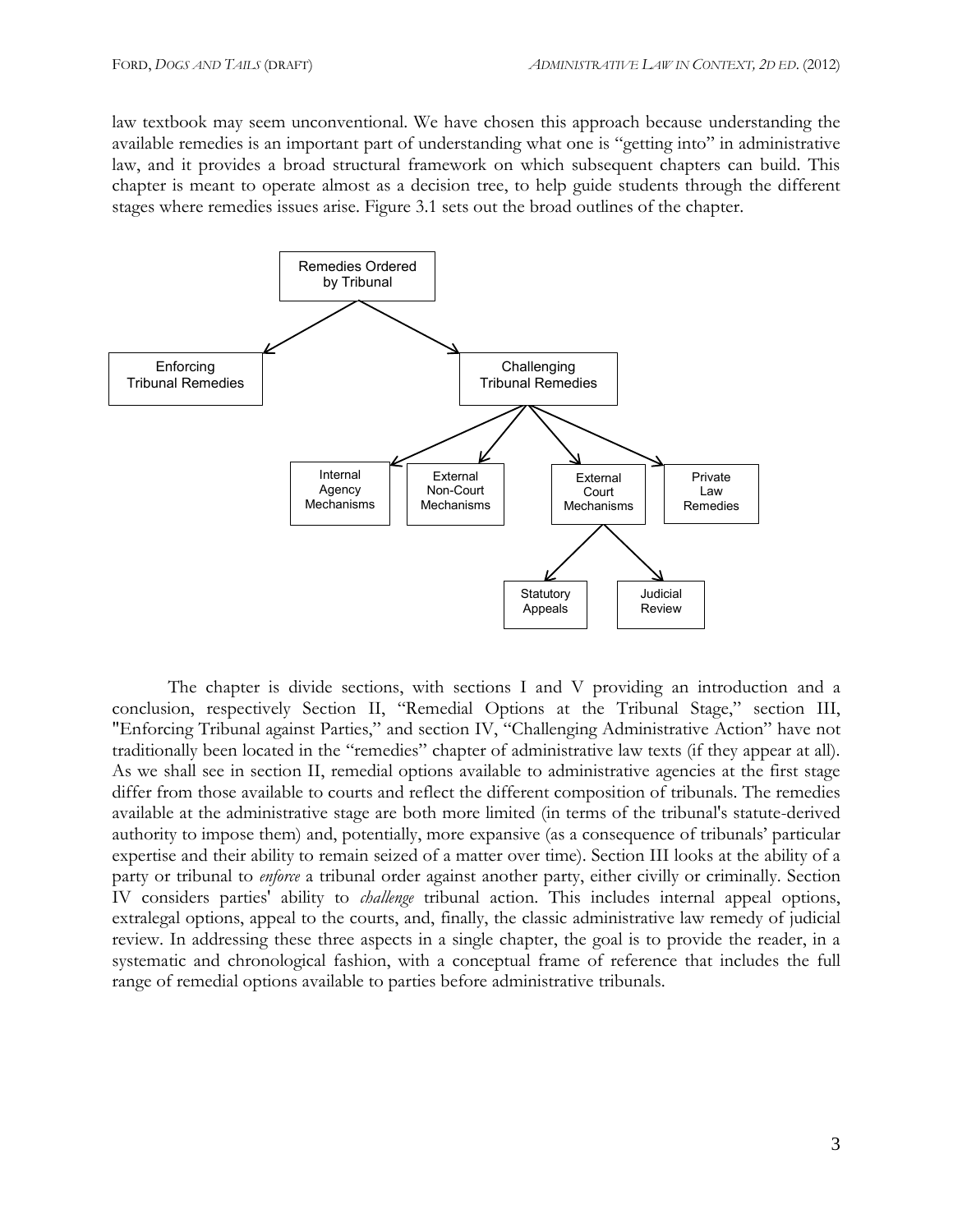#### **II. Remedial Options at the Tribunal Stage**

Administrative tribunals are as varied as the topics on which they adjudicate, and it would be unwise to generalize about the remedial powers available to them. However, two general comments about available remedies can safely be made. First, because a tribunal does not have the general jurisdiction that a court does, the power to impose a particular remedy must be provided for in the tribunal's enabling statute. Second, most tribunals' composition, structure, and mandates are different from courts', and their approach to remedies reflects those differences. For example, certain tribunals' expertise with a more limited subject matter may help them to identify systemic problems or recurring patterns across multiple individual disputes. Their ability to stay involved in (that is, to remain "seized" of) a dispute over a longer period of time is well-established, and many tribunals are less constrained by formal rules than courts are in developing remedies. Together, on occasion, these factors allow tribunals to conceptualize and implement novel remedial strategies aimed at addressing the systemic problems they see.

#### <span id="page-4-0"></span>**A. Statutory Authority**

As a creature of statute, a tribunal cannot make orders that affect individuals' rights or obligations without authority from its enabling statute.<sup>4</sup> Therefore, the first step in determining a tribunal's remedial options is to look at the statute itself. If a tribunal makes orders outside the scope of its enabling statute, it is exceeding its jurisdiction, and those orders will be void.<sup>5</sup>

Many enabling statutes set out express lists of the remedies a tribunal may order. For example, tribunals often have the power to make declaratory orders, to order a party to repair a problem or to mitigate damage, or to order a party to comply with the tribunal's enabling statute. Licensing powers may also be given to tribunals in statutory regimes designed to protect the public (for example, through professional licensing qualifications or requirements for corporations issuing securities to public investors), or to manage natural resources (for example, fishing and forestry licenses). Some tribunals can appoint conciliators and otherwise assist in settling matters before them.<sup>6</sup> Some enabling statutes empower tribunals to impose significant fines and possible incarceration or provide for more serious quasi-criminal offences that must be prosecuted by the  $Crown<sup>7</sup>$ 

Other statutes accord their tribunals' broad, discretionary power to fashion the remedies they see fit. For example, the Ontario *Human Rights Code* gives the Ontario Human Rights Tribunal the discretion to order a party who has been found to discriminate to "do anything that, in the

<sup>4</sup> *Att. Gen. of Can. v. Inuit Tapirisat et al*., [1980] 2 S.C.R. 735, [l980] S.C.J. No. 99 [*Inuit Tapirisat*].

<sup>&</sup>lt;sup>5</sup> When two tribunals share jurisdiction over a particular statutory provision (e.g. a workers compensation tribunal and a human rights tribunal considering a statutory provision that concerns them both), a tribunal can also be found to exceed its jurisdiction if it deals with a claim that has already been "appropriately dealt with" by the other relevant tribunal. See *British Columbia* (*Workers' Compensation Board*) *v. Figliola*, 2011 SCC 52, [2011] 3 S.C.R. 422.

<sup>6</sup> E.g. *Canadian Human Rights Act*, R.S.C. 1985, c. H-6, ss. 47-48; B.C. *Employment Standards Act*, R.S.B.C 1996, c. 113, s.78.

<sup>7</sup> See e.g. B.C. *Securities Act* ss. 161, 162, 155.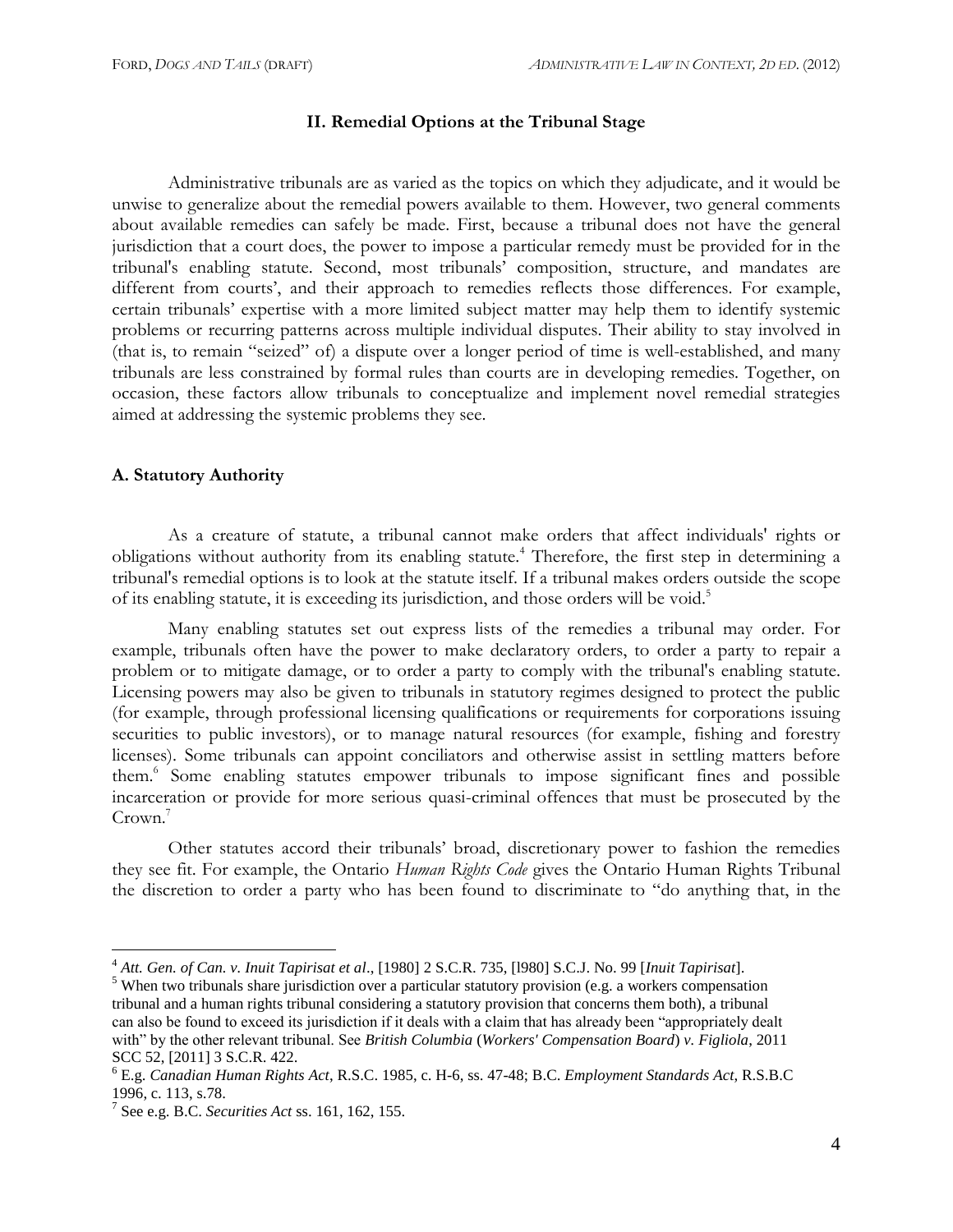opinion of the Tribunal, the party ought to do to achieve compliance with this Act, both in respect of the complaint and in respect of future practices."<sup>8</sup>

Even where a tribunal's remedial power is less certain (that is, its enabling statute does not expressly permit a particular remedy and the tribunal has no broad discretionary power), one may try to argue that, as a matter of practical necessity a tribunal must have the remedial power to do the things its statute requires it to do.<sup>9</sup> However, orders for the payment of money, such as compensation or damages, fines, fees and levies, and costs, can generally only be ordered by tribunals that have the express statutory authority to do so. Tribunals also lack the equitable jurisdiction to order interim injunctions, although they may be given statutory authority to seek an injunction in court to enforce a statute. Finally, whether a tribunal has the power to grant remedies under the *Canadian Charter of Rights and Freedoms* is a separate question. As Evan Fox-Decent & Alex Pless explain in Chapter 12, the common law prescribes a separate test for determining whether particular administrative tribunals can grant remedies under section  $24(1)$  of the Charter.<sup>10</sup> Moreover, some provinces have now enacted statutes that explicitly bar at least some tribunals from considering Charter issues.<sup>11</sup>

# <span id="page-5-0"></span>**B. Novel Administrative Remedies**

Administrative tribunals and agencies vary widely in their structures and functions, but collectively they also differ from courts in important ways. The particular structures and qualities of administrative tribunals equally affect the kinds of remedies they are inclined, and empowered, to grant. This part of the chapter seeks to set out in broad strokes the kinds of remedies that tribunaltype administrative bodies in particular are likely to grant. The kinds of functions performed by tribunal-type administrative bodies -- namely, party-on-party dispute resolution, party-versus-agency enforcement and disciplinary proceedings, and other similar forms of hearings and decision-making -- tend to be the most common ways in which members of the public engage with administrative bodies. These functions also square especially well with the concept of "remedies", defined by *Black's Law Dictionary* as "the field of law dealing with the means of enforcing rights and redressing wrongs." $^{12}$ 

However, the reader should be aware that tribunal-type administrative agencies are only one version of administrative agency operations. Parties may interact, be answerable to, and seek to influence administrative law agencies in other ways. Agencies' policy-making functions, in particular, are outside the scope of this chapter but should not be outside one's field of vision.<sup>13</sup> Through their statutory drafting choices, legislators regularly delegate detailed policy-making decisions to

<sup>8</sup> *Human Rights Code*, R.S.O. 1990, c. H.19, s. 41(1)(a).

<sup>9</sup> *ATCO Gas & Pipelines Ltd. v. Alberta (Energy & Utilities Board)*, 2006 SCC 4, [2006]1 S.C.R. 140.

<sup>10</sup> See *R. v. Conway*, 2010 SCC 22, [2010] 1 S.C.R. 765.

<sup>11</sup> See e.g. the B.C *Administrative Tribunals Act*, 36 S.B.C 2004, c. 45, which provides that the majority of provincial tribunals do not have discretion to consider either constitutional questions generally, or at least constitutional questions relating to the Charter. The statute establishes a mechanism for referring constitutional questions to the courts. Sections 46.1- 46.3 of the Act impose similar restrictions on many tribunals' jurisdiction to apply the B.C. *Human Rights Code* to any matter before it on the basis that the Human Rights Tribunal is the more appropriate forum.

<sup>12</sup> *Black's Law Dictionary*, 8th ed., s.v. "remedies."

<sup>&</sup>lt;sup>13</sup> See Andrew Green, Chapter 4.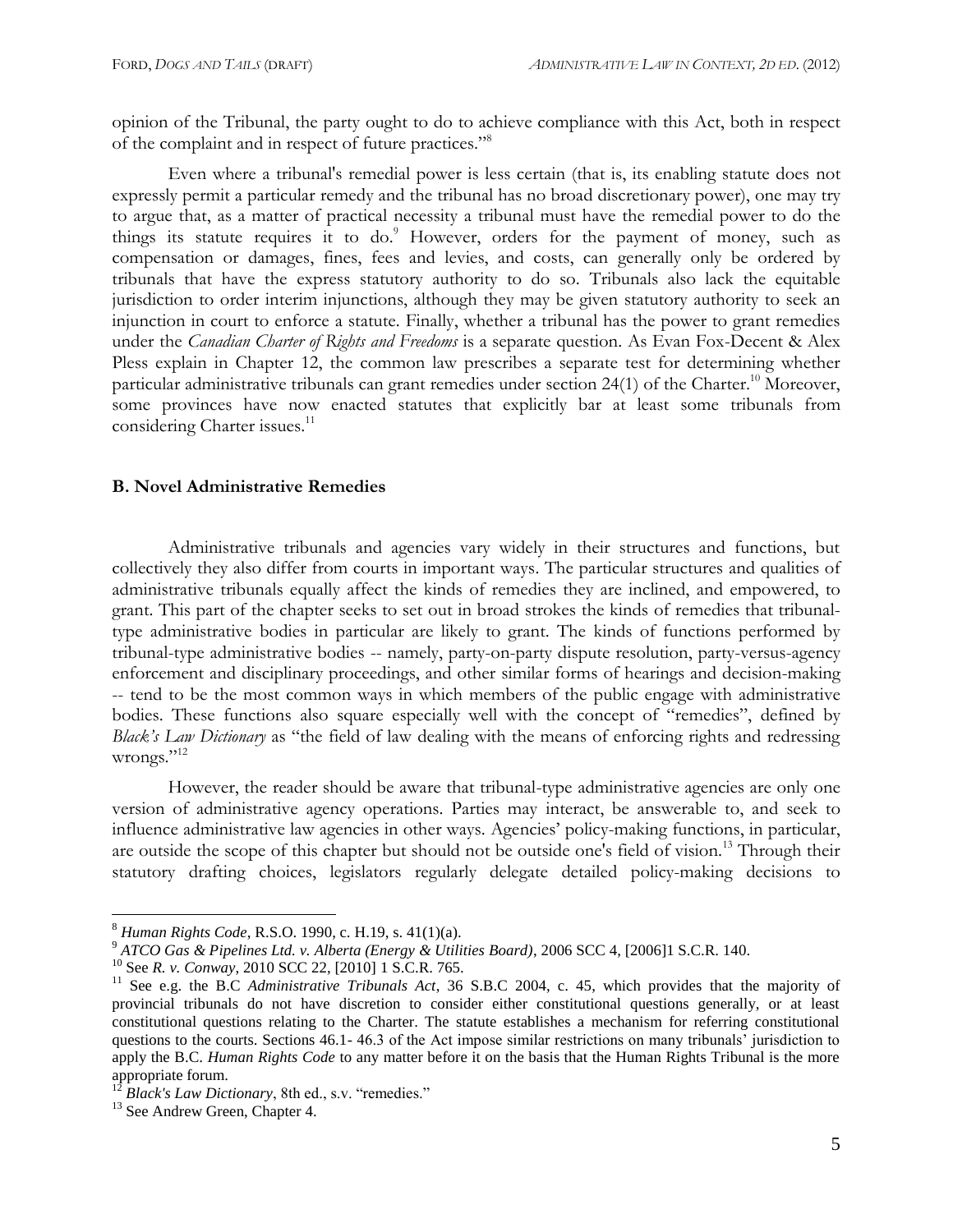$\overline{a}$ 

administrative tribunals. Many larger administrative agencies have formal policy-making departments, which generally operate at some remove from their tribunal departments. Administrative policy instruments can range from formal, binding interpretive releases to relatively informal, non-binding administrative guidance. Policy releases and guidelines have a direct impact on regulated entities. They are publicly available, and regulated entities are expected to know about them. Their release can be preceded by formal public consultation, providing those affected with a chance for input in advance.

Moreover, even when acting in their tribunal capacity, administrative tribunals often do, and should, take a broader perspective on a dispute than courts necessarily will. One way to understand the difference is in terms described by an American scholar, Abram Chayes, in the mid-1970s.<sup>14</sup> Chayes talked about courts, not administrative agencies. Nevertheless, his point illuminates the distinction between the two. Chayes described an emerging dichotomy between traditional conceptions of adjudication and an emerging judicial role in what he described as public law litigation. In traditional adjudication, a suit involves only the private parties before the court. It is self-contained and party-initiated. A dispassionate judge identifies the private right at issue on the basis of doctrinal analysis and retrospective fact inquiry. The judge imposes relief, understood as compensation for the past violation of an identifiable existing right. (This portrayal describes partyon-party dispute resolution, but this sort of rights-based approach also underpins tribunal-on-party regulatory action.).

By contrast, in public law litigation, Chayes argued that the debate is more focused on the vindication of broader statutory or constitutional policies. The lawsuit is not self-contained. The judge must manage complex trial situations involving not only the parties to the dispute but also the many and shifting parties not before the court who nevertheless may be affected by the suit's outcome. Fact inquiry is predictive, not retrospective. Through a combination of party negotiation and continuing judicial involvement, the judge fashions relief that is ad hoc, ongoing, and prospective. On the Chayes model, judges can become change agents under whose management specific cases can have far-reaching effects.

Like Chayes's public law adjudicatory model, administrative agencies -- even when acting as tribunals rather than policy-making bodies -- may have a broader mandate, and the ability to leverage a broader range of tools than a traditional assertion of rights-based claims provides. Many administrative bodies are explicitly charged with managing complex and often "polycentric" problems in a comprehensive manner. The Supreme Court of Canada has recognized this, pointing out that "while judicial procedure is premised on a bipolar opposition of parties, interests, and factual discovery, some problems [assigned to tribunals by their enabling statutes] require the consideration of numerous interests simultaneously, and the promulgation of solutions which concurrently balance benefits and costs for many different parties."<sup>15</sup> This has a few implications. First, it means that administrative tribunals have stronger theoretical justifications for remaining seized of a case over a longer period of time.<sup>16</sup> Second, it means that administrative tribunals may try

<sup>&</sup>lt;sup>14</sup> Abram Chayes, "The Role or the Judge in Public Law Litigation" (1976) 89 Harv. L. Rev. 1281; see also D.M.

Gordon, " 'Administrative' Tribunals and the Courts" (1933) 49 Law Q. Rev. 94 (defining a judicial function as one that determines "pre-existing" rights and liabilities by reference to a "fixed objective standard," as contrasted with an administrative function, in which rights and liabilities are created by "policy and expediency").

<sup>15</sup> *Pushpanathan v. Canada (Minister of Citizenship and immigration)*, [1998]1 S.C.R. 982, [1998] S.C.J. No. 46 at para. 36 (S.C.R.), (advising curial deference where the purpose of the enabling statute as a whole and the provision in question present the tribunal with this sort of question).

<sup>16</sup> See e.g. *Ontario (Ministry of Correctional Services) v. Ontario (Human Rights Comm.)* (2001), 39 C.H.R.R.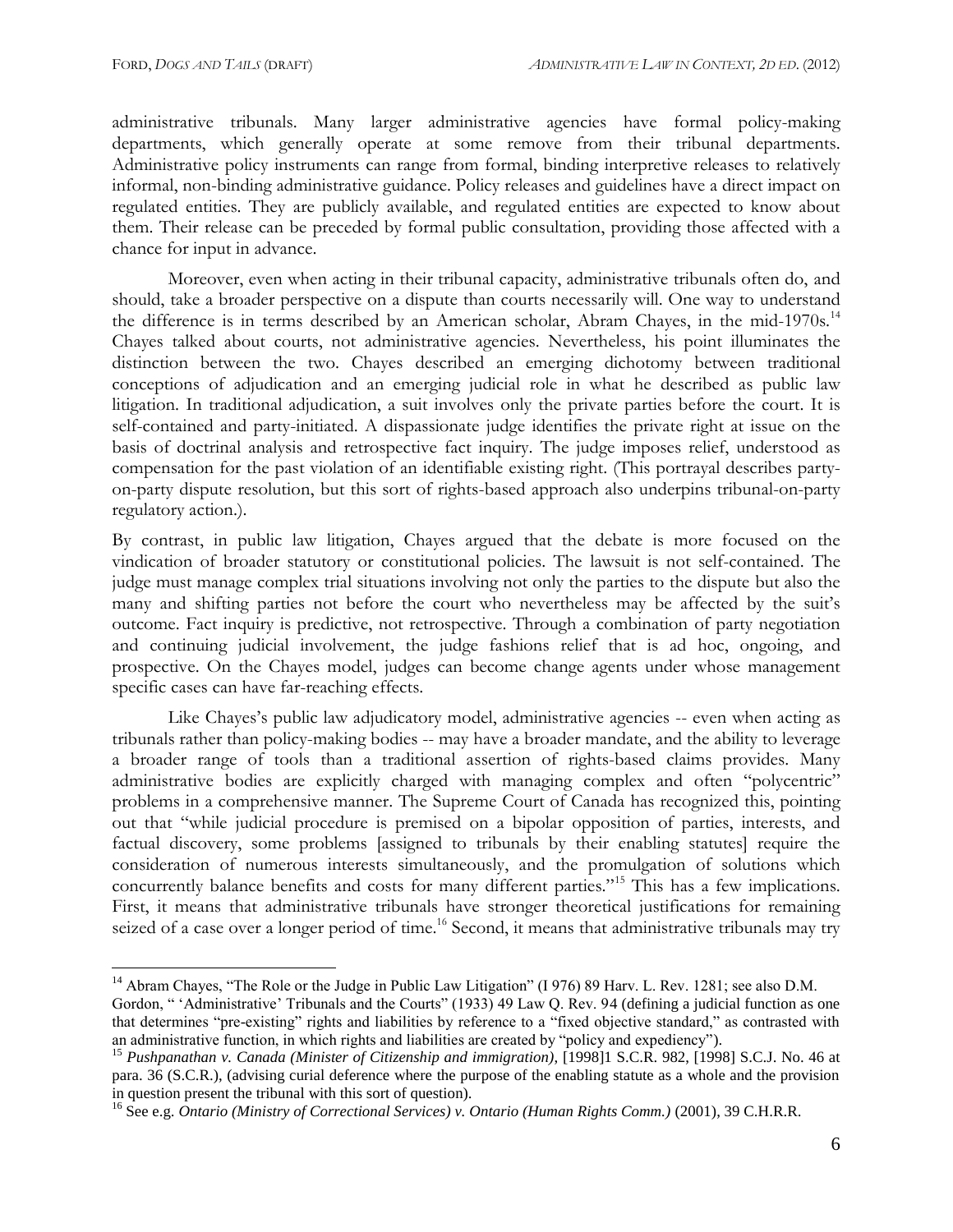to develop remedies that address underlying structural or systemic problems, in a forward-looking rather than retrospective, rights-oriented way. This is not to say that courts do not also craft systemic, forward-looking remedies. Indeed, Chayes's point is that they do.<sup>17</sup> However, relative to courts, administrative tribunals may be especially well-placed to develop and implement novel remedies thanks to their subject-specific expertise, their field sensitivity, and their particular statutory mandates.

Just as important, administrative tribunal members are a more diverse group than judges are, especially in terms of their training and expertise. Some tribunals' enabling statutes stipulate that a certain portion of their tribunal members should be laypersons. For example, the federal *Competition Tribunal Act*<sup>18</sup> stipulates that the tribunal shall consist of not more than six members who are Federal Court judges and not more than eight other "lay" members. The statute goes on to stipulate that the governor in council should establish an advisory council, "to be composed of not more than ten members who are knowledgeable in economics, industry, commerce or public affairs,"<sup>19</sup> to advise the Minister of Industry with respect to the appointment of lay members. The result is a tribunal with substantial expertise in economics and in commerce.<sup>20</sup> The tribunal's expertise also makes it more likely that its members will devise remedies that reflect their training and perspective and that may be more economic than legal.

Sometimes, the composition of tribunal membership reflects an explicit attempt to represent different interest groups; perhaps especially in subject areas where there is a perception that judges historically have been unsympathetic or not alive to some of the issues at stake. A classic example is a tripartite labour board, on which a representative of labour, a representative of management, and a third member must sit. A further example of a tripartite structure is the B.C. Review Board, charged under the *Criminal Code* of Canada with making dispositions with respect to individuals found unfit to stand trial or not criminally responsible on account of mental disorder. The B.C. *Mental Health Act* requires that each panel of the Review Board consists of a doctor, a lawyer, and a person who is *neither* a doctor *nor* a lawyer.<sup>21</sup> The kinds of remedies that such boards devise are likely to reflect the particular priorities and assumptions of its members and may not be limited to the set of strictly legal remedies that spring most easily to the legally trained mind.

Administrative law has also been affected by what is variously called "new public management" theory, neoliberalism, or administrative structures that "span the public-private divide." Effectively, these are mechanisms by which public structures, such as administrative tribunals, retain ultimate accountability for their programs but "outsource" the implementation of those programs to private or third-party actors. For example, hundreds of standards developed by private bodies are incorporated into law and used for enforcement and compliance purposes.<sup>22</sup>

D/308 (Ont. Sup. Ct.), aff'd [2004] O.J. No. 5051 (C.A.) (holding that the Human Rights Tribunal of Ontario had extensive supervisory jurisdiction over its orders and could remain seized of a matter to recast its orders to deal with ongoing systemic racism at correctional facilities).

<sup>17</sup> *Doucet-Boudreau v. Nova Scotia (Minister of Education)*, 2003 SCC 62, [2003] 3 S.C.R. 3 provides justification for structural injunction style remedies by courts.

<sup>18</sup> R.S.C. 1985, c. 19 (2nd Supp.), s. 3(2).

 $19$  Ibid., s. 3(3).

<sup>20</sup> *Canada (Director of Investigation and Research) v. Southam Inc.,* [1997]1 S.C.R. 748.

<sup>&</sup>lt;sup>21</sup> R.S.B.C. 1996, c. 288, s. 24.1 (3). Additional guidelines on qualifications for part-time members of the board can be found in "Recruitment, Screening and Appointment Procedures" (Vancouver: British Columbia Review Board, 2004), online: British Columbia Review Board

<sup>&</sup>lt;http://www.bcrb.bc.ca/BCRB%20Recruitment%20ProceduresFinal.pdf>.

 $^{22}$  E.g. since 1927, the Canadian Standards Association's Canadian Electrical Code, Canadian Standards Association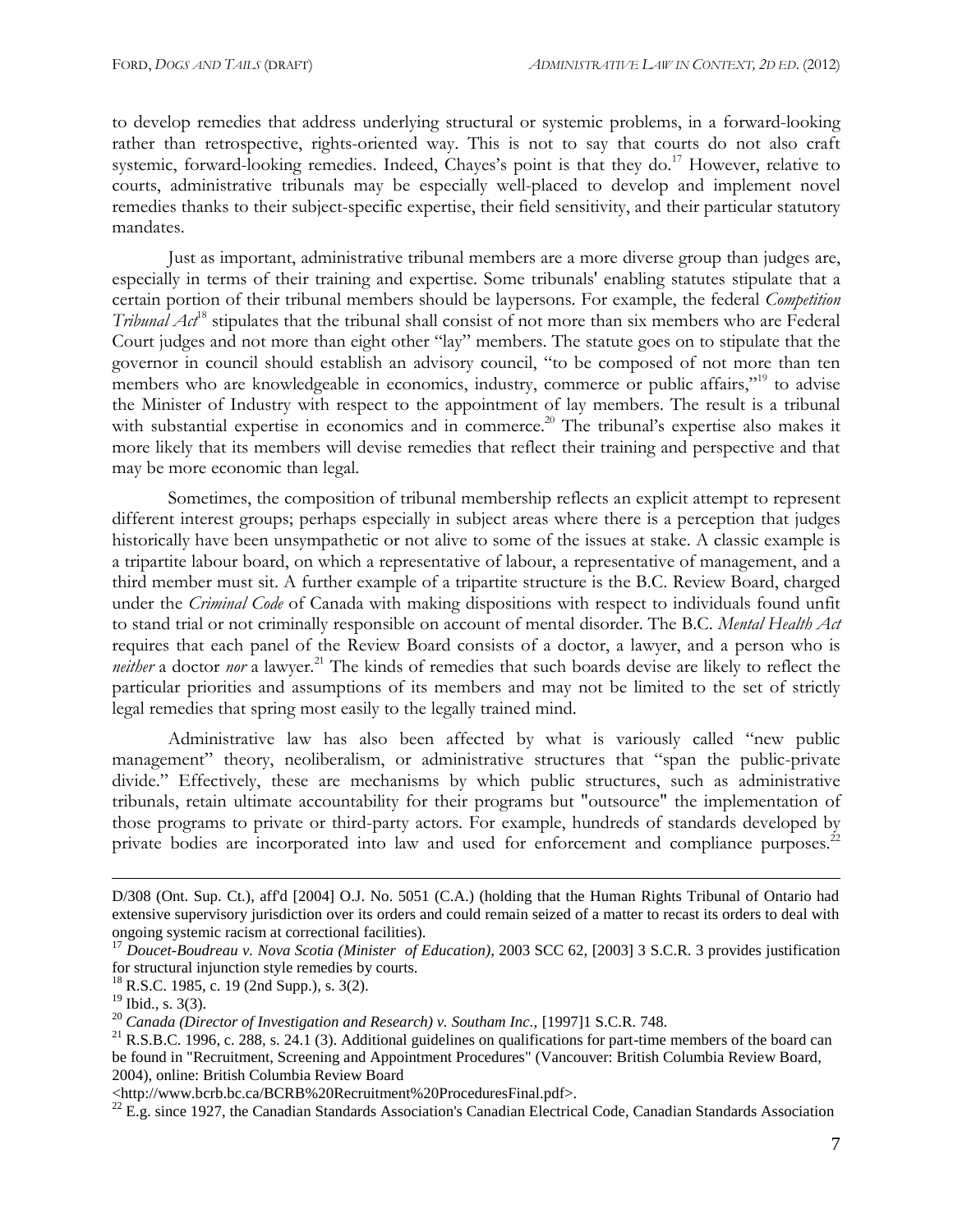$\overline{a}$ 

Regulators also delegate enforcement and compliance functions to private bodies. For example, the Technical Standards and Safety Association (TSSA) is a delegated administrative authority for Ontario safety regulation covering elevating devices, amusement rides, boilers, and other products. The various provincial securities commissions also delegate the regulation of investment dealers and mutual fund dealers to their respective self-regulated organizations, the Investment Industry Regulatory Organization of Canada (IIROC) and the Mutual Fund Dealers Association (MFDA). Many professionals, Including doctors and lawyers, are regulated in Canada by their self-governing professional bodies, which are not government agencies.

These are deeply embedded features of Canadian law, especially in fields where t re are highly technical product or process issues to be regulated. They are also controversial, particularly as their use becomes more widespread and it becomes clear that "technical" standards are not so easily divorced from larger social and policy consideration. Proponents of "new governance" style approaches argue that delegated implementation is the best way forward for administrative agencies that are otherwise at risk of being ineffective and out of touch; that it allocates action to those bodies best equipped and with the greatest information to perform tasks effectively; that publicprivate partnerships are capable of accomplishing public ends more efficiently than the public sector could acting alone; and that such partnerships do not eliminate the public state, but rather "save" it from its own bureaucratic flaws.<sup>23</sup> Those opposed argue that these mechanisms are privatization by another name; that they reduce accountability and the public sector's responsibility for what should be publicly provided goods and services; and that they "hollow out" the state in potentially irretrievable ways.<sup>24</sup> We must leave this important debate for another day. At a practical level, though, parties to administrative actions should be aware that a constellation of ostensibly private actors may play more or less formal roles in real life public administration.

A combination of these factors -- ongoing seizin, a broad mandate, different expertise, and the trend toward crossing the public-private divide -- have led some tribunals to create innovative remedies. One cluster of innovations incorporates an independent third party in trying to develop and implement remedial measures within a subject organization or corporation where systemic problems seem to be significant. These remedies try to effectuate meaningful systemic change within the organization through sustained engagement with the problem by an impartial outsider. They have become fairly common among securities regulators in particular, in both Canada and the United States.<sup>25</sup>An important function of the third party in this context is to facilitate a deliberative

[<http://docs.iiroc.ca/DisplayDocument.aspx?DocumentID=71522FD9816A452F8246B58D8776B613&Language=f](http://docs.iiroc.ca/DisplayDocument.aspx?DocumentID=71522FD9816A452F8246B58D8776B613&Language=fr)

Standard C22.1-06, has provided the standards for addressing shock and fire hazards of electrical products in Canada. It has been incorporated by reference into provincial regulations across the country: see e.g. Electrical Safety Regulation. B.C Reg. 100/2004. s. 20.

<sup>&</sup>lt;sup>23</sup> Jody Freeman, "Private Parties, Public Functions, and the New Administrative Law" (2000) 52 Admin. L. Rev. 813; Richard Stewart, "Administrative Law in the Twenty-First Century" (2003) 78 N.Y.U. L. Rev. 437.

<sup>&</sup>lt;sup>24</sup> See e.g. Harry Arthurs, "Public Law in a Neoliberal Globalized World: The Administrative State Goes to Market (and Cries 'Wee, Wee, Wee' All the Way Home)" (2005) 55 U.T.L.J. 797.

<sup>&</sup>lt;sup>25</sup> Canadian examples include Settlement Agreement, Mackie Research Capital Corporation, 2010 BCSEC-COM 646 (22 November 2010), online:

<sup>&</sup>lt;http://www.bcsc.bc.ca/comdoc.nsf/0/599572db2a73de48882577ed00618775/\$FILE/2010%20BCSECCOM%2064 6.pdf>; Settlement Agreement, *In the Matter of Union Securities Ltd. and John P. Thompson* (18 April 2006), online:

[r>](http://docs.iiroc.ca/DisplayDocument.aspx?DocumentID=71522FD9816A452F8246B58D8776B613&Language=fr) Order, *In the Matter of Agnico-Eagle Mines Limited* (28 Apri12005), online: Ontario Securities Commission <http://www.osc.gov.on.ca/en/10499.htm.>. In the United States, corporate monitorships have been imposed on dozens of corporations under the terms of deferred criminal prosecution agreements or regulatory enforcement settlements. On the effectiveness of corporate monitorships in that context, see Cristie Ford & David Hess,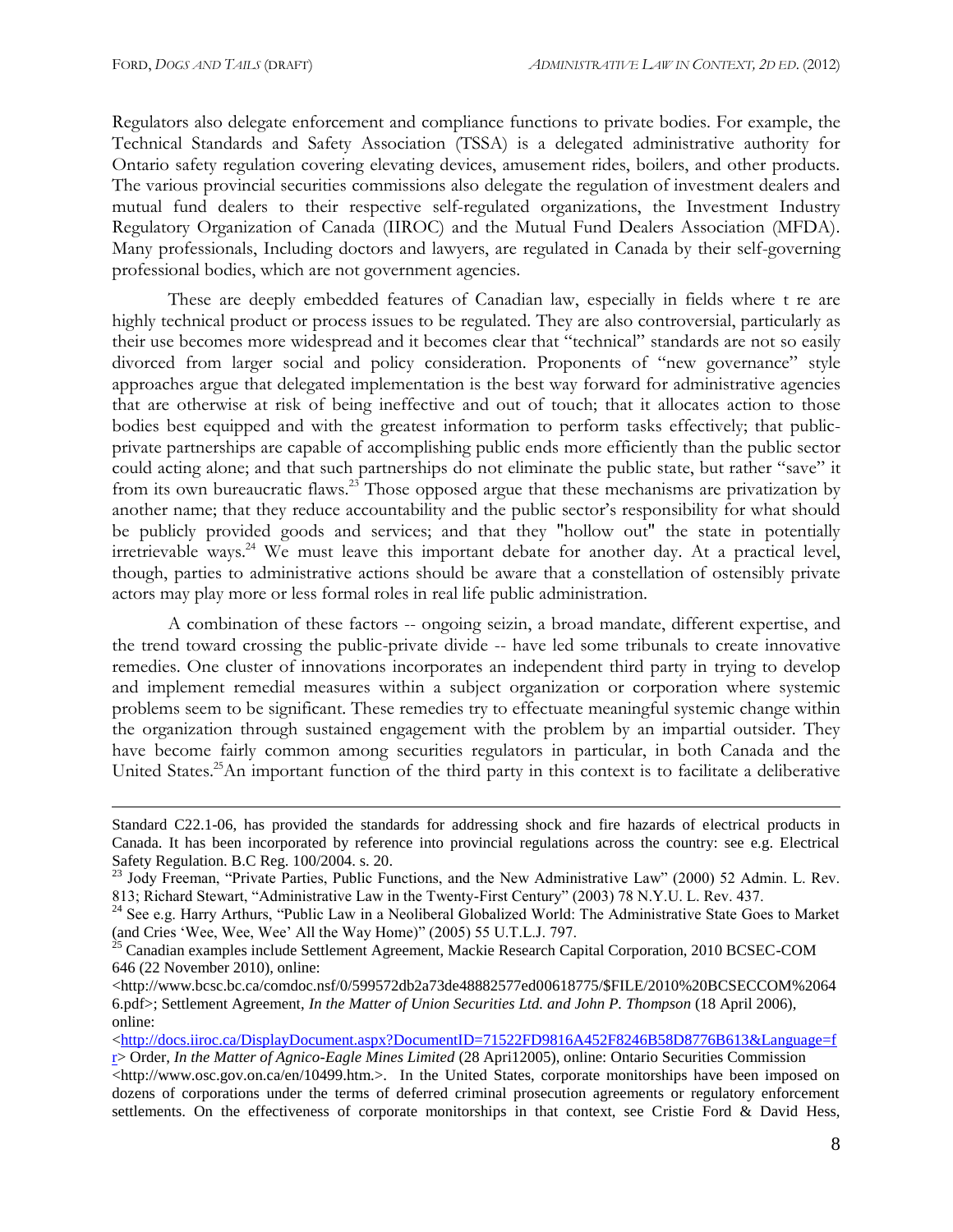$\overline{a}$ 

process within the organization itself -- that is, to help the troubled organization confront and work through its problems internally. Some scholars argue that transparent, accountable, and broadly participatory dialogue of this nature, potentially facilitated by such third parties, is the most legitimate and most effective mechanism for making decisions in complex organizational structures.<sup>26</sup>

One effort at creating such a deliberative, third-party facilitated process took place within Ontario's Ministry of Correctional Services, as a response to a long-standing human rights complaint by an employee of the Ministry.<sup>27</sup> The complainant in that case, Michael McKinnon, was a person of native Canadian ancestry and a correctional officer with the Ministry of Correctional Services. In 1998, the Human Rights Tribunal of Ontario (then the Board of Inquiry) found that Mr. McKinnon suffered discrimination and harassment at his workplace, the Toronto East Detention Centre, because of his race, ancestry, and ethnic origin. The tribunal ordered a number of systemic remedies to address a "poisoned atmosphere." Among other things, the tribunal ordered that certain individual respondents be relocated, that the tribunal's order be publicized among Corrections employees, and that a human rights training program be established. The tribunal reconvened the hearing in 2002 because of Mr. McKinnon's allegations that the poisoned work environment had not improved. The issue for the tribunal was not whether the existing systemic remedies had been implemented in a strict sense, but whether they had been carried out in good faith.

After dealing with the question whether it could remain seized of the matter -- finding that it could, as affirmed later by the Ontario Court of Appeal<sup>28</sup> -- the tribunal ordered an additional range of remedies, including training for ministry and facility management; establishing a roster of external mediators to deal with discrimination complaints; and appointing, at the Ministry's expense, an independent third-party consult nominated by the Ontario Human Rights Commission (OHRC) to develop and oversee the delivery of training programs ordered. The third-party consultant was to be nominated by the OHRC, to be paid for by the Ministry, and to report to the tribunal. What makes these remedies interesting is that they are so different in character from traditional legal remedies, such as damages (in the civil context) or quashing of ministry or facility decisions (in the administrative law context). This looks like Chaye's public law litigation model: these remedies are prospective, open-minded, and subject to ongoing revision and elaboration. The tribunal's remedial orders – the emphasis on training, and bringing in the expertise of external human rights consultants to work with the Ministry in developing that training – seem geared less toward redressing the wrongs against Mr. McKinnon in particular, and more toward effecting wide-ranging, permanent, *systemic* change to institutional culture.

The *McKinnon* case became the longest-running human rights case in Canada but ultimately, it had a happy ending. In May 2005, the parties were still arguing over the scope of the third party

<sup>&</sup>quot;Corporate Monitorships and New Governance Regulation: In Theory, in Practice, and in Context" (2011) 33:4 Law & Pol'y 509-541. The Australian Competition and Consumer Commission was a pioneer in developing what are known there as "enforceable undertakings": Christine Parker, "Restorative Justice in Business Regulation? The Australian Competition and Consumer Commissions Use of Enforceable Undertakings" (2004) 67 Mod. L. Rev. 209-246.

<sup>&</sup>lt;sup>26</sup> See e.g. Amy Gutmann & Dennis Thompson, *Why Deliberative Democracy?* (Princeton: Princeton University Press, 2004); Michael C. Dorf, "Legal Indeterminacy and Institutional Design" (2003) 78 N.Y.U.L. Rev. 875; Lisa Blomgren Bingham, Tina Nabatchi & Rosemary O'Leary, "The New Governance: Practices and Processes for Stakeholder and Citizen Participation in the Work of Government" (2005) 65 Pub. Admin. Rev. 547.

<sup>27</sup> *McKinnon and Ontario Human Rights Commission v. Ontario (Ministry of Correctional Services) et al*., [2002] O.H.R.B.I.D. No. 22 (22 November 2002), online: <http://www.opseu.org/legal/MichaelMcKinnonDecision.pdf>.

<sup>28</sup> *Ontario v. McKinnon*, [2004] O.J. No. 5051 C41678, [2004] CarswellOnt 5191 (C.A.).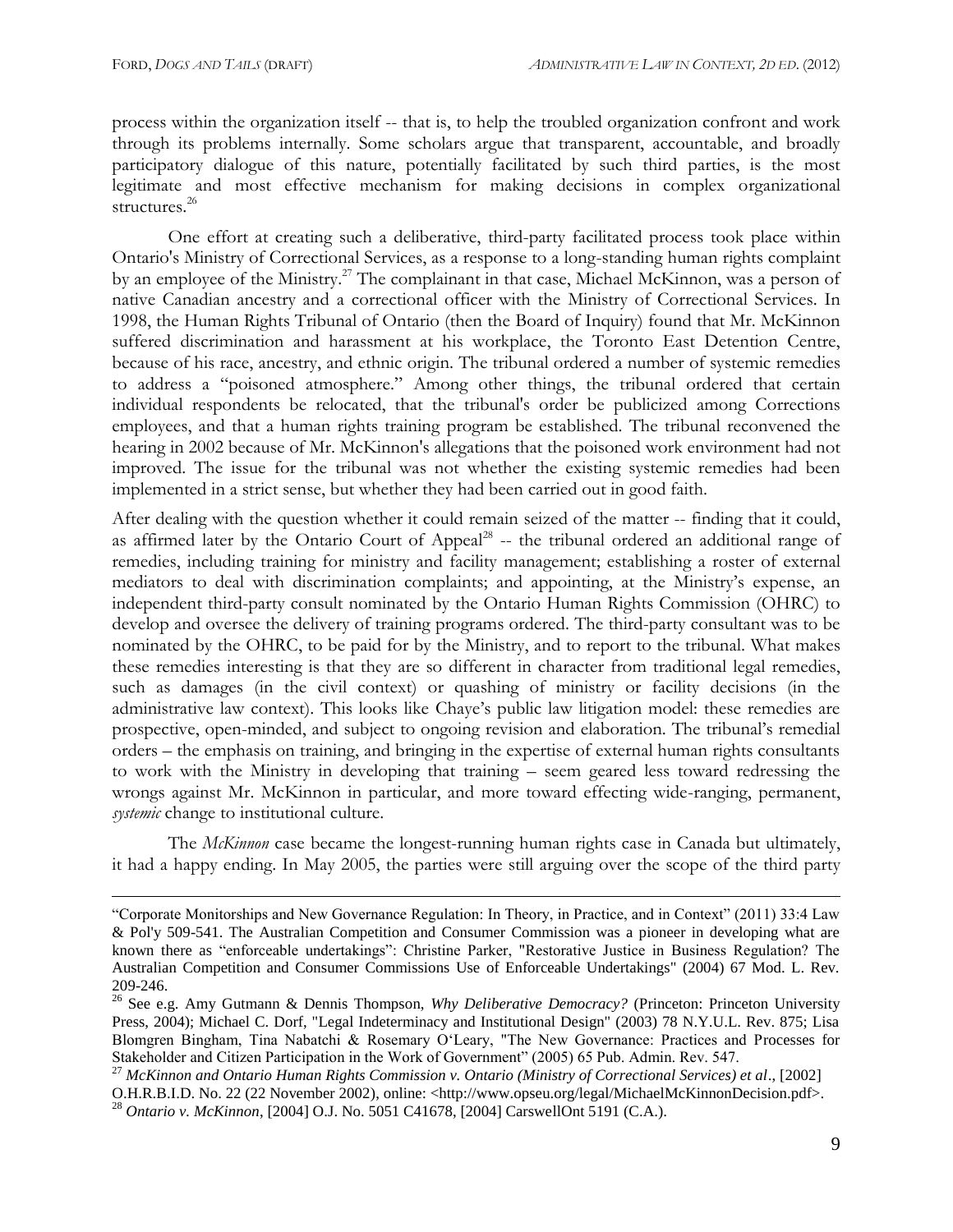consultant's responsibilities, with the consultant alleging that the Ministry was attempting to gain control over the process. The process of defining the consultant's mandate seemed itself to have become an adversarial contest that did not bode well for the consultant's ability to catalyze the hoped-for meaningful dialogue within the Ministry.<sup>29</sup> By 2007, the tribunal found that the Ministry had not been implementing the tribunal's previous orders in good faith,<sup>30</sup> and in February 2011 the tribunal found that a *prima facie* case had been made out that the Deputy Minister was in contempt for failing to implement the earlier orders. The tribunal exercised its discretion to state a case for contempt to the Ontario Divisional Court.<sup>31</sup> Before that could be heard, however, and after 23 years of litigation, Michael McKinnon and the Ministry finally reached a settlement. Under the August 2011 settlement agreement, the OHRC, the Ministry of Community Safety and Correctional Services, and the Ministry of Government Services all signed on to a three year Human Rights Project, which appears promising in its scope and structure. It establishes what looks like a meaningful training program, imposes high-level responsibility for adhering to human rights obligations, and includes all-important accountability mechanisms.<sup>32</sup>

The *McKinnon* settlement is cause for optimism, perhaps even celebration, but a good result for Mr. McKinnon was not a foregone conclusion. It might not have happened in the absence of a factor external to the tribunal process -- the appointment of a new Deputy Minister of corrections with a mandate to professionalize the service and improve its record.<sup>33</sup> Nor is a 23-year-Iong litigation action an unalloyed victory, no matter what its outcome. In spite of its resolution, *McKinnon* raised and still leaves us with some challenging questions: is it possible to effect real, substantive "good faith" compliance in a truly recalcitrant employer like Corrections seemed to be (prior to the appointment of a new Deputy Minister)? Is it appropriate to use law to simultaneously enforce rights, redress wrongs, and "cure" systemic problems? Is it appropriate for a tribunal to continue crafting new orders in an effort to achieve an optimal outcome? Can external third parties really change culture and create meaningful dialogue? If not, what legal options do we have left -- through tribunal remedies or otherwise? As a final note, both tribunal-side and policy-side administrative functions have been affected by globalization. The effects of globalization mean that domestic administrative tribunals no longer act entirely free of international and transnational agreements, organizations, standard-setting bodies, and national commitments. Some of the most notable international examples come out of the European Union, whose policy and harmonization directives and court decisions have had a direct impact on European nation states' domestic administrative law. In Canada, as well, international obligations have had an impact on federal labour policies and

<sup>29</sup> Human Rights Tribunal of Ontario, Interim Decisions and Rulings, *Ontario Human Rights Commission and Michael McKinnon and Ontario Ministry of Correctional Services et al.,* 2005 HRTO 15 (CanLII) ( 19 May 2005), online: <http://www.canlii.org/en/on/onhrt/doc/2005/2005hrto15/2005hrto15.html>.

<sup>30</sup> *McKinnon v. Ontario (Minister of Correctional Services)*, 2007 HRTO 4.

<sup>31</sup> *McKinnon v. Ontario (Correctional Services)*, 2011 HRTO 263.

<sup>&</sup>lt;sup>32</sup> The Human Rights Project Charter that forms the backbone of the settlement is available online: Ontario

Human Rights Commission <http://www.ontla.on.ca/library/repository/mon/25008/312240.pdf>.

<sup>&</sup>lt;sup>33</sup> Note that the Toronto East Detention Centre is not the only facility at which correctional officers have alleged that they suffer discrimination and harassment based on their race or ancestry. In February 2012, a correctional officer at Toronto's Don Jail named Leroy Cox filed a complaint with the Ontario Human Rights Tribunal, alleging a campaign of hate mail is coming from fellow correctional officers going back to 2004. Mr. Cox claims that the mail is coming from fellow correctional officers. Like Mr. McKinnon, Mr. Cox alleges that his employer has not taken adequate affirmative steps to respond to the problem, and that the majority of Don Jail correctional officers do not participate in its ostensibly mandatory human rights training program. He also alleges, *inter alia*, that the Ontario Public Service Employees Union actively undermined an earlier investigation into the incidents. See http://www.cbc.ca/news/pdf/Affidavit-LeroyCox.pdf.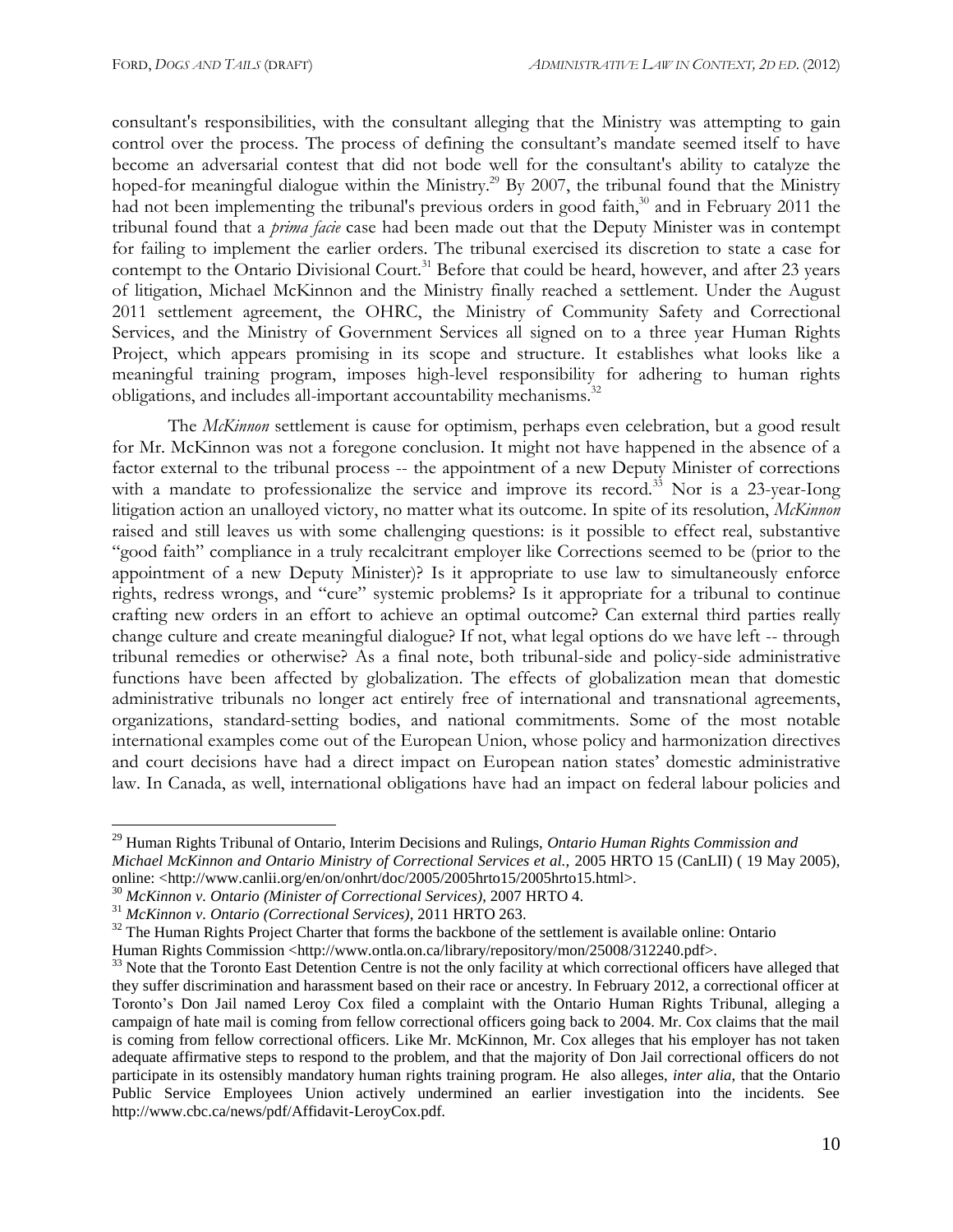their subsequent administration through a variety of public bodies,<sup>34</sup> and international human rights norms have influenced the substantive review of administrative decisions.<sup>35</sup> Relevant international or transnational standards are sometimes set by governments acting together (such as the North American Free Trade Agreement [NAFTA] and its associated side agreements) and sometimes by independent, private, or non-governmental bodies filling lacunae in international law (as is the case with forest practices certification).<sup>36</sup> Looking at these developments, some scholars have even begun to herald the birth of a "global administrative law."<sup>37</sup>

The conversation about proper tribunal action spans multiple disciplines -- law, public policy, and organizational and political theory -- and it is taking place at the levels of practice and theory, both within tribunals and with respect to them. The forces that influence tribunals produce remedies that can be more dynamic and varied than the ones we are accustomed to seeing in the courts. Court review of tribunal remedies by means of judicial review serves a valuable "sober second thought" function, based on important rule of law values, but court action is only one facet of administrative law.

# **III. Enforcing Tribunal Orders Against Parties**

<span id="page-11-0"></span>After a tribunal makes a decision and imposes an order, assuming no one challenges that decision,<sup>38</sup> another set of administrative law remedies becomes available: the enforcement powers. These may be invoked where a tribunal needs to enforce its order against a party that is not complying with the order. This is not uncommon among self-regulatory organizations such as professional licensing bodies, where the tribunal acts against particular individuals rather than adjudicating disputes between parties. Alternatively, a party to a multiparty dispute before a tribunal may want to enforce the tribunal's order against another party on which the order was imposed. Criminal prosecution is also a possibility. Of course, regardless of any broader social patterns or systemic factors operating, tribunal orders can only be enforced against the parties on which they are imposed.

# <span id="page-11-1"></span>**A. The Tribunal Seeks to Enforce Its Order**

Rarely, a tribunal may enforce its own orders. One tribunal that has the power to enforce its own orders -- for example, an order for civil contempt -- is the federal Competition Tribunal.<sup>39</sup>

<sup>34</sup> Canada, Commission on Labour Standards Review, *Fairness at Work: Federal Labour Standards for the 21st Century* (Gatineau: Human Resources and Skills Development Canada, 2006) al 51 -52, online:

http://www.hrsdc.gc.ca/eng/labour/employment\_standards/fls/pdf/final\_report.pdf

<sup>&</sup>lt;sup>35</sup> See Gerald Heckman, Chapter 14.

<sup>&</sup>lt;sup>36</sup> Errol Meidinger, "The Administrative Law of Global Private-Public Regulation: The Case of Forestry" (2006) 17 E.J.I.L. 47.

<sup>&</sup>lt;sup>37</sup> Benedict Kingsbury, Nico Krisch & Richard B. Stewart, "The Emergence of Global Administrative Law" (2005) 68 Law & Contemp. Probs. 15.

<sup>&</sup>lt;sup>38</sup> See section IV.

<sup>39</sup> *Competition Tribunal Act*, R.S.C. 1985, c. 19 (2nd Supp.), s. 8(1). See *Chrysler Canada Ltd. v. Canada (Competition Tribunal)*, [1992] 2 S.C.R. 394, [1992] S.C.J. No. 64, 92 D.L.R. (4th) 609 [*Chrysler Canada*] (holding that clear and unambiguous statutory language can override the common-law rule that only superior courts have the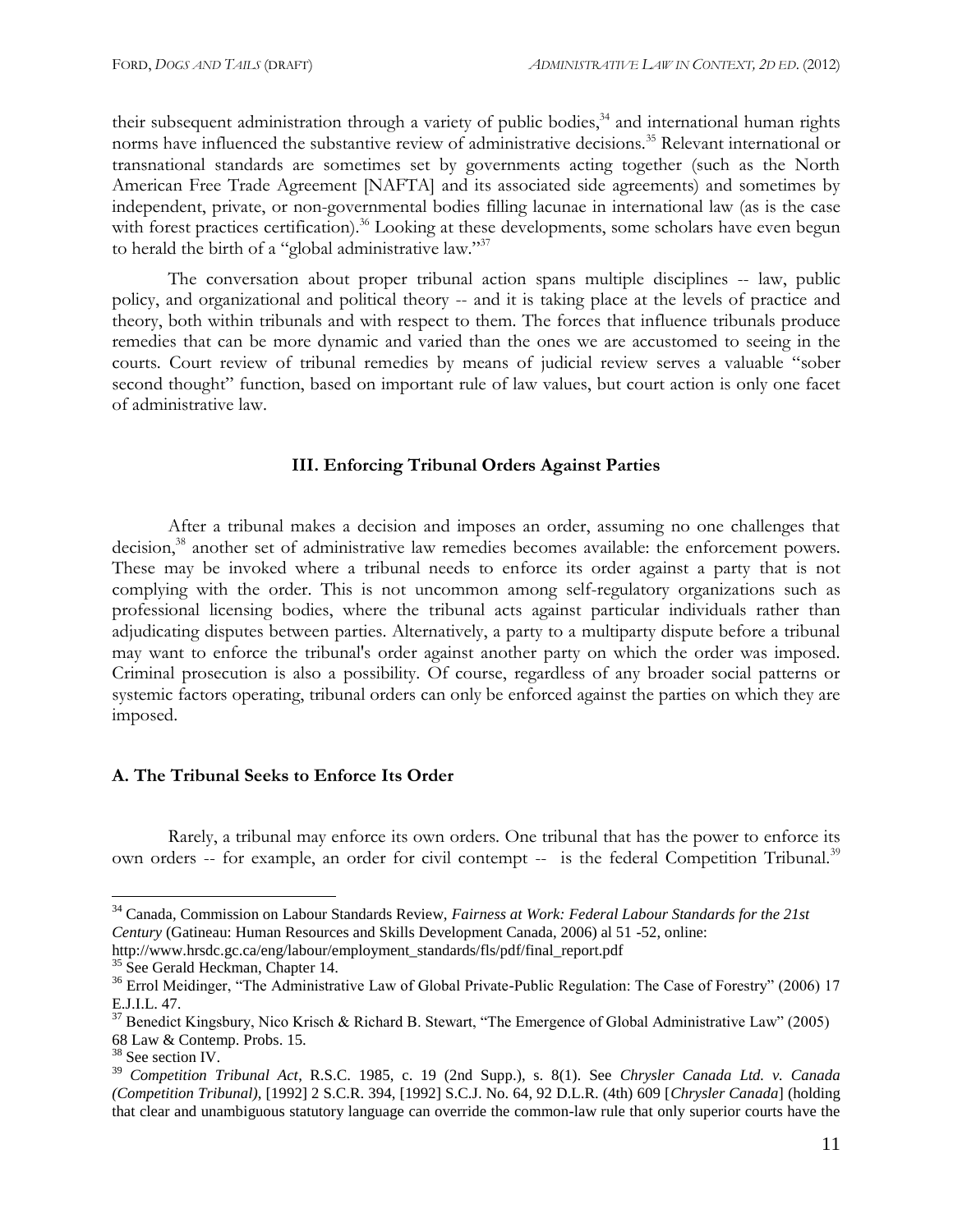Some other tribunals are also given the authority to enforce monetary obligations, such as requiring unpaid wages or family maintenance to be paid, imposing liens, making garnishment orders, seizing assets, or even suspending driving privileges.<sup>40</sup> However, any enforcement powers a tribunal has must be granted to the tribunal in its enabling statute, and that delegation of enforcement power must pass constitutional scrutiny. For example, a provincially created tribunal cannot have criminal (and therefore federal) enforcement powers.<sup>41</sup>

In British Columbia, certain sections of the *Administrative Tribunals Act* (ATA)<sup>42</sup> are intended to assist tribunals in obtaining compliance with their orders. For example, s. 18 permits certain tribunals to schedule a hearing, make a decision, or dismiss an application if a party fails to comply with an order (presumably, an order to appear). Section 31 (1)(e) permits some tribunals to dismiss an application if the applicant fails to comply with a tribunal order. Section 47, which permits some tribunals to make orders for payment of costs, also allows some tribunals, under s. 47(1)(c), to require a party to pay the *tribunal's* actual costs "if the tribunal considers the conduct of a party has been improper, vexatious, frivolous or abusive." Orders for costs, on being filed in the court registry, have the same effect as a court order for the recovery of a debt (s. 47(2)).

More commonly, the tribunal must make an application in court to enforce any order it makes. . Where a party has disobeyed a tribunal order, the statute provides that the tribunal may apply to court for an order requiring the person to comply.<sup>43</sup> The tribunal's order is presumed to be valid and correct if the party disobeying it failed to file an appeal (if one is available) or if the party appealed and lost.<sup>44</sup> Other statutes allow tribunal orders to be registered with the court, sometimes only with leave.<sup>45</sup> In Québec, a distinct procedure known as homologation gives courts the authority to compel individuals to fulfill tribunal orders. Courts can only access homologation if it is expressly provided for in the tribunal's enabling statute.<sup>46</sup> The omnibus *Statutory Powers Procedure Act* in Ontario allows tribunals to state a case for contempt to the Ontario Divisional Court, as happened in the *McKinnon* case in 2011.

Once a tribunal has successfully converted its order into a court order through one of the mechanisms above, the order can be enforced in the same manner as a court judgment. Among other things, this means that the court can initiate contempt proceedings if the party continues to disregard the order.<sup>47</sup> Contempt proceedings may be available if a party fails to abide by a tribunal's

power to punish for contempt and that the wording of the *Competition Tribunal Act*, s. 8(1) (as it then was), which conferred on the tribunal jurisdiction "to hear and determine all applications made under Part VIII of the *Competition Act* and any matters related thereto," constituted such clear and unambiguous statutory language). <sup>40</sup> E.g. *Employment Standards Act*, R.S.B.C. 1996, c. 113, ss. 87-101; *Maintenance Enforcement Act*, S.N.S. 1994-

<sup>95,</sup> c. 6, ss. 19,27-30.

<sup>41</sup> *MacMillan Bloedel Ltd. v. Simpson*, [1995] 4 S.C.R. 725, [1996] 2 W.W.R. 1 (S.C.C.); *United Nurses of Alberta v. Alberta (Attorney General)*, [1992]1 S.C.R. 901, [1992] S.C.J. No. 37, 89 D.L.R. (4th) 609.

 $^{42}$  S.B.C. 2004, c. 45 [ATA].

<sup>43</sup> See e.g. *Statutory Powers Procedure Act*, R.S.O. 1990, c. S.22, ss. 13 and 19, respectively.

<sup>&</sup>lt;sup>44</sup> British Columbia (Provincial Agricultural Land Commission) v. Pickell, 1980 CanLII 509 (1980), 109 D.L.R. (3d) 465 at 473 (B.C.S.C.); *Estevan Coal Corp. v. Estevan (Rural Municipality No.5)*, [2000] 8 W.W.R. 474, (2000),

<sup>199</sup> Sask. R. 57 (C.A.).

<sup>45</sup> See e.g. *Administrative Tribunals Act*, *supra* note 11, ss. 47, 54.

<sup>46</sup> See e.g. *Regulation respecting the conciliation and arbitration procedure for the accounts of members of the Corporation professionnelle des physiothérapeutes du Québec*, R.R.Q., c. C-26, r. 141.1. For a more in-depth discussion on homologation, see René Dussault & Louis Borgeat, *Administrative law: A Treatise*, 2d ed., vol. 2, trans. by Murray Rankin (Toronto: Carswell, 1985) at 283.

<sup>&</sup>lt;sup>47</sup> Tribunals themselves may have the power to make orders for *in facie* contempt (contempt "in the face of" the court during the proceedings) because this power is implicit in the designation of a tribunal as a court of record. If a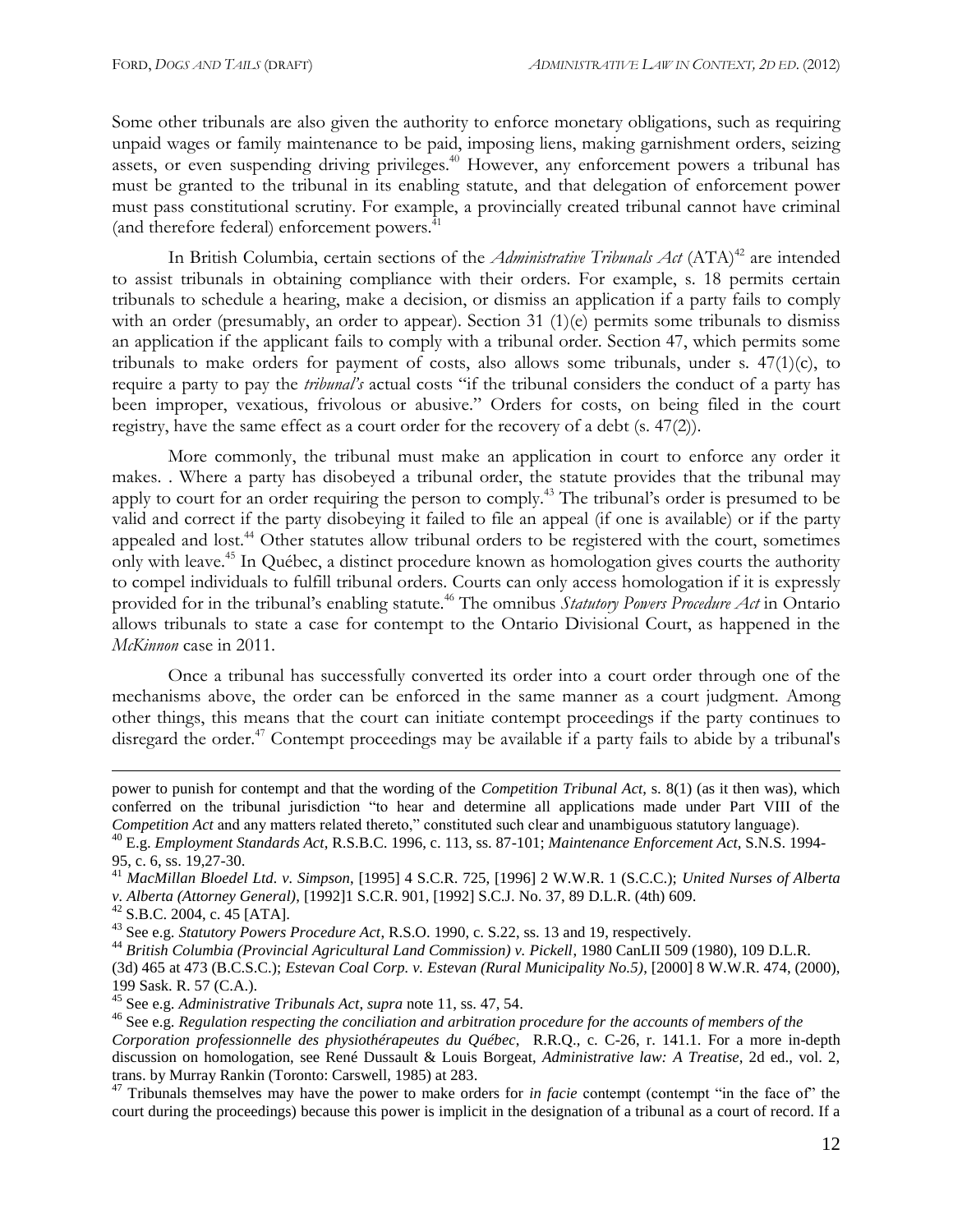procedural order (for example, by failing to appear as a witness or to produce documents) or a tribunal's final substantive order.<sup>48</sup> Contempt can be civil or, where the conduct constitutes an intentional public act of defiance of the court, crimina1.<sup>49</sup> In a contempt proceeding, the judge does not inquire into the validity of the tribunal's underlying order. However, only violations of "clear and unambiguous" tribunal orders will form the basis of a contempt order.<sup>50</sup> A court can also refuse to hold a party in contempt until an appeal or judicial review application (discussed in section IV below) is completed, although parties can be required to pay moneys into court in the meantime.<sup>51</sup>

Note that legislators seem content to house tribunal order enforcement powers in the courts, even while using privative clauses to try to limit the availability of judicial review from administrative tribunals. For the legislative drafter, then, recourse to courts to *enforce* tribunal orders seems to be acceptable, although recourse to courts to *challenge* tribunal orders is less so. There is history at work here, along with separation of powers concerns and the legislator's appreciation for courts' existing enforcement powers. Arguably, this drafting choice also signals that legislators may be most concerned about conserving scarce judicial resources, when those judicial resources might be deployed to undermine, rather than buttress and reinforce the authority of the tribunals the legislation creates.

#### <span id="page-13-0"></span>**B. A Party Seeks to Enforce a Tribunal's Order**

A party to an administrative action may also bring an action against another party in court, to enforce the tribunal's order. For example, a group of teachers may seek to enforce an arbitrator's order that a school board annually set aside certain funds for teachers' professional development.<sup>52</sup> Sara Blake has suggested that the party's success "may depend on whether the tribunal order is of a type that a court would enforce, and whether the court believes it should enforce the tribunal order in the absence of any statutory procedure for obtaining court assistance."<sup>53</sup> In other words, courts may be more likely to grant a private application to enforce tribunal order where the court recognizes the tribunal's order as similar to the kind of order that a court might make. However, the private applicant will first have the difficult task of convincing the court that it should intervene in this way, even though there may be no statutory provision explicitly empowering it to do so.

tribunal is not designated as such, then the power to punish for *in facie* contempt, like the power to punish for *ex facie* contempt (contempt outside the proceedings), must be explicitly conferred by the enabling statute. *Chrysler Canada. supra* note 38.

<sup>48</sup> See e.g. *Statutory Powers Procedure Act, supra* note 42, s. 13.

<sup>49</sup> *United Nurses of Alberta v. Alberta (Attorney General)*, [1992]1 S.C.R. 901, [1992] S.C.J. No. 37, 89 D.L.R. (4th) 609.

<sup>50</sup> *Chrysler Canada, supra* note 38; *United Food & Commercial Workers, local 1252 v. Western Star*, [1995] N.J. No. 334, 130 D.L.R. (4th) 538 (S.C.(T.D.)); *Toronto Transit Commission v. Ryan*, [1998] O.J. No. 51, 37 D.R. (3d) 266 (Gen. Div.).

<sup>51</sup> *Boucher v. Logistik Unicorp Inc.*, [2001] J.Q. No. 64 (C.A.), leave to appeal to S.C.C. refused [2001] C.S.C.R. No. 115; *Sodema Inc. v. Sarafian*, [2006] J.Q. No. 5460 (C.A.).

<sup>52</sup> *Melia v. Moose Jaw Roman Catholic Separate School District No. 22*, [1979] S.J. No. 568, 108 D.L.R. (3d) 113 (C.A.); *Twentieth Century-Fox Corp. Ltd. v. Broadway Theatres Ltd.*, [1951] 3 D.L.R. 105 (Sask. C.A.).

<sup>53</sup> Sara Blake, *Administrative Law in Canada*, 4th ed. (Markham: LexisNexis Butterworths, 2006) at 226.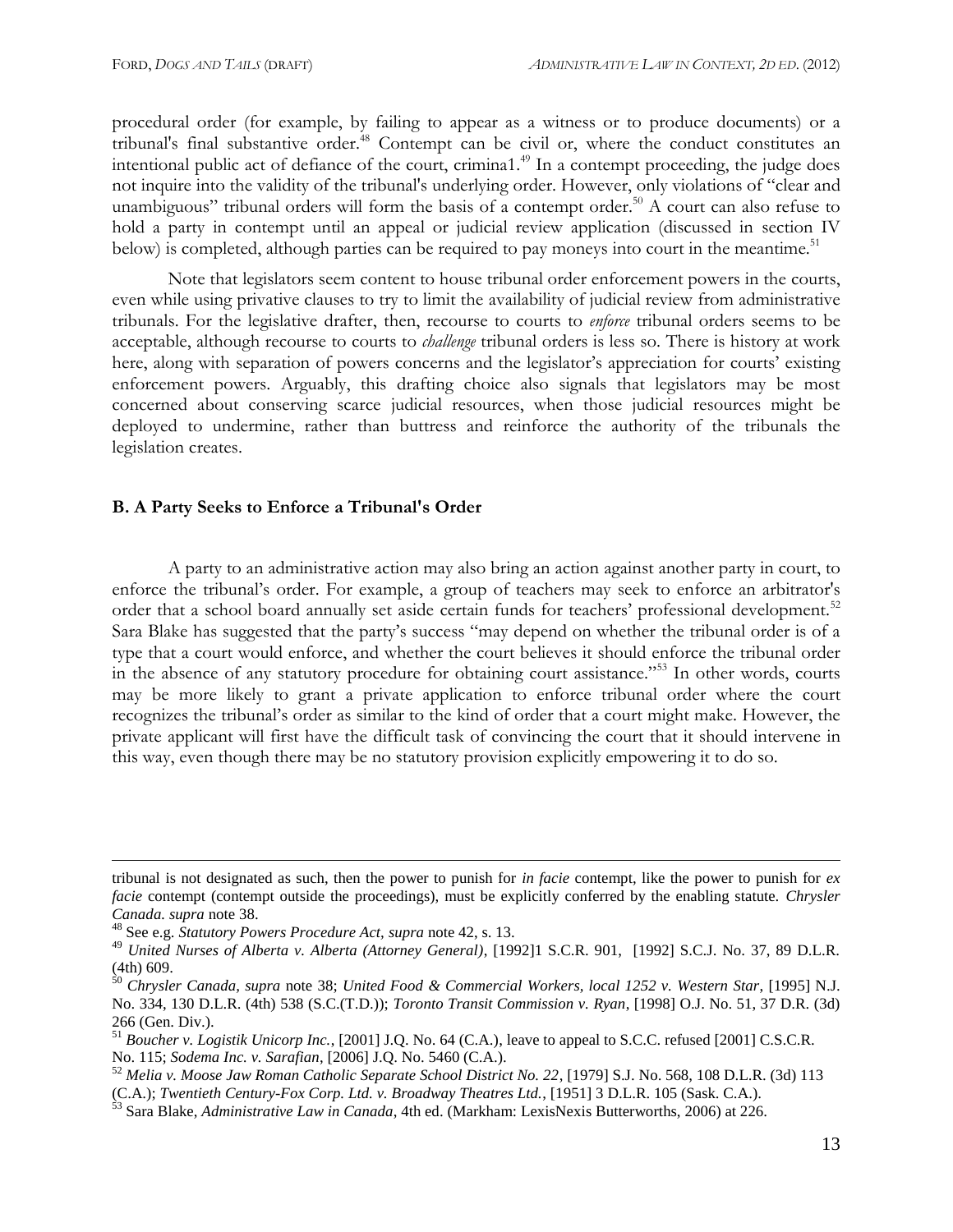# <span id="page-14-0"></span>**C. Criminal Prosecution**

Many statutes provide for quasi-criminal prosecution of persons who disobey tribunal orders. Quasi-criminal offences are prosecuted by the federal or provincial Crown, as appropriate, and they carry penalties that include fines and imprisonment. For example, a person who commits an offence under s. 155 of the B.C. *Securities Act*<sup>54</sup> is liable to a fine of not more than \$3 million, to imprisonment for no more than three years, or both. Indictable offences under the federal *Fisheries Act* may attract, at their upper end, fines of up to \$500,000 or imprisonment for up two years, or  $both.<sup>55</sup>$ 

In the absence of other provisions, it is a criminal offence to disobey a lawful order of a federal or provincial tribunal. The federal *Criminal Code* states:

127 (1) Everyone who, without lawful excuse, disobeys a lawful order made by a court of justice *or by a person or body of persons authorized by any Act to make or give the order*, Other than an order for the payment of money, is, *unless a punishment or other mode of proceeding is expressly provided by law*, guilty of

 (a) an indictable offence and liable to imprisonment for a term not exceeding two years;

or

 $(b)$  an offence punishable on summary conviction.<sup>56</sup>

The *Criminal Code* provision is only available where no other penalty is expressly provided by law. What does this mean? Superior courts' own contempt powers do not count as an "other mode of proceeding" for purposes of this section.<sup>57</sup> Most administrative tribunals do not have the ability to make contempt orders on their own. Therefore, the *Criminal Code* provisions should apply where no "punishment or other mode of proceeding" is explicitly set out in the *tribunal's enabling statute*. This has been held not to violate the constitutional separation of powers, even when dealing with provincial tribunals, on the basis that the provincial tribunal is still making orders that are noncriminal. Parliament, acting within its sphere, is the one that has decided that breach of those provincial provisions is a criminal offence.<sup>58</sup>

<span id="page-14-1"></span><sup>&</sup>lt;sup>54</sup> R.S.B.C. 1996, c. 418.

<sup>55</sup> R.S.C. 1985, c. F-14, s. 78(b).

<sup>&</sup>lt;sup>56</sup> R.S.C. 1985, c. C-46, s. 127(1) (emphasis added).

<sup>57</sup> Unless the court's contempt powers are laid out comprehensively in the Rules of Court: *R. v. Clement*, [1981] 2 S.C.R. 468, [1981] S.C.J. No. 93; *R. v. Mulhall*, [2001] O.J. No. 5237 (Ct. J.). But see *Telus Communications Inc. v. Telecommunications Workers Union*, [2007] B.C.A. 413, 2007 Carswell BC 1851.

<sup>58</sup> *United Nurses of Alberta v. Alberta (Attorney General)*, [1992]1 S.C.R. 901.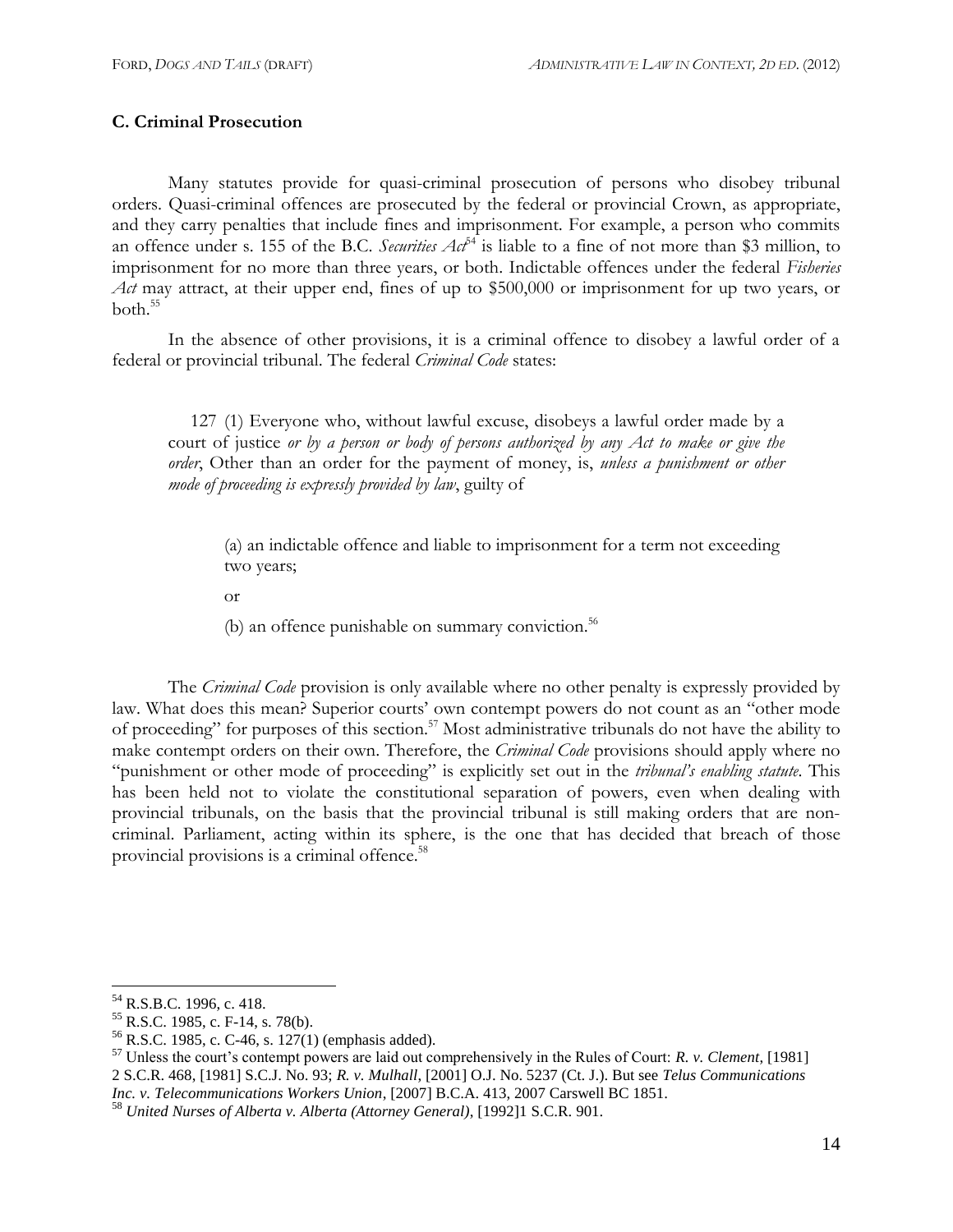# **IV. Challenging Administrative Action**

A party to an administrative action may also decide to challenge that administrative action directly. The possible bases for a party's challenge are described in other chapters in this text. For example, a party may challenge the tribunal's jurisdiction, its procedure, its impartiality, its exercise of discretion, or the substance of its final decision. Each of these usually amounts to a direct or indirect challenge to the remedies or orders the tribunal imposes. Sometimes, these challenges are made through applications for judicial review. However, judicial review is only one method challenging administrative action. Applications for judicial review, like litigation generally, can be expensive and drawn-out affairs. Moreover, it is important to be realistic about what can be achieved through judicial review. In order to bring a successful judicial review application, a challenger must be aware of the specific remedial mechanisms available and how those mechanisms will help him or her achieve the result that he or she wants. For example, a motion to quash a tribunal decision for lack of procedural fairness, if successful, will likely lead to the court sending the matter back to the original tribunal for rehearing.<sup>59</sup> This result may not satisfy the challenger. Even assuming that procedural fairness is observed the second time, there is no guarantee that the party will receive the substantive outcome he or she seeks.

For these reasons, parties seeking to challenge administrative action should consider their options carefully. This part of the chapter outlines the various mechanisms available, including both non-court mechanisms and court-based mechanisms. We begin first with mechanisms that are internal to the administrative apparatus itself, then move to mechanisms that exist externally to both the administrative agency and courts (for example, ombudspersons), finally turning to court-based mechanisms. Here we distinguish between appeals and judicial review and discuss private law remedies that may exist against tribunals.

# <span id="page-15-0"></span>**A. Internal Tribunal Mechanisms**

A party considering a challenge to tribunal action will need to understand the particular tribunal's structure and capacity, as established by its enabling statute. All tribunals can fix certain things, such as clerical errors or factual errors due to mistake or dishonesty, without express statutory authority. This is sometimes called the "slip rule."<sup>60</sup> Tribunals can also "change their minds" until the time a final decision is made. Therefore, what constitutes a "final decision" is important. For example, if a statute provides that final decisions must be in writing, then only written decisions will constitute final decisions. Preliminary rulings can also be changed until the final decision on a matter has been made.<sup>61</sup>

Some enabling statutes specifically provide tribunals with the ability to reconsider and rehear decisions they have made. This is most common where a particular tribunal has ongoing regulatory responsibility over a particular domain, such as public utilities regulation or employer-employee relations. For example, the *Public Service Labour Relations Act* provides, "[s]ubject to subsection (2)

<sup>&</sup>lt;sup>59</sup> See Grant Huscroft, Chapter 5.

<sup>60</sup> See e.g. *Chandler v. Alberta Association of Architects*, [1989] 2 S.C.R. 848 at 861; *Muscillo Transport Ltd. v. Ontario (Licence Suspension Appeal Board)* (1997), 149 D.L.R. (4th) 545 at 553 (Ont. Gen. Div.), aff'd [1998] O.J. No. 1488 (C.A.).

<sup>61</sup> *Comeau's Sea Foods Limited v. Canada (Minister of Fisheries and Oceans),* [1997]1 S.C.R. 12.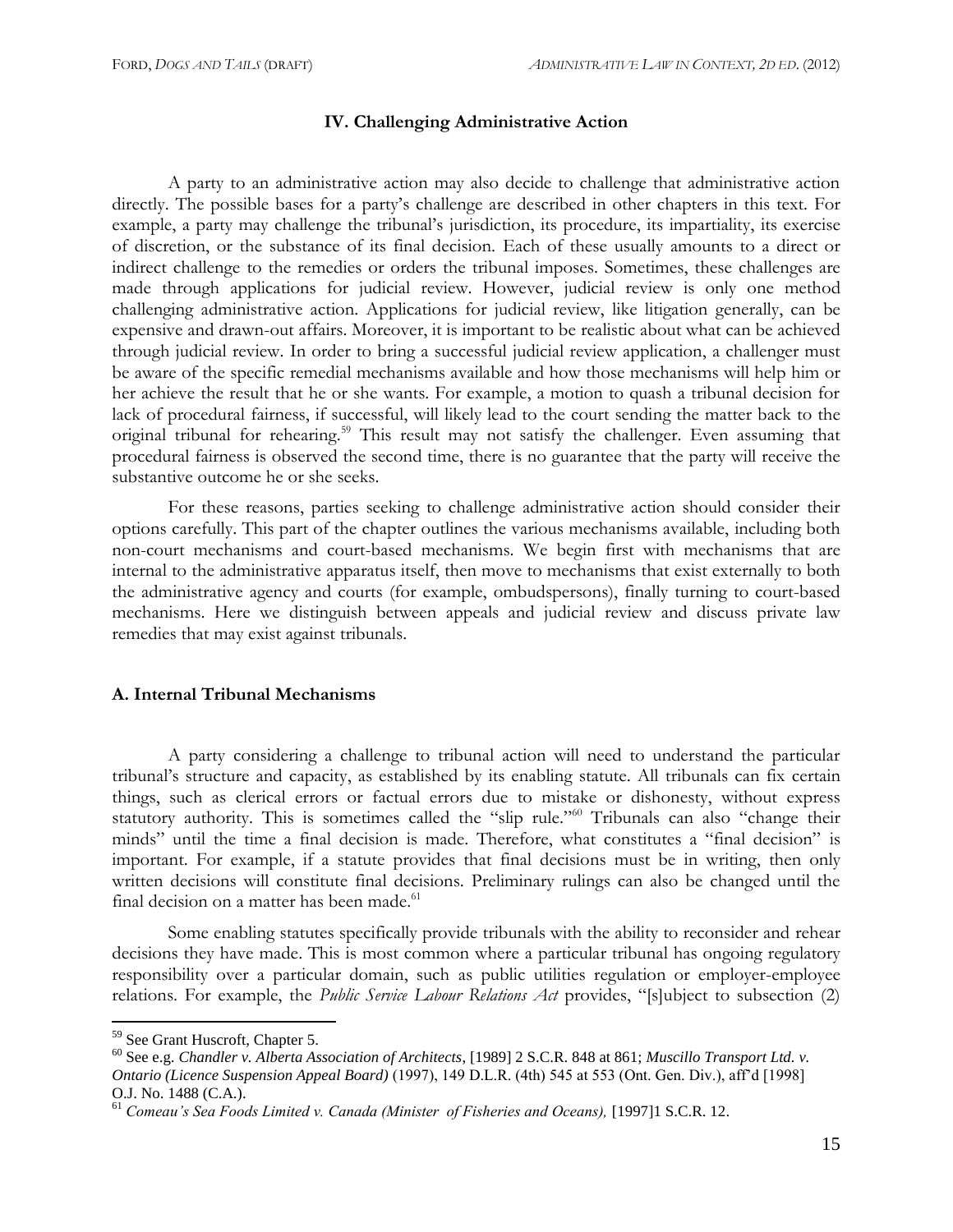[prohibiting retroactive effect of any rights acquired], the Board may review, rescind or amend any of its orders or decisions, or may re-hear any application before making an order in respect of the application."<sup>62</sup> Absent such express statutory authority, however, for policy reasons that favour finality of proceedings, a tribunal cannot reconsider or alter a final decision made within its jurisdiction. Once it has made a final decision, the tribunal is *functus officio*. 63

Some administrative tribunals are part of multitiered administrative agencies. Those tribunals' enabling statutes may provide for appeals internal to the administrative agency itself. For example, parties appearing before Canada's Immigration and Refugee Board Immigration Division may appeal to its Immigration Appeal Division.<sup>64</sup> Similarly, provincial *Securities Acts* across the country provide that persons directly affected by decisions made by Securities Commission staff may appeal to (or, in some statutes, seek "review" from) the commission itself, to which staff reports.<sup>65</sup> Again, parties should be aware that internal appellate structures may not look much like courts.

These internal review proceedings do not preclude subsequent appeals to the courts. Indeed, both the *Immigration and Refugee Protection Act* and the various *Securities Acts* mentioned above provide for appeals under limited conditions from their internal appellate bodies to the courts. These are called "statutory appeals" where the statute does not provide for an appeal to the courts, the parties' only access to the courts is by means of judicial review. However, as discussed in more detail below, where a statute provides for reconsideration or appeals, a challenger should generally exhaust those avenues before making an application for judicial review.

One of the more interesting innovations in internal administrative appeals was created in 1996, with the passage of Québec's *Act Respecting Administrative Justice*. <sup>66</sup> The statute creates the Tribunal administratif du Québec (TAQ), a supertribunal that hears "proceedings" brought against almost all administrative tribunals and public bodies in the province, including government departments, boards, commissions, municipalities, and health-care bodies.<sup> $67$ </sup> As a practical matter, this means that there is now one main appellate/review body for administrative matters in the province. According to the Act, the tribunal's purpose is "to affirm the specific character of administrative justice, to ensure its quality, promptness and accessibility and to safeguard the fundamental rights of citizens."<sup>68</sup> It is an administrative (that is, executive branch) institution, not a judicial one, but its remedial powers include judicial review-style options and, surprisingly, the ability to substitute its decision for an original tribunal's: "[i]n the case of the contestation of a decision, the Tribunal may confirm, vary or quash the contested decision and, if appropriate, make the decision which, in its opinion, should have been made initially."<sup>69</sup> Where the TAQ has jurisdiction to

<sup>62</sup> *Public Service Labour Relations Act*, S.C. 2003, c. 22. s. 43.

<sup>63</sup> *Chandler v. Alberta Association of Architects*, [1989] 2 S.C.R. 848. Because rights of appeal from tribunals tend to be more limited than from courts, the *functus officio* doctrine should be more flexible and less formulistic for such tribunals.

<sup>64</sup> *Immigration and Refugee Protection Act*, S.C. 2001, c. 27, ss. 62-71, 174-175. Recourse to the courts is only available with leave of the Federal Court: *ibid*., s. 72.

<sup>65</sup> See e.g. *Ontario Securities Act*, R.S.O. 1990, c. S.5, s. 8(2); *Alberta Securities Act*, R.S.A. 2000, c. S-4, s. 35(1); *British Columbia Securities Act, supra* note 49, ss. 165(3), 167(1).

 $66$  R.S.Q. c. J-3.

<sup>&</sup>lt;sup>67</sup> *Ibid.*, s. 14. The use of the word "proceedings" rather than "appeal" or "review" indicates that the tribunal can hear appeals in the traditional sense, but it can also hear various demands that look more or less like review or *révision*. The scope and nature of the available proceedings depend on the wording of each tribunal's enabling statute.

 $68$ Ibid., s. 1.

<sup>69</sup> Ibid., s. 15.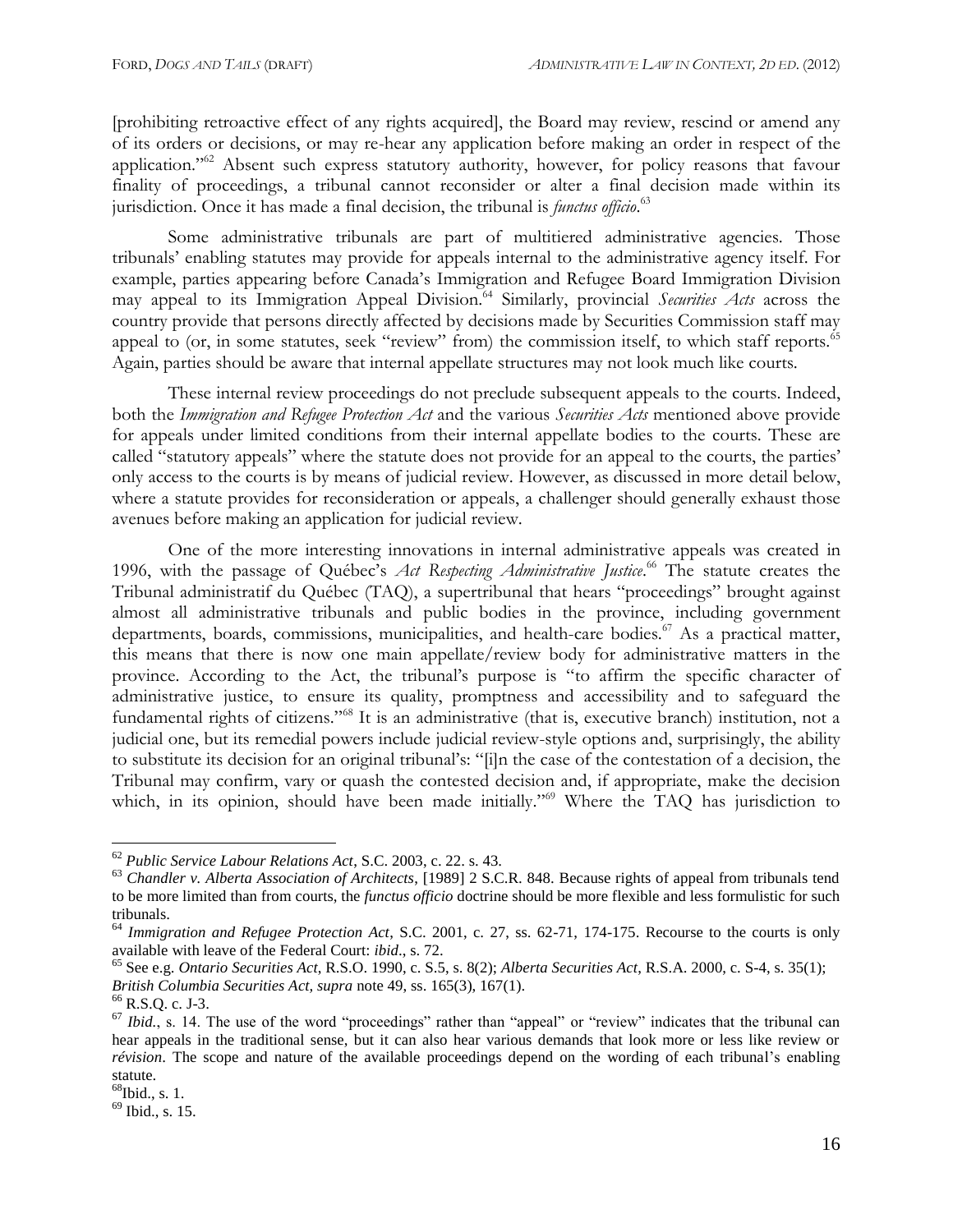$\overline{a}$ 

consider a proceeding, claimants should exhaust the remedies available from it rather than trying to circumvent the administrative process.<sup>70</sup> Avenues of appeal from the TAQ to the Superior Court of Québec are limited.<sup>71</sup>

#### <span id="page-17-0"></span>**B. External Non-Court Mechanisms**

A party considering a challenge to administrative action should not overlook non-legal avenues. For example, ombudspersons or similar positions exist by statute in every Canadian province. There is no overarching federal ombudsperson, but some federal departments and subject areas have their own specialized ombudspersons. For example, in 2007 and 2008 respectively, the federal government created a Federal Ombudsman for Victims of Crime and a Taxpayers' Ombudsman.<sup>72</sup> Generally, the mandate of an ombudsperson is to provide a forum for citizens to bring their complaints regarding the way that government departments and agencies have dealt with them. There is no charge to make a complaint to an ombudsperson. Ombudspersons have discretion as to whether or not they will investigate a complaint.

An ongoing issue has been the degree to which an ombudsperson can assert jurisdiction with respect to administration tribunal decisions and processes (as opposed to the general run of government departments and ministries -- that is, public servants not possessing the statutorily created decision-making structure that tribunals have). Most legislation defines the ombudsperson's jurisdiction as being over "matters of administration," and courts have tended to define "administration" expansively as involving generic administrative processes, not simply as the antonym of "judicial" processes.<sup>73</sup> Among the tribunals themselves, the range of bodies subject to an ombudsperson's investigatory powers can be quite broad. In Ontario, for example, the courts have held that even largely independent bodies can be subject to ombuds review if the government pays its members' wages.<sup>74</sup> However, most ombuds statutes provide that an ombudsperson is not authorized to investigate a tribunal's decision until after any right of appeal or review on the merits has been exercised or until after the time limit for doing so has expired.<sup>71</sup>

<sup>70</sup> *Okwuobi et al. v. Lester B. Pearson School Board; Casimir v. Québec (Attorney General); Zorrilla v. Québec (Attorney General)*, 2005 SCC 16, [2005] 1 S.C.R. 257.

<sup>&</sup>lt;sup>1</sup> The tribunal is composed of four divisions (social affairs, immovable property, territory and environment, and economic affairs), but, per s. 159 of the Act, an appeal to the Québec court is only available from the immovable property division and from decisions regarding the preservation of agricultural land. This tracks the appeals that were available from those tribunals before the TAQ was created; the TAQ replaced a plethora of administrative appeal bodies, but was not intended to increase the number of available appeals to the courts.

 $72$ <sup> $72$ </sup> Their respective websites are online: Federal Ombudsman for Victims of Crime

<sup>&</sup>lt;http://www.victimsfirst.gc.ca/index.html> and Taxpayers' Ombudsman <http://www.oto-boc.gc.ca/menueng.html>. The gender-neutral term "ombudsperson" seems to have become the standard term in Canada, although the word "ombudsman" is an old Scandinavian word, not a gender-specific English word. Other gender-neutral terms include "ombuds office" and simply "ombuds."

<sup>73</sup> For example, in *British Columbia Development Corporation v. Friedmann (Ombudsman)*, [1984] 2 S.C.R. 447, the SCC ruled that policy-making activities of provincial Crown corporations were "matters of administration" for the purposes of the *Ombudsman Act*. The Ontario Court of Appeal has interpreted the ombudsperson's jurisdiction over "administration of a government agency" to include investigations into matters determined by administrative tribunals: *Ombudsman of Ontario v. Ontario (Labour Relations Board)* (1986), 44 D.L.R. (4th) 312 (Ont. C.A.). <sup>74</sup> *Ontario (Ombudsman) v. Ontario (Health Disciplines Board)* (1979), 104 D.L.R. (3d) 597 (Ont. C.A.).

<sup>75</sup> See e.g. the Yukon *Ombudsman Act*, R.S.Y. 2002, c. 163, s. 12. The Manitoba *Ombudsman Act*, C.C.S.M. c. O45,

s. 18(d) and the Saskatchewan *Ombudsman and Children's Advocate Act*, R.S.S. 1978, c. O-4, s. 15(1)(d) provide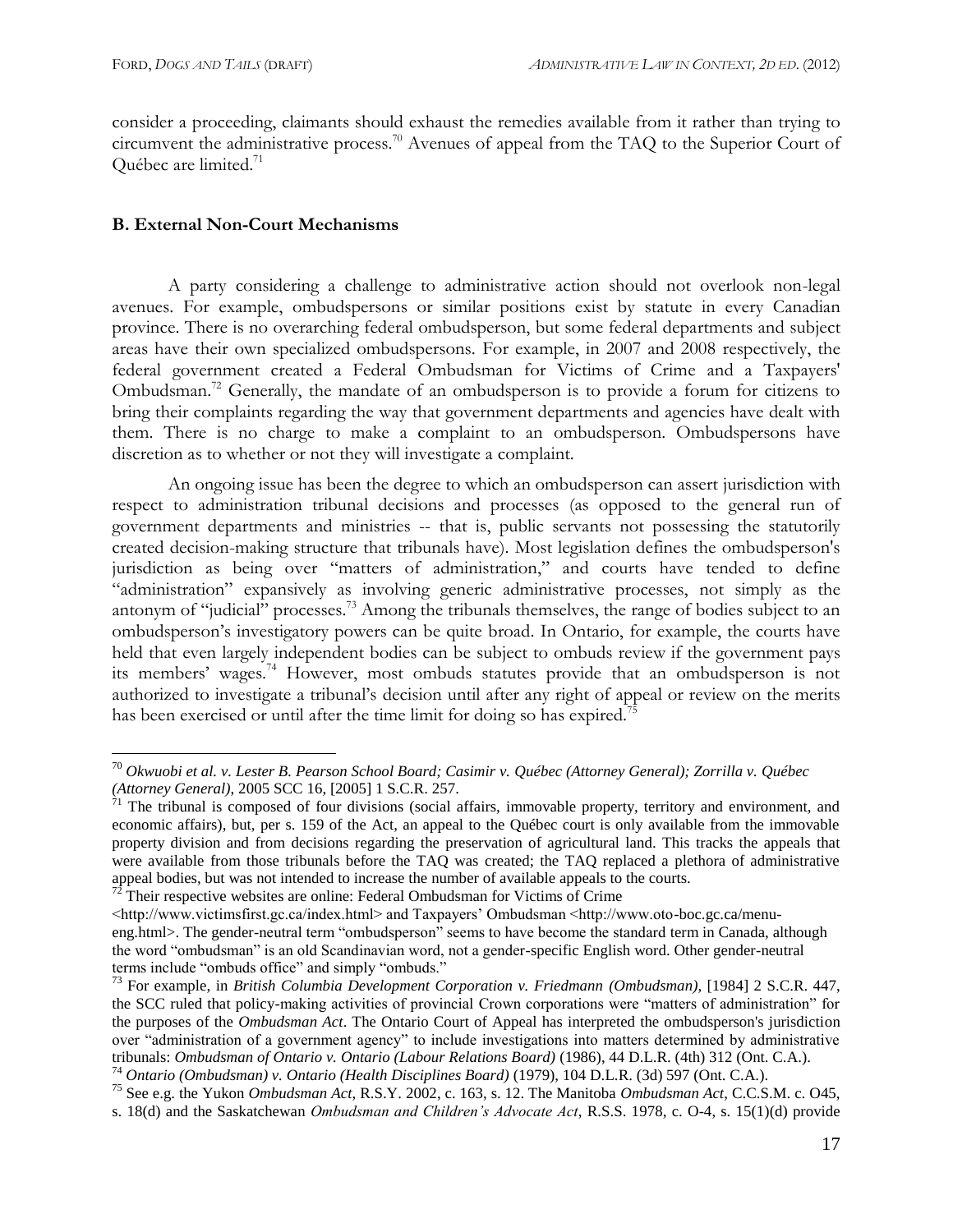Several other public officials similar to ombudspersons also exist, including freedom of information and privacy commissioners, the auditor general, provincial auditors, and human rights commissioners. While harder for individuals to instigate, public inquiries are another mechanism for challenging government conduct.<sup>76</sup>

#### <span id="page-18-0"></span>**C. Using the Courts: Statutory Appeals**

The ability to challenge administrative action in the courts is a mixed, but necessary, blessing. On the downside, courts may be reluctant to embrace novel, noncourtlike, yet potentially effective remedies devised by specialized tribunals. The richness and creativity that characterize administrative law remedies could be stifled by over-judicialized, overly interventionist court scrutiny. This is one reason that the internal appeal mechanisms described above make sense. On the other hand, there are times – for example, during national emergencies -- when executive action unquestionably needs to be subject to the rule of law, as applied by independent courts.<sup>77</sup> As with so many things in administrative law, context matters in thinking about the legitimacy of each alternative. There may be times when it makes sense to maintain the integrity of the administrative regime through all internal appeal stages. There may also be times when what is required is faster and unapologetic recourse to the courts -- for example, allowing a party to "leapfrog" the internal appeals and proceed directly to judicial review.

There are two main ways by which a party to a tribunal action can access the courts to challenge that action: appeal and judicial review. Appeal mechanisms -- either to internal administrative appellate bodies or to courts -- are the norm. Judicial review is the exception.<sup>78</sup> Significantly, is also discretionary. The scope of a possible appeal is confined to what the statute expressly provides. This means that, even though courts struggle sometimes with knotty issues in taking appeals from administrative tribunals, relative to judicial review it is easier to predict the availability and likely outcome of an appeal. By contrast, judicial review doctrine is the product of decades of contentious court battles, modified from time to time by statute, directly pitting "legal" values of justice and the rule of law against "democratic" values and legislative intent, as well as "bureaucratic" values such as efficiency and expertise. Even the seemingly basic questions of whether judicial review is available in a particular situation, and what remedies are available through judicial review, have been shaped by this debate.

# <span id="page-18-1"></span>**1. Is an Appeal Available?**

Below are the major questions a party must ask to determine whether an appeal from a tribunal to the courts is available to him or her.

that rights of appeal or review preclude an ombudsperson's intervention "unless the Ombudsman is satisfied that in the particular case it would have been unreasonable to expect the complainant to resort to the tribunal or court," although the time limitation for appeal or review must still have run.

<sup>76</sup> See Peter Carver, Chapter 16.

<sup>77</sup> See Mary Liston, Chapter 2, The national security context is also treated differently: consider *Canada (Prime Minister) v. Khadr*, 2010 SCC 3, [2010] 1 S.C.R. 44 [*Khadr*].

<sup>78</sup> David J. Mullan, *Administrative Law* (Toronto: Irwin Law, 2001) at 462.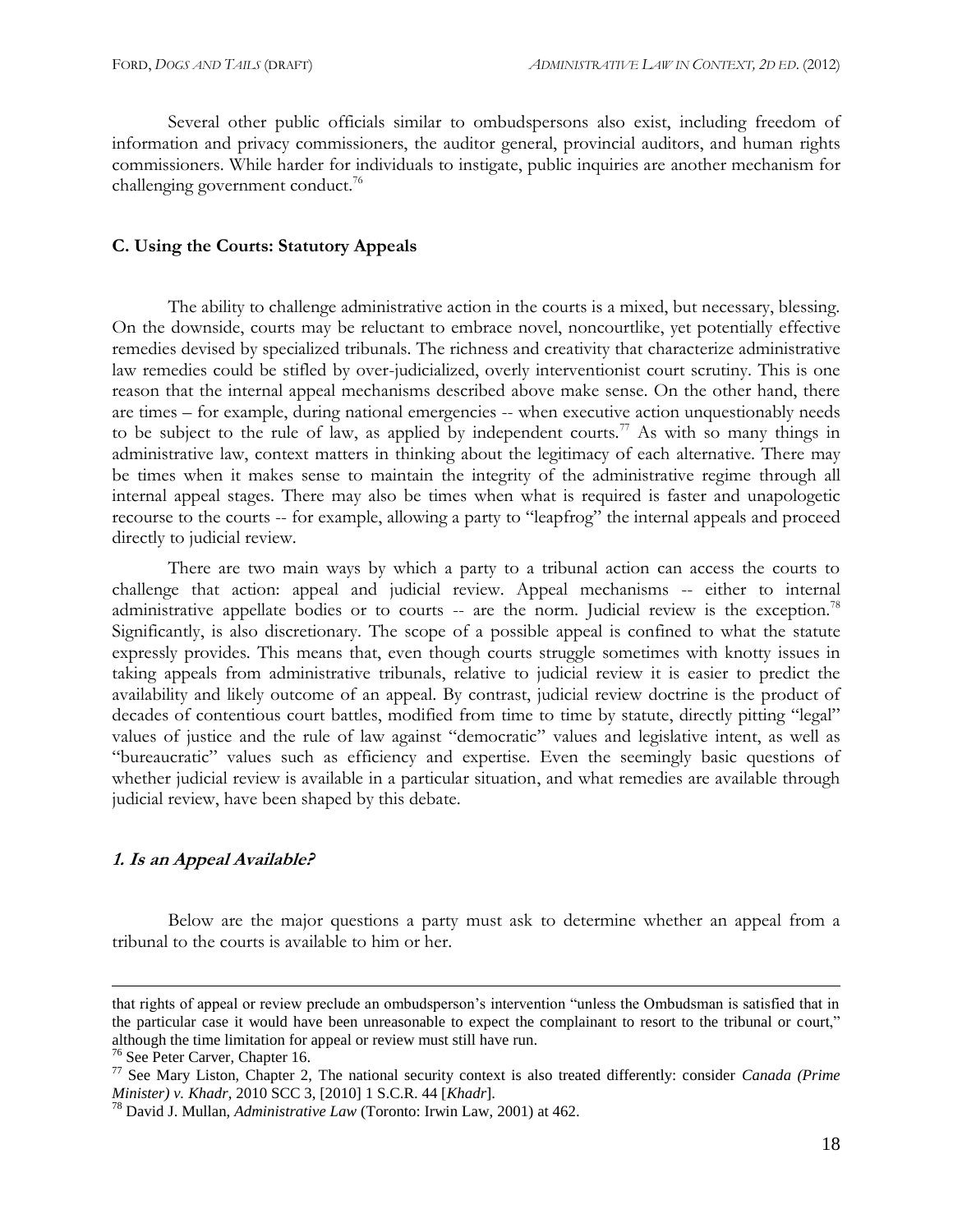#### a. Does the Tribunal's Enabling Statute Provide for a Right of Appeal?

Courts have no inherent appellate jurisdiction over administrative tribunals.<sup>79</sup> A right to appeal must be provided for in a tribunal's enabling statute. If a statute does not so provide, a dissatisfied party will have to access the courts by way of judicial review. Moreover, parties generally may not appeal interlocutory rulings (for example, on jurisdiction, procedural or evidentiary issues, or bias).<sup>80</sup> To be appealable, the tribunal's decision must decide the merits of the matter or otherwise be a final disposition of it. $81$ 

Usually, a tribunal's enabling statute will also set out the court to which tribunal orders may be appealed. For federal tribunals, appeals are usually taken to the Federal Court or the Federal Court of Appeal.<sup>82</sup> Appeals from provincially constituted tribunals may be taken to the province's trial court of general jurisdiction,  $83$  to a divisional court,  $84$  or to the court of appeal.  $85$  Rarely, a statute will provide a right (seldom exercised) to appeal a tribunal decision to Cabinet itself.<sup>86</sup>

#### b. What Is the Scope of Available Appeal?

Unlike judicial review, however, at least where there is a broadly worded statutory right of appeal, courts are not expected to defer to tribunals "because of the mere fact that the *legislature designated them* – and not the courts – as the decision-makers of first instance.<sup>87</sup> That scope varies enormously from tribunal to tribunal. Some statutes permit complete *de novo* review of a tribunal's decision, while others will be limited to issues of law base entirely on the record. In other words, an appellate court's jurisdiction in reviewing *tribunal* decisions may be different in scope from an appellate court's jurisdiction in reviewing lower *court* decisions. Appellate courts generally review trial court decisions for error of law or, more rarely, for palpable and overriding error in a finding of fact. By contrast, a court that has been designated to take appeals from a tribunal's decision must look to the tribunal's enabling statute to determine the breadth and scope of its appellate powers.

Arguably, the scope of an available appeal is determined by how closely the tribunal's subject matter, and its expertise, mirror the mandate and expertise of general courts. Statutes are more likely to provide a right of appeal to the courts where the tribunal has the power to affect individuals' common-law rights (for example, human rights tribunals, land-use planning tribunals, and

<sup>79</sup> *Medora v. Dental Society*, [1984] N.B.J. No. 236, 56 N.B.R. (2d) 145 at 147 (C.A.).

<sup>80</sup> *Mary & David Goodine Dairy Farm v. New Brunswick (Milk Marketing Board)*, (2002] N.B.J. No. 177, 217 D.L.R. (4th) 708 (C.A.); *Roosma v. Ford Motor Co. of Canada Ltd.* (1988), 66 O.R. (2d) 18 (Div. Ct.); *Newfoundland Transport Ltd. v. Newfoundland (Public Utilities Board)*, [1983] N.J. No. 92, 45 Nfld. & P.E.I.R. 76 at 78 (C.A.); *contra, Fox v. Registered Nurses' Assn.*, [2002] N.S.J. No. 376, 207 N.S.R. (2d) 330 (C.A.).

<sup>81</sup> *Ontario (Human Rights Commission) v. Ontario Teachers' Federation*, [1994] O.J. No. 1585, 19 O.R. (3d) 371 (Gen. Div.); *Prince Albert (City) v. Riocan Holding Inc.*, [2004] S.J. No. 337, 241 D.L.R. (4th) 308 (C.A.).

<sup>82</sup> Respectively, see e.g. *Trade-marks Act*, R.S.C 1985, c. T-13, s. 56; *Competition Tribunal Act*, R.S.C 1985 (2nd Supp.), c. 19, s. 13.

<sup>83</sup> See e.g. Nunavut's *Travel and Tourism Act*, R.S.N.W.T. 1988, c. T-7, s. 8.

<sup>84</sup> See e.g. Ontario's *Expropriations Act*, R.S.O. 1990, c. E.26, s. 31.

<sup>85</sup> See e.g. Newfoundland and Labrador's *Law Society Act*, 1999, S.N.L. 1999, c. L-9.1, s. 55.

<sup>86</sup> See e.g. *Broadcasting Act*, S.C. 1991, c. 11, s. 28.

<sup>&</sup>lt;sup>87</sup> Smith v. Alliance Pipeline Ltd., 2011 SCC 7, [2011] 1 S.C.R. 160 at para. 108 [emphasis added].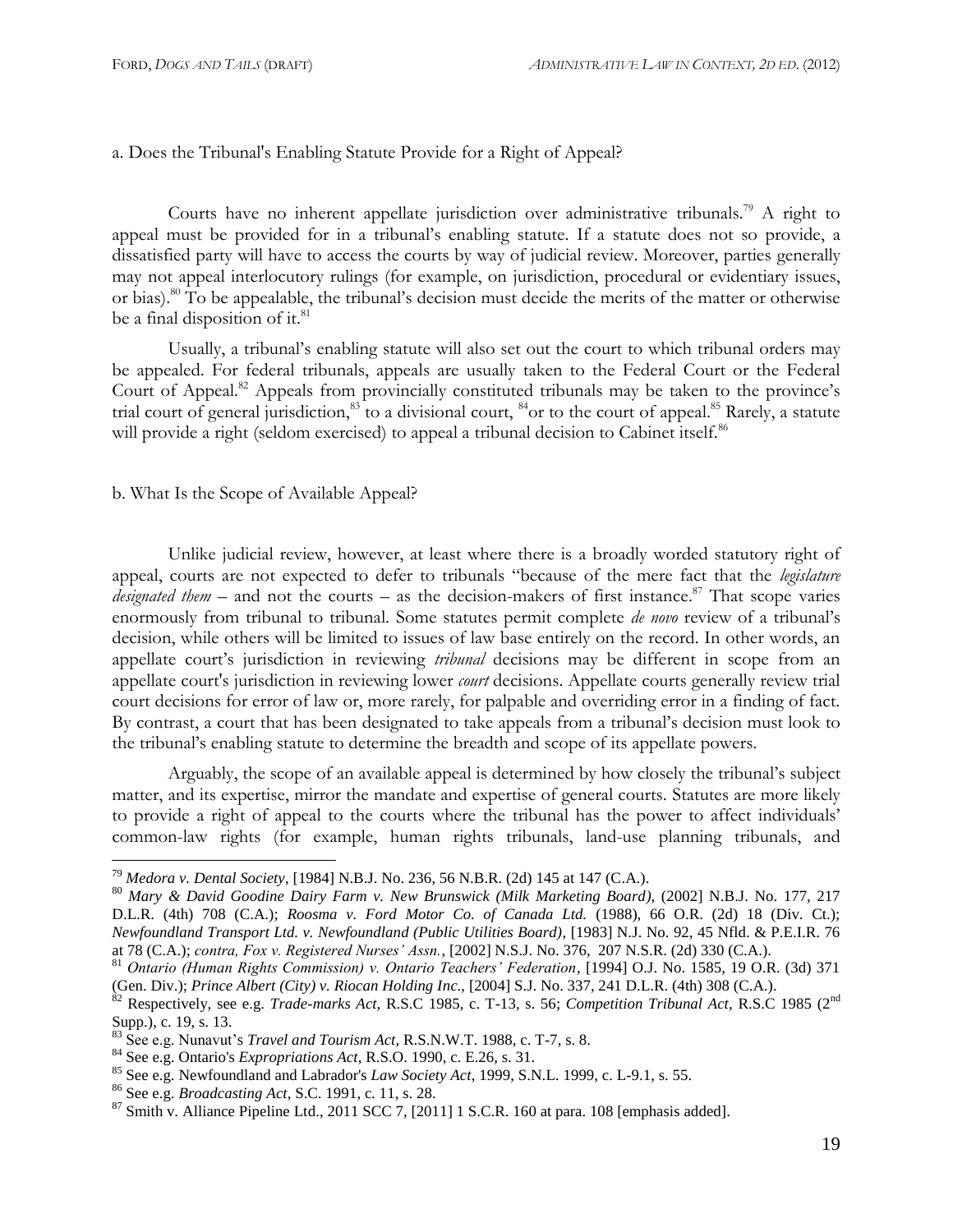professional licensing). Labour relations and employment related matters, which have long been adjudicated by tripartite boards with specialized expertise and which involve claims by organized labour to which courts were historically perceived to be hostile, cannot generally be appealed to the courts.<sup>88</sup> The same considerations affect the scope of available appeal. For example, statutes generally provide for a broad power to appeal from certain professional disciplinary tribunals on questions of fact and law, where professionals risk losing their ability to practice their profession,<sup>89</sup> and from human rights tribunals adjudicating on violations of human rights codes.<sup>90</sup> Yet even where the appeal rights are broad, courts will show some deference to a tribunal's findings of fact on the assumption that the tribunal had the evidence before it and was in a better position to make those findings. $91$ 

c. Is an Appeal Available as of Right, or Is Leave Required? If Leave Is Required, Who May Grant It?

Appeals can be as of right or require leave. Where leave must be obtained, it can be the leave either of the original decision-maker or, more frequently; of the appellate body (that is the court). For example, British Columbia's *Forest Practices Code* provides for an appeal as of right from the Forest Appeals Commission to the B.C. Supreme Court on questions of law or jurisdiction. By contrast, a person affected by a decision of the B.C. Securities Commission may appeal to the B.C. Court Appeal only with leave of a justice of that court.<sup>92</sup> Sometimes, additional statutory criteria must also be met before such leave will be granted.<sup>93</sup>

# d. Is a Stay of Proceedings Automatic, or Must One Apply for It?

The rules governing stays of proceedings vary between jurisdictions and even tribunals. Specific enabling statutes may expressly empower their tribunals or the appellate bodies (internal or court) to which they appeal to stay enforcement of the tribunal order pending appeal.<sup>94</sup> The Ontario *Statutory Powers Procedure Act* establishes a default rule that an appeal operates as a stay of a tribunal's

<sup>88</sup> David J. Mullan et al., *Administrative Law: Cases, Text, and Materials*, 5th ed. (Toronto: Emond Montgomery, 2003) at 23.

<sup>89</sup> See e.g. *Ontario College of Teachers Act*, 1996, S.O. 1996, c. 12, s. 35(4). Sec also *Re Reddall and College of Nurses of Ontario* (1983), 149 D.L.R. (3d) 60 (Ont. C.A.). Ontario statutes in particular tend to provide explicitly for appeal from various tribunals "on questions of law or fact or both."

<sup>90</sup> See e.g. *Ontario Human Rights Code, supra* note 8, s. 42(3); also *Zurich Insurance Co. v. Ontario (Human Rights Commission)*, [1992] 2 S.C.R. 321 at 336-38 [*Zurich*].

<sup>91</sup> *Zurich, ibid.*

<sup>92</sup> Compare *Forest Practices Code of British Columbia Act*, R.S.B.C 1996, c. 159, s. 141 with *Securities Act*, R.S.B.C. 1996, c. 418, s. 167.

 $93$  For example, an appeal to the Federal Court of Appeal from judicial review by the Federal Court on immigration matters may be made only if the Federal Court judge certifies that "a serious question of general importance" is involved. *Immigration and Refugee Protection Act, supra* note 63, s. 74.

<sup>94</sup> See e.g. *Re Hampton Court Resources Inc.*, 2006 ABASC 1447 (June 13, 2006) (holding that, taken together, s. 38(5) of the *Alberta Securities Act* and the provisions of the Alberta Rules of Court require that a stay of a commission decision be sought in the first instance from the commission).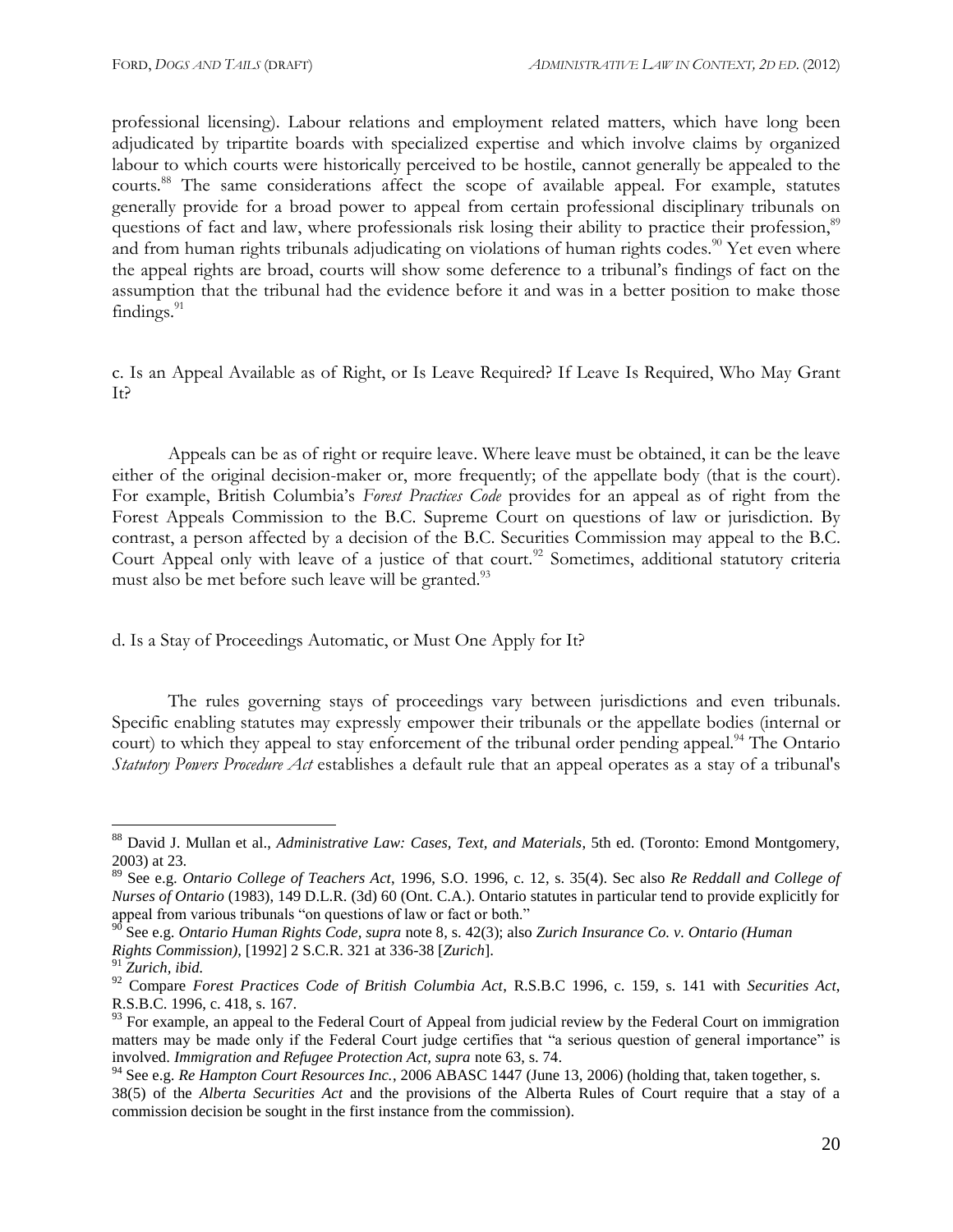proceedings.<sup>95</sup> The BC *Administrative Tribunals Act*, by contrast, provides that "the commencement of an appeal does not operate as a stay or suspend the operation of the decision being appealed unless the tribunal orders otherwise."<sup>96</sup> In the Federal Court, as well, stays of proceedings are usually discretionary.<sup>97</sup> Unless a statute specifically excludes it, as B.C.'s ATA does, the superior court that is the tribunal's designated appellate court has the inherent authority to grant a stay.<sup>98</sup>

Like the legislative decision to permit appeals as of right or only with leave, a legislative decision to make a stay automatic or not says something about how the legislature views the tribunals in question. Requiring potential appellants to apply for leave to appeal places is an additional hurdle before them. Automatically staying a tribunal's decision holds its powers in abeyance while a court checks the tribunal's decision. Where the legislature decides that stays will not be automatic, the legislature may choose to allocate the power to order a stay either to the tribunal or to a court. These statutory drafting decisions reflect the legislature's assessment of the proper balancing of "due process" and efficiency concerns, the balance between tribunal expertise and judicial oversight, and the legislature's comfort with granting broad autonomy to the relevant tribunal.

# <span id="page-21-0"></span>**D. Using the Courts: Judicial Review**

Now, finally, we discuss the tail of judicial review that sometimes wags the dog of administrative law remedies. Judicial review has long been the fixation of administrative law, at the expense of tribunal-based and extralegal mechanisms and statutory appeals -- not to mention the hugely important arena of administrative rulemaking -- in part because administrative law is created primarily by judges, lawyers, and legal scholars. The legal training these individuals receive is, understandably, preoccupied with legal mechanisms and in particular, with courts and the common law.

Having situated judicial review in its broader context, it nonetheless deserves careful attention. Judicial review can be conceptually and logistically complex, and it differs from a straightforward appeal. As we shall see throughout this volume, the basic nature of judicial review is different from statutory or internal tribunal appeals because, at its root, judicial review is about the inherent jurisdiction of courts to oversee and check administrative (that is, executive) action in the interest of the rule of law. This makes it a potentially sweeping remedy. Unlike appeals from tribunals, which are statutorily created, judicial review is the review of executive action *beyond* what the legislature provided for. Thus, only on judicial review will courts investigate a tribunal's procedural fairness or the alleged bias of its members.

 $\overline{a}$ <sup>95</sup> *Statutory Powers Procedure Act, supra* note 42, s. 25.

<sup>96</sup> *Administrative Tribunals Act, supra* note 11, s. 25.

<sup>&</sup>lt;sup>97</sup> *Federal Courts Act*, R.S.C 1985, c F-7, s. 50(1); but see s. 50.1 concerning mandatory stays of claims against the Crown under certain conditions. In a case in which the Minister of Citizenship and Immigration was seeking to stay an order that a potential refugee be released from detention on the basis that the refugee represented a danger to the public, the Court noted that the granting of a stay requires (1) a serious issue to be tried; (2) that irreparable harm would be suffered if no stay were granted; and (3) that the balance of convenience favour r granting the order. The Court also noted that the serious issue threshold "cannot automatically be met simply by formulating a ground of judicial review which, on its face, appears to be arguable." *Cardoza Quinteros v. Canada (Citizenship and Immigration)*, 2008 FC 643 at paras. 10, 13.

<sup>98</sup> *Kooner v. College of Physicians and Surgeons of Ontario* (2002), 213 D.L.R. (4th) 707 (Ont. Div. Ct.).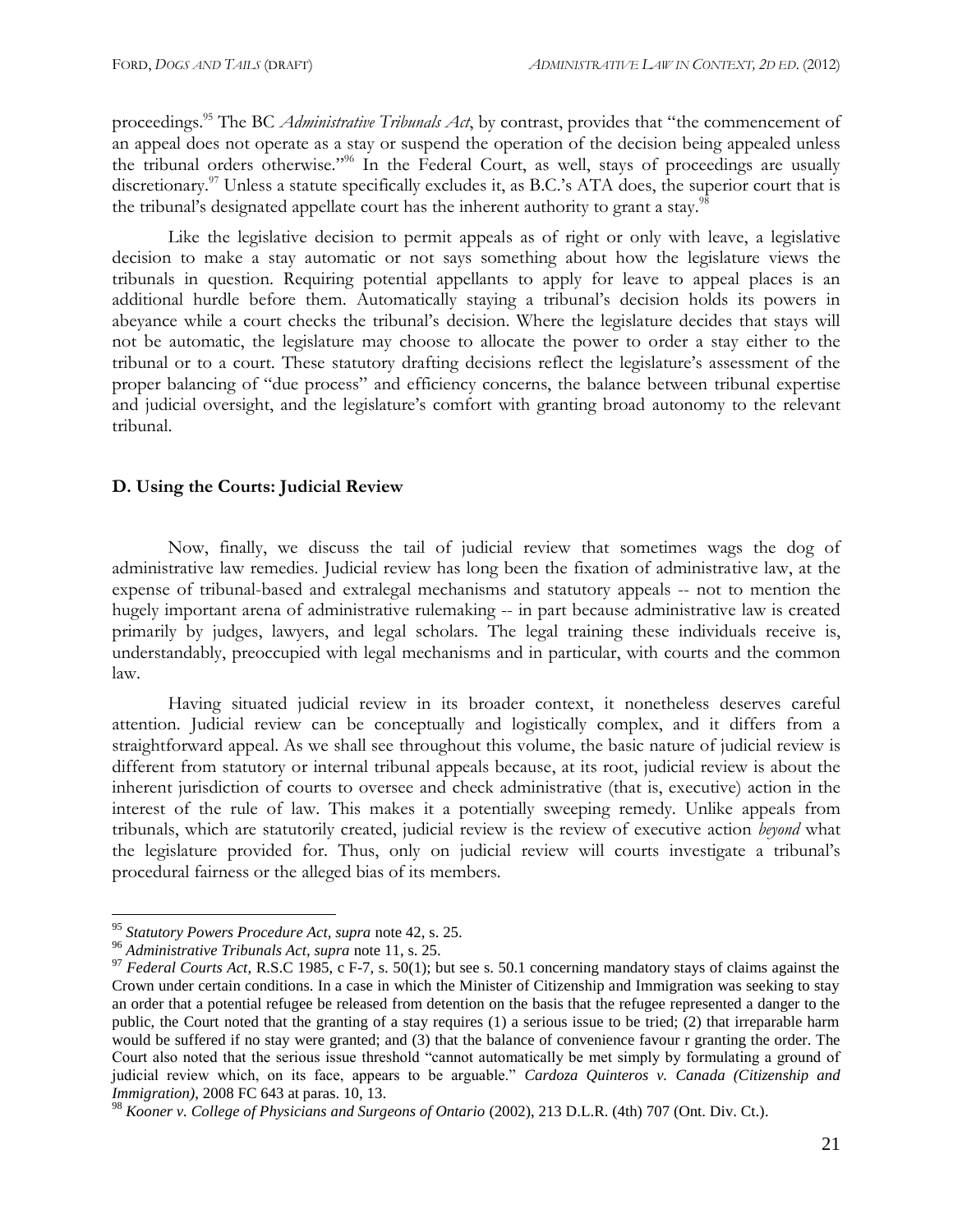#### <span id="page-22-0"></span>**1. Discretionary Bases for Refusing a Remedy**

A court's decision whether to grant judicial review is intimately bound up with the core tension that underlies all of administrative law -- what the Supreme Court recently called "an underlying tension between the rule of law and the foundational democratic principle, which finds an expression in the initiatives of Parliament and legislatures to create various administrative bodies and endow them with broad powers."<sup>99</sup> Courts are the indispensable guardians of the rule of law, but they still need to operate within their sphere of authority. This means respecting the fact that, through enabling statutes, legislatures grant authority over certain things to administrative tribunals, *and not to the courts themselves*. A lot of administrative law jurisprudence is devoted to trying to negotiate a path through the difficult territory on the borders of the branches' spheres of authority. What concerns us here is the threshold question of whether to grant judicial review at all -- before considering the merits of the case, before figuring out the standard of review, and before determining the degree of procedural fairness a party is entitled to. Judicial review is fundamentally discretionary in a way that appeals are not. A court has the discretion to refuse to grant a remedy even where one seems clearly warranted by the facts of a case.<sup>100</sup>

Interestingly, courts' handling of courts' *own* discretion in granting judicial review is following a different trajectory than the case law dealing with administrative tribunals' exercises of *their* discretion, conferred on them via statute. As Geneviéve Cartier discusses in Chapter 11, there was a time when statutorily conferred administrative discretion was understood to be "beyond law." Its exercise could be subject to judicial review only if it amounted to an abuse of discretion. A number of specific heads of "abuse of discretion" existed, and getting judicial relief depended on falling into one of them. Anything short of the abuse-of-discretion threshold would not attract review, even if the administrative decision was seriously flawed, because the legislature had conferred discretion on the administrative decision maker. This changed with the *Baker case*,<sup>101</sup> which rejected the conceptual distinction between discretion and law. That case held that reviewing courts should subject exercises of administrative discretion to the same evaluative process -- what we now call the "standard of review analysis" -- to which they subject *nondiscretionary* administrative decisions. This shifted the approach from review based on a series of specific "abuse of discretion" grounds, to review based on a more flexible, context sensitive array of factors.

When it comes to courts' *own* discretionary decision to grant judicial review, recent cases from the Supreme Court of Canada seem to be doing something quite different. Put frankly, the Court seems to be moving away from an institutional dialogue-based view of the rule of law toward something more court-centred. It is affirming courts' own power (as opposed to the power of legislatures) to establish the terms on which it will grant judicial review, while also trying to corral lower courts' discretion into the kinds of discrete categories that the *Baker* case moved away from with respect to administrative discretion. In the process, the Court is reaffirming the courts' mantle as guardians of the rule of law, validating the concept of the rule of law, and holding lower courts more closely to it. The Court seems to be moving away from a real humility about the rule of law and the role of the courts in defining it, which characterized some of the jurisprudence from the 1990s. The evolution can be discussed in terms of three broad stages.

<sup>99</sup> *Dunsmuir v. New Brunswick*, 2008 SCC 9, [2008] 1 S.C.R. 190 at para. 27.

<sup>100</sup> *Immeubles Port Louis Ltée v.Lafontaine (Village)*, [1991] 1 S.C.R. 326.

<sup>101</sup> *Baker v. Canada (Minister of Citizenship and Immigration)*, [1999] 2 S.C.R. 817.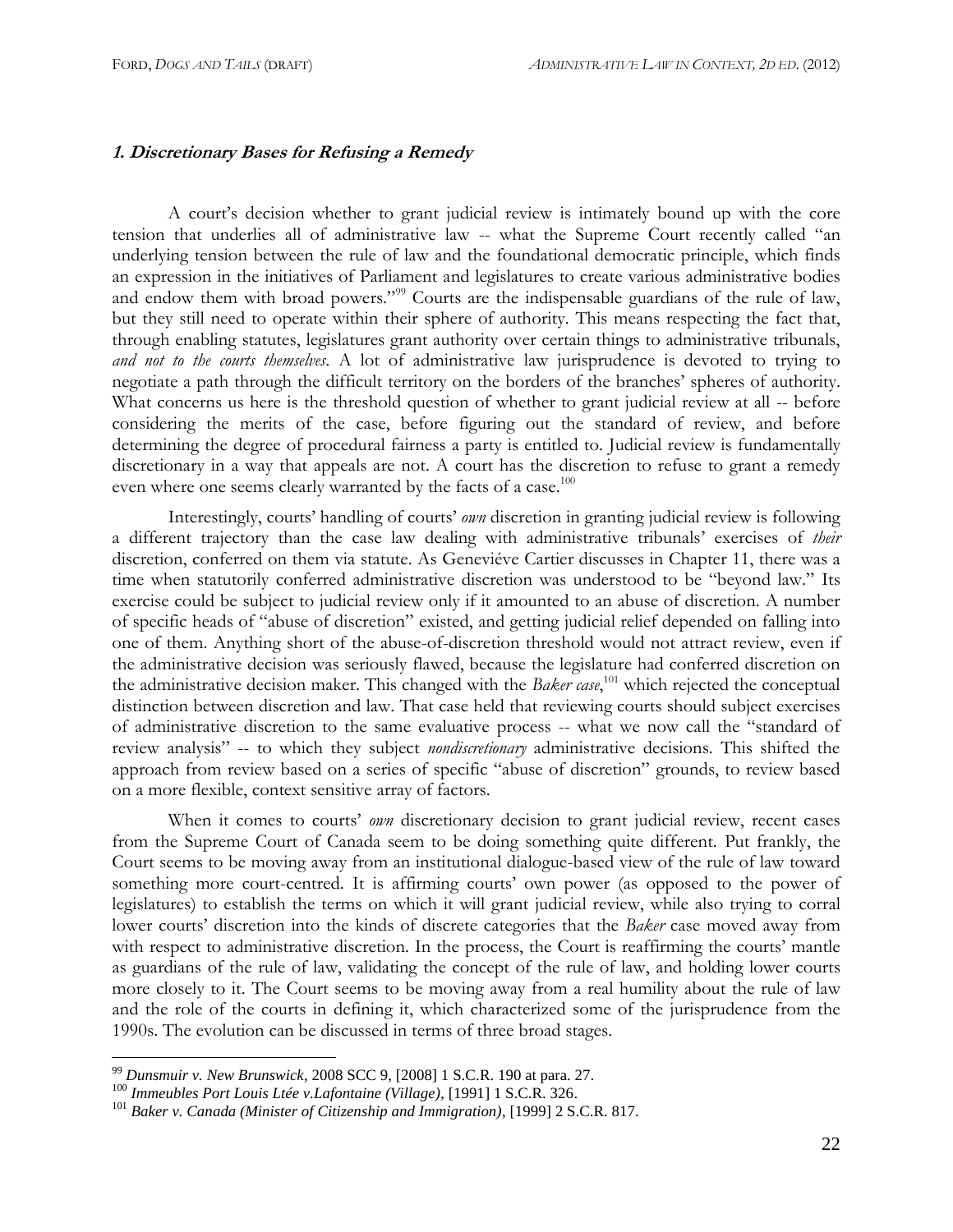The original set of discretionary grounds for refusing relief derives from common law and equity and survived the statutory reform of judicial review. They are reminiscent of similar equitybased grounds in civil procedure, such as laches, and (with the possible exception of one point one below) are fairly intuitive in the same way that laches is:

- 1. The most important basis for refusing to grant a remedy in judicial review is discussed above: that *adequate alternative remedies are available*. Parties should exhaust all prescribed avenues of appeal before proceeding to the "last resort" of judicial review.
- 2. Second, judicial review applications that are brought before tribunal proceedings have been concluded are usually dismissed as being *premature*. This includes challenges to the tribunal's interim procedural and evidentiary rulings. The policy rationales that underlie dismissals for prematurity include: (1) that administrative action is meant to be more cost-effective than court proceedings, and interim judicial review fragments and protracts those proceedings; (2) that preliminary complaints may become moot as the proceedings progress; and (3) that the court will be in a better position to assess the situation once a full and complete record of tribunal proceedings exists.<sup>102</sup> To obtain judicial review of a tribunal's preliminary or interim ruling, an applicant must show special circumstances, which mean one cannot wait until the conclusion of the proceeding. A challenge to the legality of the tribunal itself, a clear question of law about the tribunal's jurisdiction, or the absence of an appropriate remedy at the end of the proceedings may constitute special or exceptional circumstances.<sup>103</sup>
- 3. Third, even if statutory time limits for filing a judicial review application have been met, parties must be aware that *delay and acquiescence* may be grounds for a reviewing court to refuse a remedy.<sup>104</sup> Parties should object promptly to any perceived impropriety on the part of the tribunal. Similarly, choosing not to attend a hearing could waive any right to judicial review.
- 4. Fourth, a remedy in judicial review will not be granted where the issues are moot. This may be the case where a dispute is over or has not yet arisen, where a tribunal's order has expired or no longer affects the applicant, or where the litigant no longer the remedy that the tribunal might have granted had it not erred.<sup>105</sup> The court may also refuse to provide the remedy the tribunal would have granted if present circumstances make doing so impossible, or if the court believes the tribunal's error did not affect its overall conclusion.<sup>106</sup>

<sup>102</sup> See e.g. *Sherman v. Canada (Canada Customs and Revenue Agency)*, [2006] F.C.J. No. 912; *Zündel v. Canada (Human Rights Commission)*, [2000] 4 F.C. 255 (C.A.); *Québec (Procureur general) v. Boulaine*, [2004] J.Q. no. 4883 (C.A.), leave to SCC refused [2004] C.S.C.R. No. 290.

<sup>103</sup> *Secord v. Saint John (City) Board of Police Commissioners*, [2006] N.B.J. No. 84 (Q.B.); *Howe v. Institute of Chartered Accountants of Ontario* (1994), 19 O.R. (3d) 483 (C.A.).

<sup>104</sup> *Immeubles Port Louis, supra* note 98.

<sup>105</sup> *Borowski v. Canada (Attorney General)*, [1989] 1 S.C.R. 342 at 353; *Bago v. Canada (Minister of Citizenship and Immigration)*, [2004] F.C.J. No. 1565.

<sup>106</sup> *Moose Jaw Central Bingo Assn. Inc. v. Saskatchewan (Liquor & Gaming Authority)* (1994), 123 Sask. R. 47

<sup>(</sup>C.A.); *Mobil Oil Canada Ltd. v. Canada-Nfld. Offshore Petroleum Board*, [1994]1 S.C.R. 202.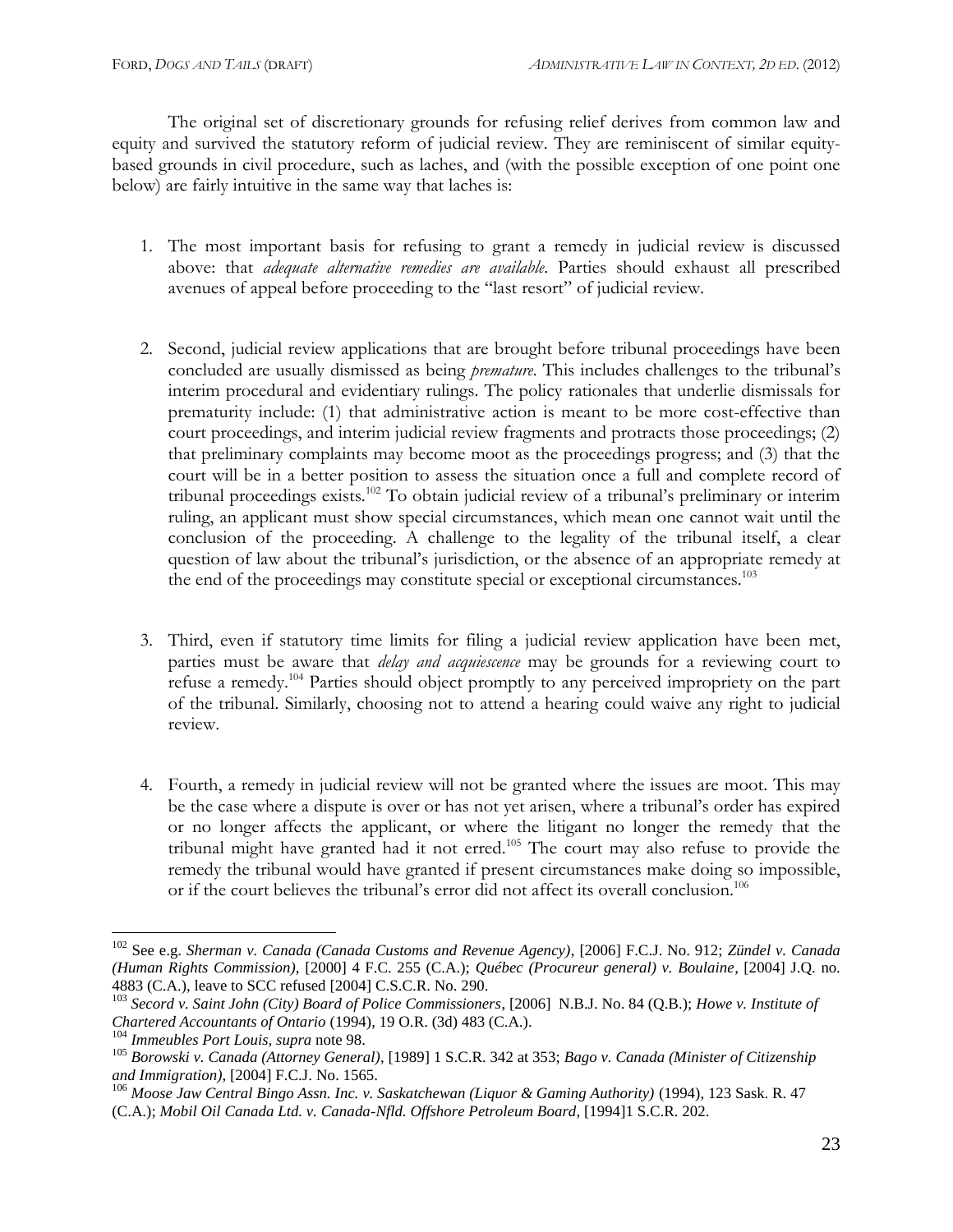5. Last, the court will use its discretion to refuse to grant a remedy on judicial review where the party making the judicial review application does not come with clean hands. This could include seeking a remedy to facilitate illegal conduct or obtain an unfair advantage, or flouting the law or making misrepresentations. $107$ 

By the 1990s, these longstanding grounds for refusing relief came to be over-layered with a different vision of judicial review, which reflects a new sensitivity to separation of powers issues and increased deference toward administrative tribunals. The overarching principle of curial deference toward administrative decision-making percolated throughout the judicial review process, reaching the discretionary grounds for granting relief in the first place. In other words, even where the five original grounds above were not present, courts began to recognize that it may be appropriate to refuse to grant judicial review out of deference to tribunals' unique institutional roles. Perhaps the most forceful statement about the contingent nature of judicial review remedies from this era comes from *Domtar Inc. v. Québec.*<sup>108</sup> In deciding not to intervene to resolve a conflict in legal interpretation between two tribunals construing the same statutory language, the Supreme Court of Canada stated, "[t]he advisability of judicial intervention in the event of conflicting decisions among administrative tribunals, even when serious and unquestionable, cannot, in these circumstances, be determined solely by the 'triumph' of the rule of law."<sup>109</sup> The Court goes on, in what amounts to a striking acknowledgement that even the most deeply cherished legal values will not always point the way to the only, or perhaps even the most appropriate, response to a problem in administrative law:

[C]ertainty of the law and decision- making consistency are chiefly notable for their relativity. Like the rules of natural justice, these objectives cannot be absolute in nature regardless of the context. The value represented by the decision-making independence and autonomy of the members of administrative tribunals goes hand in hand here with the principle that their decisions should be effective. In light of these considerations we must conclude that *for purposes of judicial review, the principle of the rule of law must be qualified*. This is consistent with the continuing evolution of administrative law itself. $110$ 

Consistent with this, in 1999 Chief Justice McLachlin set forth a vision of a "new Rule of Law," which would

[make] it possible for institutions other than courts to play key roles in maintaining it. It opens the door to the idea that courts do not necessarily have a monopoly on the values of reasons and fairness…[C]ontrary to Dicey's view that the courts' primary role is to constrain, limit and, if possible eliminate administrative power, the new Rule of Law allows courts to

 $\overline{a}$ <sup>107</sup> *Cosman Realty Ltd. v. Winnipeg (City)* (200l), 157 Man. R. (2d) 117 (Q.B.), aff'd (2001), 160 Man. R. (2d) 32 (C.A.); *Jaouadi v. Canada (Minister of Citizenship and Immigration)* (2003), 257 F.T.R. 161.

<sup>108</sup> *Domtar Inc. v. Québec (Commission d'appel en matiére de lésions professionnelles)*, [1993] 2 S.C.R. 756. <sup>109</sup> *Ibid.* at 795.

 $110$  *Ibid.* at 799-800 (emphasis added).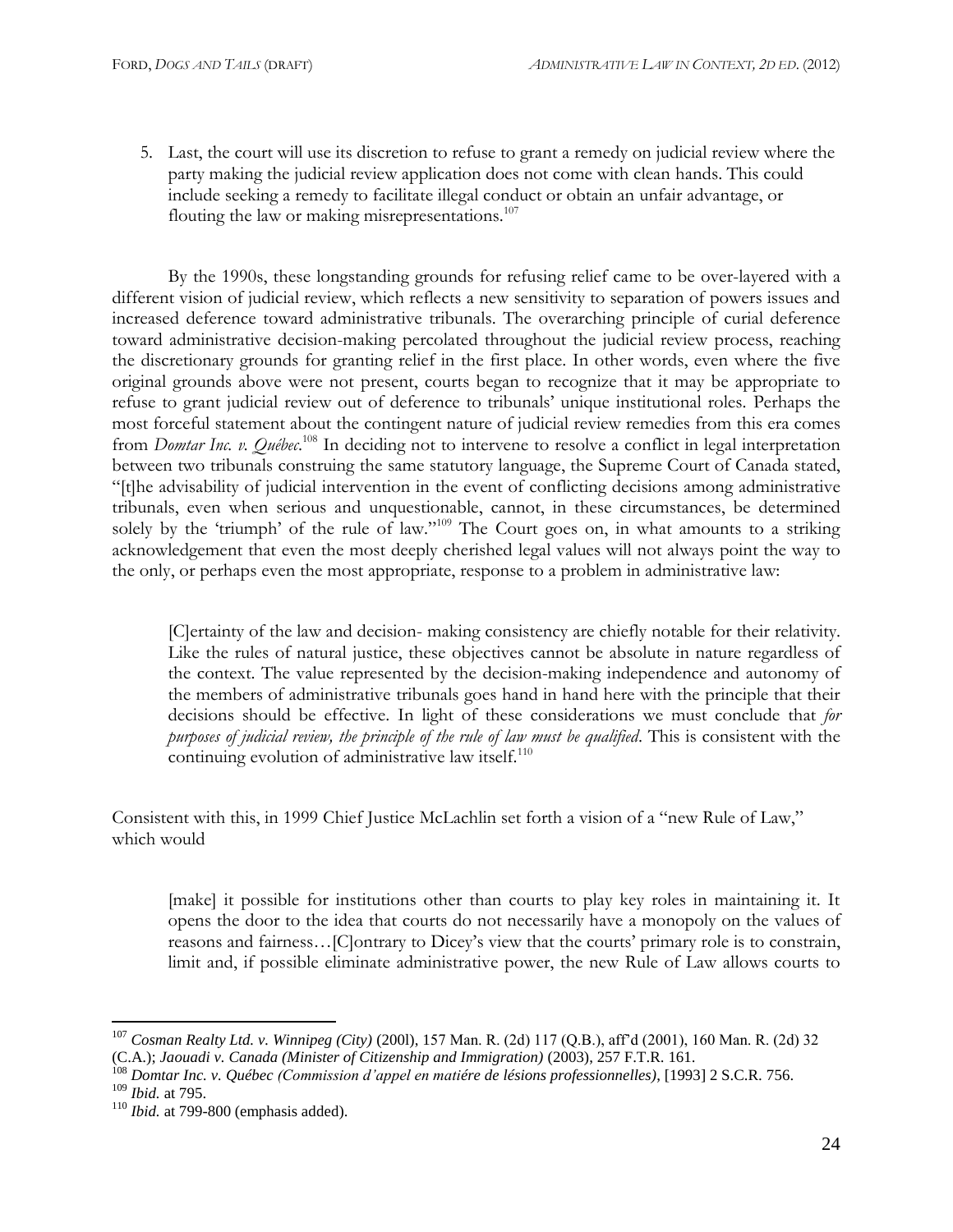<span id="page-25-0"></span>respect and advance the roles of administrative tribunals. The courts' role shifts from being a brute guardian of an artificial and restrictive Rule of Law to that of a partner.<sup>111</sup>

Over the last few years, the doctrine seems to have undergone another shift. Beginning in 2008 with *Dunsmuir*, the leading case concerning when courts can review administrative decisions on their merits,<sup>112</sup> the Supreme Court began to reassert the importance of the courts' role in upholding the (not- "new") rule of law, while avoiding "undue interference" with administrative powers.<sup>113</sup> The shift was clear by the time of the Court's decision in *Khosa*. <sup>114</sup> The *Dunsmuir* and *Khosa* cases are discussed in detail later in this textbook. For present purposes it is enough to say that the *Khosa* case stated that the discretion to grant or withhold judicial review "must be exercised judicially and in accordance with proper principles."[114](#page-25-0) In setting out those proper principles, the Court identifies the normal standard of review principles that govern administrative law, plus "other factors such as an applicant's delay, failure to exhaust adequate alternate remedies, mootness, prematurity, bad faith and so forth."<sup>[114](#page-25-0)</sup> Deference to tribunals is understood to be part of normal judicial review analysis, not some freestanding basis for refusing to grant judicial review in the first place.It is difficult to imagine the majority in *Khosa* endorsing the *Domtar* court's equivocal language about the rule of law. The majority makes it clear that *courts* (not legislatures) are the ones with the power to decide whether and when to engage in judicial review and on what grounds, even though in exercising that power they will observe the necessary deference to administrative decision-making, and will operate within the bounds of clear reasons and the rule of law.

In the 1990s, courts moved past the five limited, original grounds for refusing to exercise discretion to grant judicial review. They did so in the service of a more respectful relationship with the other branches of government, and particularly with administrative tribunals. But to the extent that this shift introduced some "X factor" into the decision-making process, it exempted courts from the very ethos of justification that the Supreme Court of Canada said that tribunals had to observe. Respecting, protecting, and adhering to the rule of law implies that judges should rest their discretionary decisions on identifiable reasons. A restrained approach to judicial intervention in administrative law matters suggests that judges should, perhaps, hew more closely to the traditional, discrete grounds for refusing relief identified above. This does seem to be where the Supreme Court is going. In fact, the *Khosa* majority seemed to suggest that the threshold question we are discussing here -- the purely discretionary decision whether to grant judicial review at all -- had largely disappeared, but for the old common law/equitable bases for refusing relief.<sup>115</sup> In other words, the fact that judicial review is discretionary does not mean that courts should refuse to grant judicial review solely on the basis of some notion of partnership with administrative tribunals, or a relative and qualified rule-of-law value.

<sup>&</sup>lt;sup>111</sup> Beverley McLachlin, "The Roles of Administrative Tribunals and Courts in Maintaining the Rule of Law" (1998-1999) 12 C.J.A.L.P. 171-89 at 175. This article is also an early statement of the Chief Justice's concept of the "ethos of justification" that underlies the rule of law, and this concept continues to be a vital part of contemporary jurisprudence.

<sup>&</sup>lt;sup>112</sup> See Sheila Wildeman, Chapter 10, and Audrey Macklin, Chapter 9.

<sup>113</sup> See esp. *Dunsmuir. supra* note 97 at paras. 20-24.

<sup>114</sup> *Canada (Citizenship and Immigration) v. Khosa*, 2009 SCC 12, [2009]1 S.C.R. 339 [*Khosa*]; at paras. 40 and 51. <sup>115</sup> The majority said it would "presume the existence of a discretion to grant or withhold relief based on the *Dunsmuir* teaching of restraint in judicial intervention in administrative matters (as well as other factors such as an applicant's delay, failure to exhaust adequate alternate remedies, mootness, prematurity, bad faith and so forth)." *Khosa, supra* note 112 at para. 51. As Rothstein J. points out in a strongly worded set of concurring reasons, doing so conflates the standard of review analysis with the granting of relief in the first place. *Khosa*, *ibid.* at para. 134.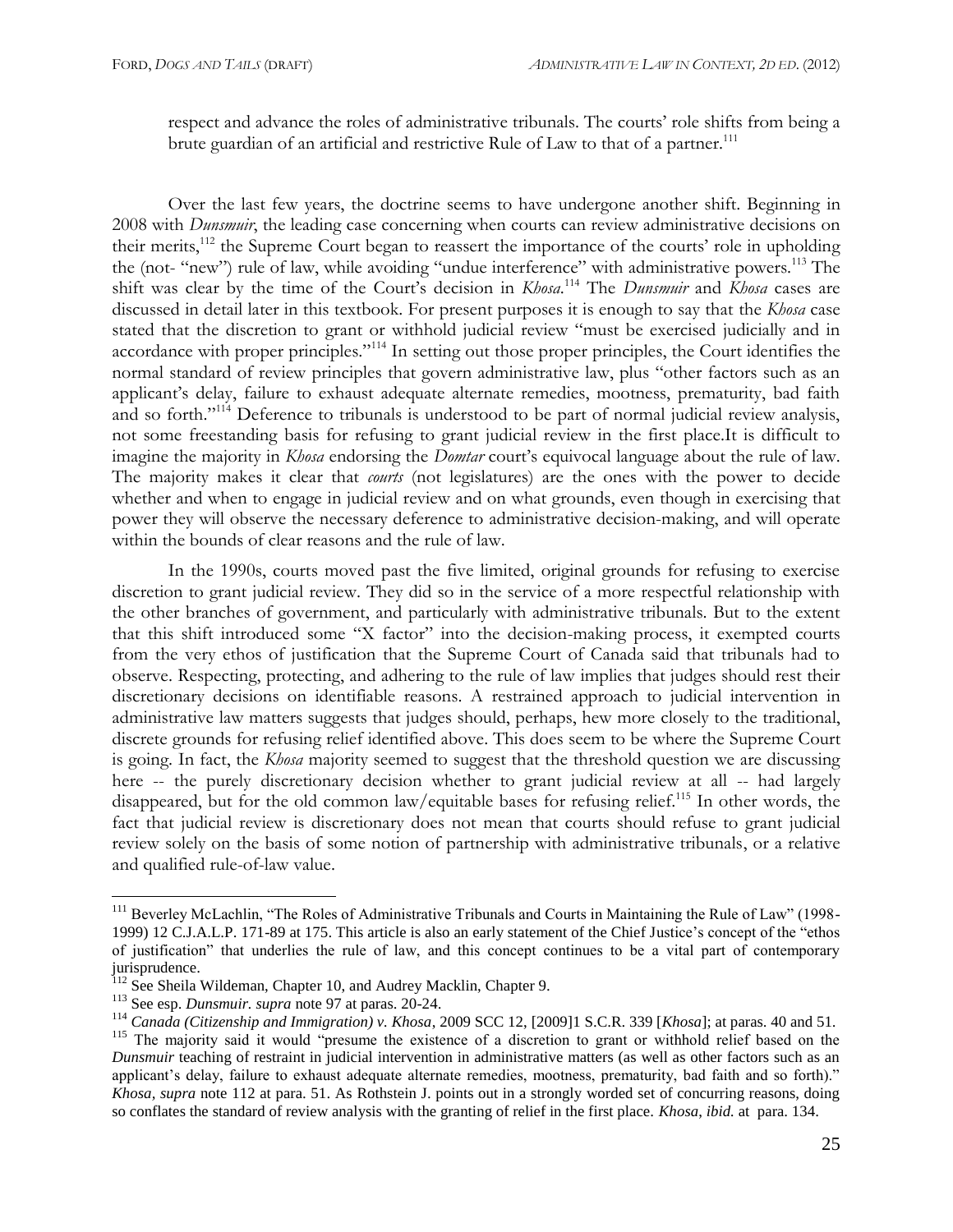The overall result of recent cases such as *Dunsmuir* and *Khosa* has been a resurgence of the original common law bases for refusing relief, accompanied by a willingness to consider other, analogous and clearly defined, grounds. In *Mining Watch* (per coram with Rothstein J. writing), the Court added another consideration to the original five mentioned above. It is one that has been rising in salience since *Khosa*: the balance of convenience to the various parties.<sup>116</sup>In that case, the balance of convenience justified reducing impact of the remedy granted, from relief in the order of certiorari and mandamus to a declaration. (The specific forms of relief are discussed below.) In an interesting juxtaposition to the *Domtar* language, which had proposed that the rule of law must sometimes be qualified, the Court now tells us that, because the discretionary power to refuse judicial review "may make inroads upon the rule of law, it must be exercised with the greatest care."<sup>117</sup>It seems that now, the concern is that *courts themselves* not undercut the rule of law in exercising their discretion to grant, or not to grant, judicial review. The shift may be designed in part to simplify and clarify judicial review doctrine and, if it sticks, it may succeed in that. But, as with many other shifts taking place right now in administrative law, it remains to be seen whether these reforms will produce more, or less, deference toward the kinds of administrative tribunal decisionmaking we saw at work in the *McKinnon* case.

This chapter suggests, above, that the traditional court-centric approach has perpetuated a somewhat limited understanding of administrative law, focused on judicial review at the expense of attention to tribunal-level practices, This is the first way in which the tail of judicial review can be seen to have wagged the administrative law dog. But there is a second way, which we turn to now: it turns out that the historical development of the remedies available through judicial review, and especially their limitations, has actively shaped the possibilities and potential of judicial review itself. In spite of statutory reform and evolving case law, the ancient prerogative writs that were the original forms of judicial review continue to haunt its present forms. Keep each of these effects in mind as you read the sections below, which consider whether and when judicial review is available, the roots of judicial review in the prerogative writs, more recent statutory reform efforts, and the private law remedies that have sprung up around judicial review.

# <span id="page-26-0"></span>**2. Is Judicial Review Available?**

 $\overline{a}$ 

Leaving to one side what *Domtar* and *MiningWatch* have said about the discretionary nature of judicial review writ large, the differences in the history, purpose, and function of judicial review also mean that whether it will be available as a remedy in any particular situation depends on a set of considerations unique to administrative law.

One of the key threshold questions is whether the tribunal whose actions are being challenged is, in fact, a public body. Judicial review is available to check executive action. Therefore, only public bodies can be subject to judicial review.<sup>118</sup> While this may sound straightforward, some organizations in Canadian society operate at considerable remove from government, yet exercise some degree of "public" function. Others seem private, but have some connection to public authority. For example, stock exchanges regulate the conduct of their members and issue and revoke

<sup>116</sup> *Mining Watch Canada v. Canada (Fisheries and Oceans)*, [2010] SCC 2 at para. 52, 2010 CarswellNat 55 at para. 52; see also *Khosa, supra* note 112 at paras. 36, 133-135 [*Mining Watch*]. <sup>117</sup> *Mining Watch* at para.52.

<sup>&</sup>lt;sup>118</sup> Private actors may also owe a duty of fairness that can be enforced through the private law remedies of declaration and injunction; however, these remedies are outside the scope of this chapter.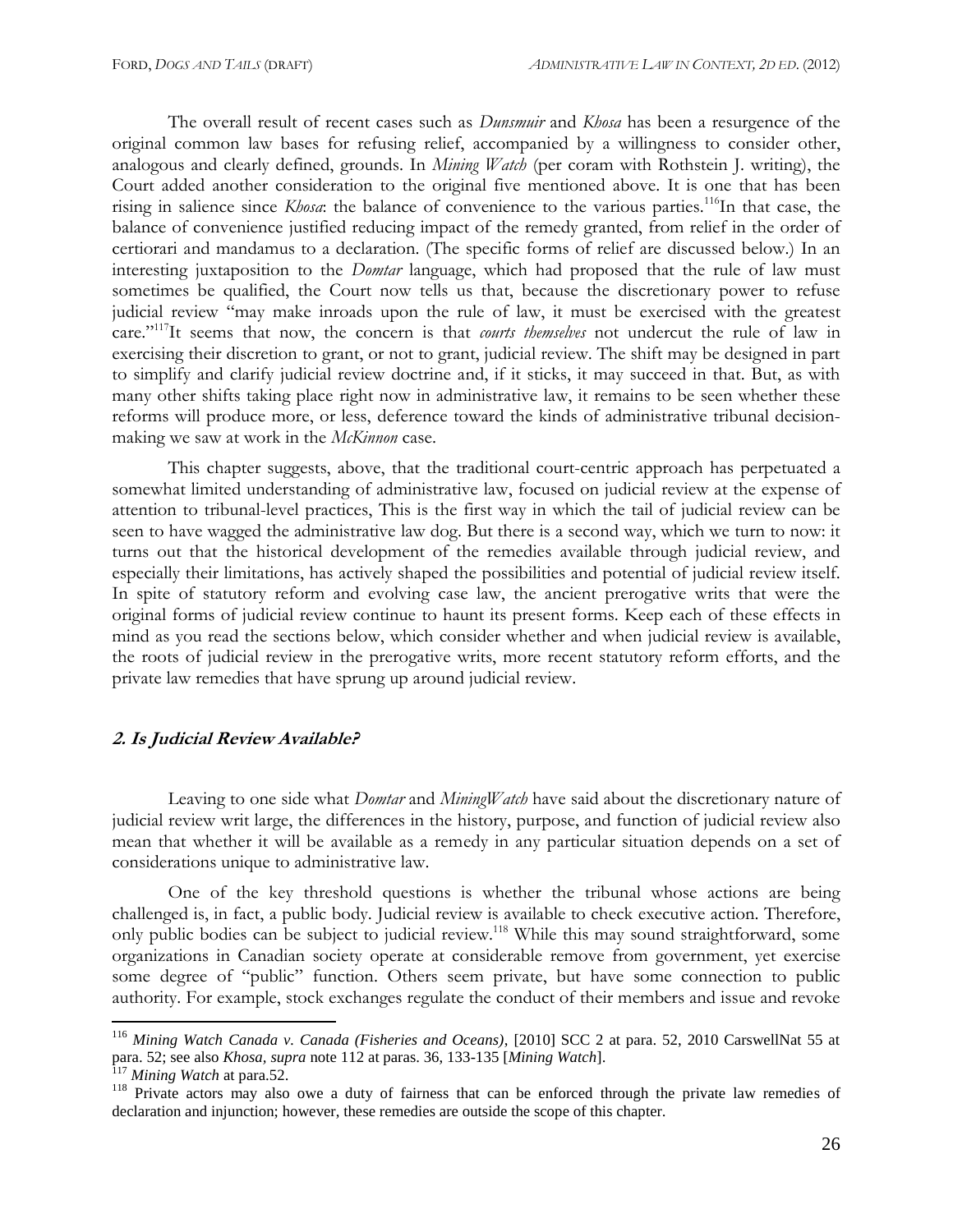$\overline{a}$ 

licences, and their operations clearly go to the protection of the public. However, their authority to act as they do derives from a compact with their members rather than from any statutory grant of authority. What about corporations incorporated under the *Canada Business Corporations Act* (CBCA)? Corporations are the prototypical "private" institution, yet CBCA companies only come into existence by virtue of government action under that statute. Similarly, one should distinguish between government action qua government, and government action qua private contracting party. As a general matter, a private party will have difficulty seeking judicial review of a government board's decision not to award it a particular contract.<sup>119</sup>

Various factors go into determining whether a particular tribunal is a private body or a public one. Relevant considerations include the tribunal's functions and duties and the sources of its power and funding, whether the government directly or indirectly controls the body, and whether government would have to "occupy the field" if the body were not already performing the functions it does. A body or tribunal will be subject to public law, and therefore judicial review, if it is "part of the machinery of government."<sup>120</sup>

In addition to determining whether a tribunal is a sufficiently "public" body, a party seeking to challenge administrative action should determine whether he or she has standing to challenge a tribunal decision. The answer will be straightforward for individuals who are actual parties to an administrative action, but other persons may have a collateral interest in the same matter and may want to challenge a tribunal order that does not directly affect them.<sup>121</sup> The question standing, including "public interest" standing, is discussed by Lorne Sossin in Chapter 7.

Third, a party seeking to challenge administrative action should determine to which court he or she should apply for judicial review. Both the provincial superior courts and the Federal Courts have judicial review jurisdiction. Although a tribunal's enabling statute will generally set out which court has jurisdiction to hear a statutory *appeal*, this is not the case for judicial review. (This makes sense, because judicial review is an extraordinary remedy that does not come out of the enabling statute in the first place.) Typically, the choice of courts is determined by whether the source of the impugned authority's power is provincial or federal.<sup>122</sup> Some overarching provincial statutes, such as Ontario's *Judicial Review Procedure Act*, stipulate the particular provincial court to which judicial review applications should be brought. $123$ 

Fourth, a party should ensure that he or she has not missed any deadlines. Some statutes impose time limits within which a party must file an application for judicial review. For example, the *Federal Courts Act* states than a judicial review application from a federal tribunal to the Federal Court

<sup>119</sup> But consider the improper purpose doctrine: *Shell Canada Products Ltd. v. Vancouver (City)*, [1994] 1 S.C.R. 231.

<sup>120</sup> *McDonald v. Anishinabek Police Service et al.* (2006), 83 O.R. (3d) 132 (Div. Ct.).

<sup>121</sup> See,e.g., *Globalive Wireless Management Corp. v. Public Mobile Inc.* 2011 FCA 194.

<sup>&</sup>lt;sup>122</sup> There are some exceptions. Provincial superior courts have concurrent or exclusive jurisdiction over some specific aspects of federal statutory regimes, due to both the *Constitution Act*, 1982, being Schedule B to the Canada Act 1982 (U.K.), 1982, c. 11, and the *Federal Courts Act*, *supra* note 95. In particular, provincial superior courts have concurrent jurisdiction where Charter issues are raised in attacks on federal legislative regimes (*Reza v. Canada*, [1994] 2 S.C.R. 394) and -- although this is private law, not judicial review – over damages actions in which relief is sought against the federal Crown (*Canada (Attorney General*) *v. TeleZone Inc.*, 2010 SCC 62, [2010] 3 S.C.R. 585) [*TeleZone*].

<sup>123</sup> Ontario *Judicial Review Procedure Act* (JRPA), R.S.O. 1990, c. J.1, s. 6 says that judicial review applications shall be made to the Divisional Court, unless "the case is one of urgency and…the delay required for an application to the Divisional Court is likely to involve a failure of justice," in which case an application may be made to the Superior Court of Justice.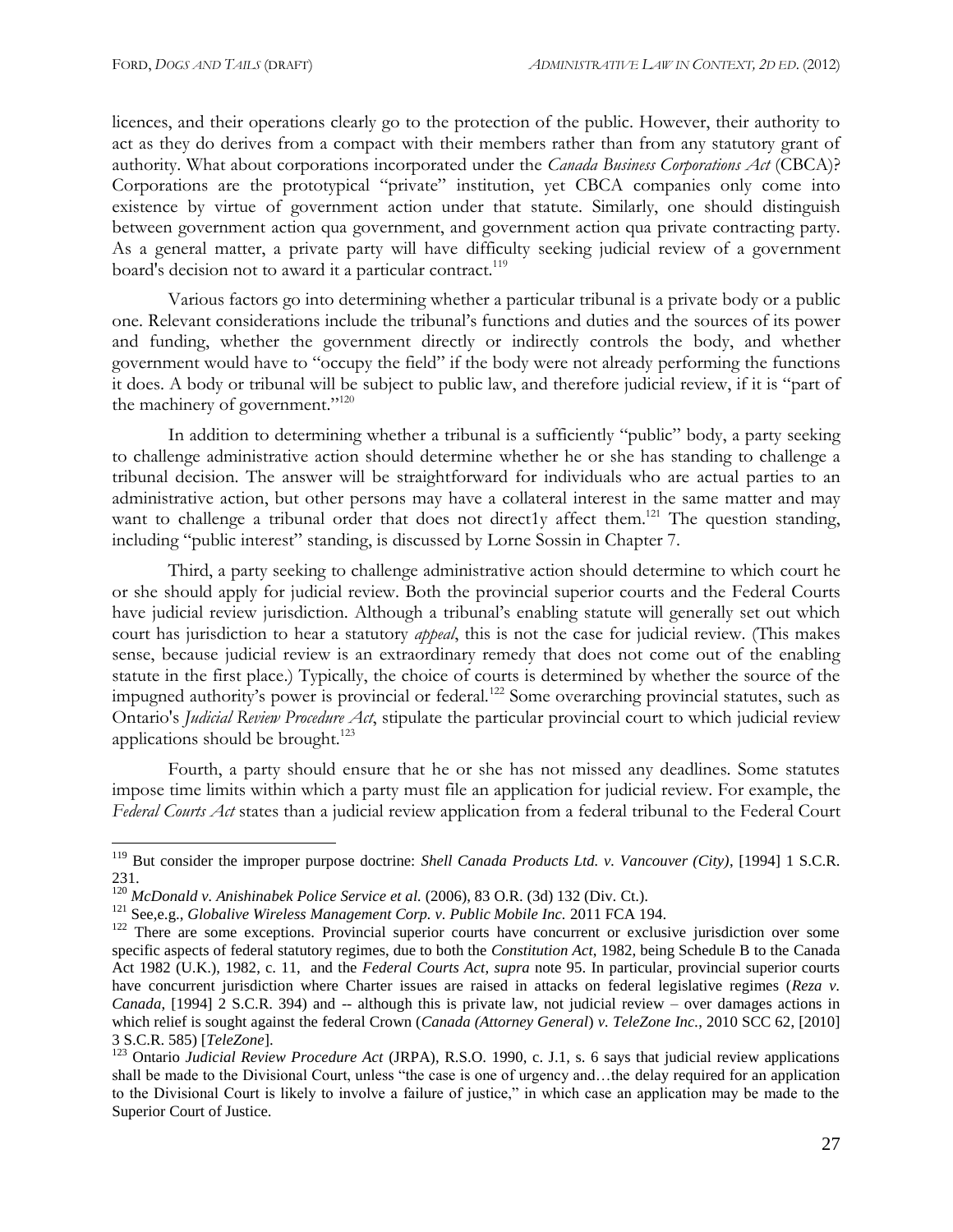must be made within 30 days of the time the underlying decision or order is first communicated.<sup>124</sup> In Alberta, the rules impose a six-month time limit on all applications for judicial review, except *habeas corpus* applications.<sup>125</sup> Nova Scotia precludes all applications for judicial review after the earlier of six months following the decision, or 25 days after the decision is communicated to the person.<sup>126</sup> In British Columbia, the general time limit is 60 days.<sup>127</sup> Parties should therefore check all applicable statutes, including especially the tribunal's enabling statutes, global procedural and judicial review acts, and rules of court, for time limits affecting judicial review. However, courts are often statutorily empowered to extend the time limit for making a judicial review application -- for example, where there is a reasonable explanation for the delay, where no substantial prejudice or hardship would result from such an extension, or where the party can demonstrate prima facie grounds for relief.<sup>128</sup>

The final threshold matter that a party must establish before gaining access to judicial review is that he or she has exhausted all other adequate means of recourse for challenging the tribunal's actions.<sup>129</sup> Depending on the tribunal's enabling statute, this may include almost any of the remedies above: reconsideration by the same tribunal, appeals to internal appellate tribunals and other intraagency mechanisms such as grievance arbitration, and appeals to a court. However, some factors may render an alternative form of review inadequate. For example, appeal mechanisms provided for by statute will be inadequate where:

- 1. the appellate tribunal lacks statutory authority over, or is not willing to address, the issues the appellant raises:<sup>130</sup>
- 2. the appellate tribunal does not have statutory authority to grant the remedy the appellant requests; $^{131}$
- 3. the appeal must be based on the record before the original tribunal, but that record does not include evidence relevant to the applicant,<sup>132</sup> or includes evidentiary errors that the appellate tribunal lacks authority to correct;<sup>133</sup> or

<sup>124</sup> *Federal Courts Act, supra* note 95, s. 18.1(2).

<sup>&</sup>lt;sup>125</sup> Rule 3.15 of the *Alberta Rules of Court* (Alta. Reg. 124/2010) imposes this time limit where the relief sought is the setting aside of a decision or act.

<sup>126</sup> Rule 7.05(1), *Nova Scotia Civil Procedure Rules*, 2008, imposes the time limit on applications for relief in the nature of certiorari, online: <http://www.courts.ns.ca/rules/cpr\_consolidated\_11\_03\_11/cpr\_consolidated\_ rules\_11\_03\_11.pdf>.

<sup>127</sup> *Administrative Tribunals Act, supra* note 11, s. 57(1 ).

<sup>128</sup> E.g. Ontario *Judicial Review Procedure Act, supra* note 121, s. 5; B.C. *Administrative Tribunals Act, supra* note 11, s. 57(2). The *Federal Courts Act, supra* note 95, does not set out the conditions that must be met in order for the court to grant an extension of time: s. 18.1 (2).

<sup>129</sup> *Harelkin v. University of Regina*, [1979] 2 S.C.R 561, 96 D.L.R. (3d) 14.

<sup>130</sup> *Canadian Pacific Ltd. v. Matsqui Indian Band*, [1995] 1 S.C.R. 3, [1995] S.C.J. No. 1 (per La Forest and Major JJ.) [*Matsqui*]; *Violette v. Dental Society*, [2004] 267 N.B.R. (2d) 205 (C.A.); *Kingsbury v. Heighton* (2003), 230 D.L.R. (4th) 654 (C.A.).

<sup>131</sup> *Evershed v. Ontario* (1985), 50 O.R. (2d) 198 at 200 (C.A.).

<sup>132</sup> *V.S.R. Investments Ltd. v. Laczko* (1983), 41 O.R. (2d) 62 (Div. Ct.).

<sup>133</sup> *Cimolai v. Children's and Women's Health Centre* (2003), 228 D.L.R. (4th) 420 at 443-46 ((B.C.C.A.) [*Cimolai*].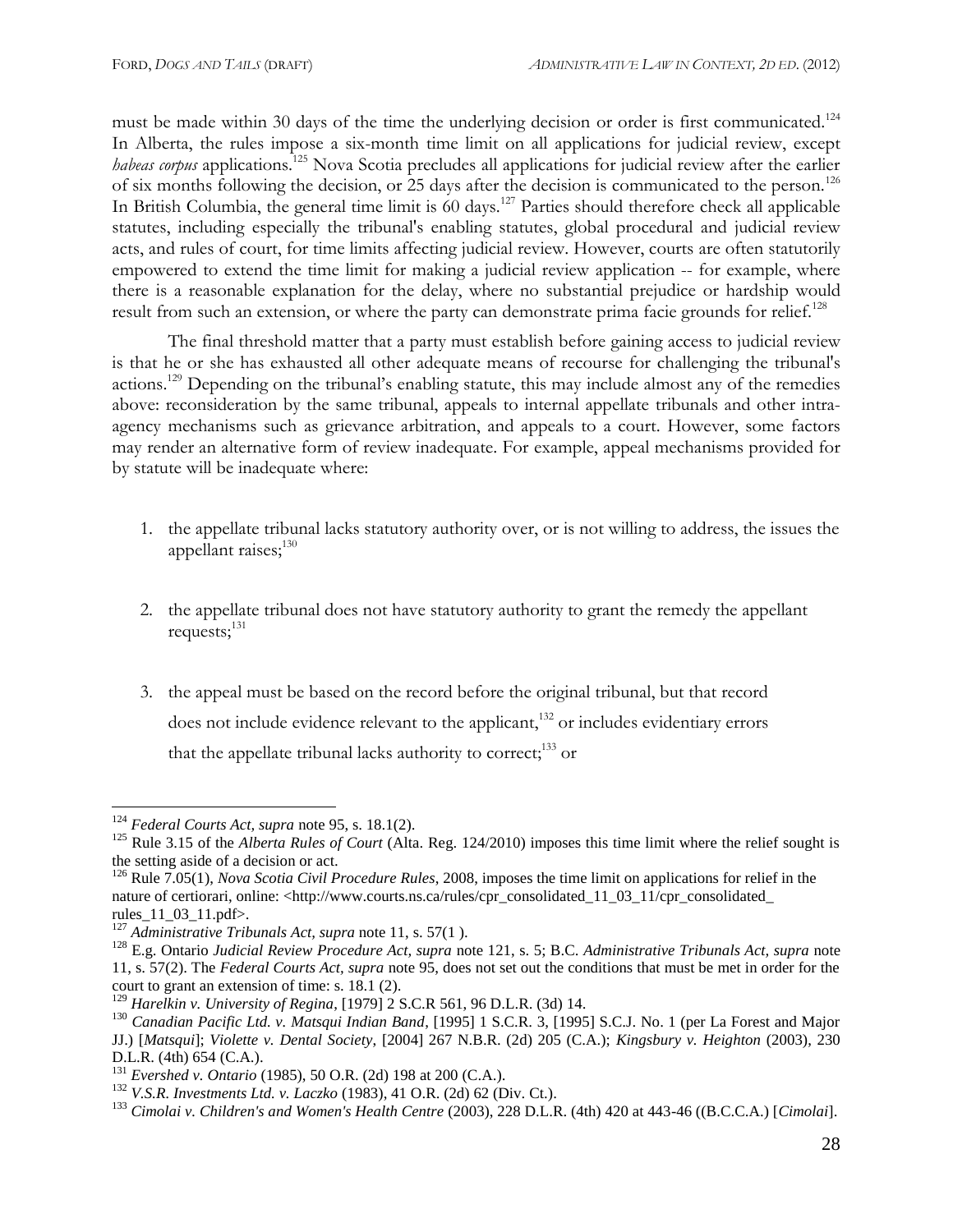4. the alternative procedure is too inefficient or costly.<sup>134</sup>

Courts will not find existing non-court appeal mechanisms to be inadequate based only on unproven allegations that an appellate tribunal will suffer from the same errors<sup>135</sup> or biases<sup>136</sup> as the original tribunal. Nor can challenges circumvent available appeals in favour of judicial review by consent, or simply by raising apparent issues with the original tribunal's procedure or jurisdiction.<sup>137</sup> Also, at least in the context of Aboriginal self-government in the taxation field, the fact that appellate tribunal members lack indicia of institutional independence -- that is, they may not be paid, they lack security of tenure, and they are appointed by the people whose claims they have to adjudicate -- will not make that appellate body "inadequate" without concrete evidence that independence is lacking in practice.<sup>138</sup>

Parliament and several provinces have also legislated in this area. For example, the *Federal Courts Act* prohibits *judicial review* by the Federal Court where an available *appeal* of a tribunal's decision to the Federal Court exists. Québec's *Code of Civil Procedure* also prohibits a superior court room applying Québec's version of certiorari to a tribunal decision where an appeal is available, less the tribunal lacked or exceeded its statutory authority. On the other hand, Ontario's *Judicial Review Procedure Act* and Prince Edward Island's *Judicial Review Act* both permit judicial review notwithstanding any right of appeal.<sup>139</sup> Of course, the fact that a court *may* grant judicial review, even where a right of appeal exists, does not mean that it *will* do so. As we might expect, courts are reluctant to do so. $^{140}$ 

#### <span id="page-29-0"></span>**E. Remedies on Judicial Review**

The remedies available on judicial review have their roots in the ancient prerogative writs, discussed further below. Over time, those became unwieldy. In many province they were modified by statute to redress problems arising from the writs' extreme technicality and unjustified narrowness. However, it is still necessary to understand the ancient writs to understand the scope and range of remedies available through judicial review. For example, neither the old writs nor the

<sup>138</sup> *Matsqui, supra* note 128.

<sup>134</sup> *Violette v. Dental Society, supra* note 128.

<sup>135</sup> *Harelkin, supra* note 127; but see, *contra, Cimolai, supra* note 131.

<sup>136</sup> *Turnbull v. Canadian Institute of Actuaries* (1995), 129 D.L.R. (4th) 42 (C.A.); but see, *contra, Batorski v. Moody* (1983), 42 O.R. (2d) 647 (Div. Ct.).

<sup>&</sup>lt;sup>137</sup> Canada (Border Services Agency) v. C.B. Powell Limited [20 10] F.C.A. 61, at para. 33 ("Concerns about procedural fairness or bias, the presence of an important legal or constitutional issue, or the fact that all parties have consented to early recourse to the courts are not exceptional circumstances allowing parties to bypass an administrative process, as long as that process allows the issues to be raised and an effective remedy to be granted…[T]he presence of so-called jurisdictional issues is not an exceptional circumstance justifying early recourse to courts.") See also Bayne (Rural Municipality No. 371) v. Saskatchewan Water Corp. (1990), 46 Admin. L.R. 23 (Sask. C.A.); Delmas v. Vancouver Stock Exchange (1994), 27 Admin. L.R. (2d) 294 (S.C.), aff'd (1995), 15 B.C.L.R. (3d) 136 (C.A.).

<sup>139</sup> See, respectively, the *Federal Courts Act, supra* note 95, s. 185; *Code of Civil Procedure*, R.S.Q. c. C-25, art. 846; Ontario *Judicial Review Procedure Act, supra* note 121, s. 2(1); *Judicial Review Act* (JRA), R.S.P.E.I. 1988, c. J-3, s. 4(2).

<sup>140</sup> *Odufowora v. Ontario (Board of Inquiry)* (1994), 76 O.A.C. 385 (Div. Ct.); *McKenna's Furniture Store v. Prince Edward Island (Fire Marshall)*, [1997] 152 Nfld. & P.E.I.R. 212 (P.E.I.S.C. (T.D.)).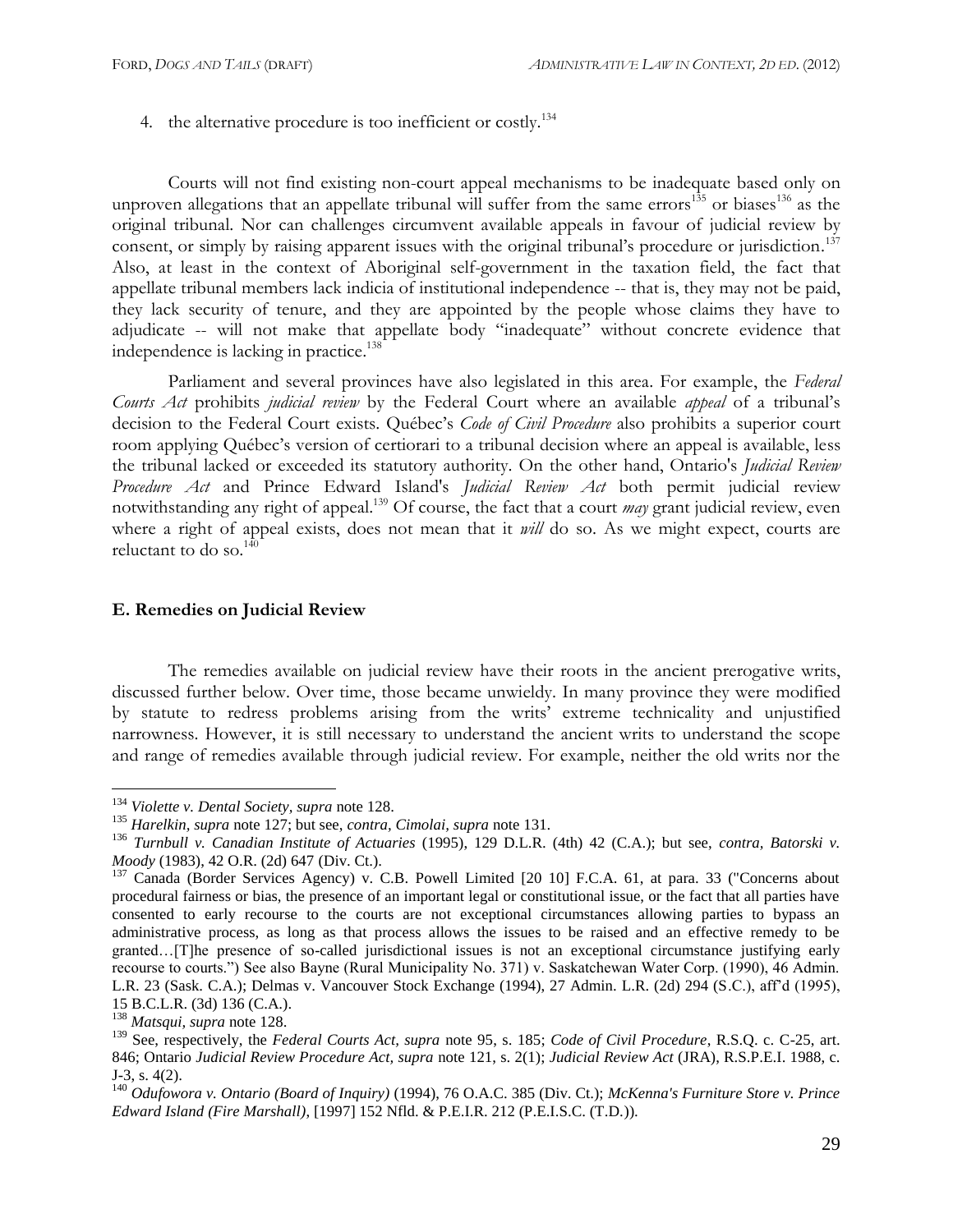reform statutes, which are based on the old writs, permit a court on judicial review to substitute its views on the substance of a matter for the tribunal's views. The old writs also continue to operate in some provinces, albeit in a more limited way.<sup>141</sup>

A party contemplating judicial review should also be aware that, unlike an appeal, an application for judicial review usually does *not* automatically stay the enforcement of the underlying tribunal order, although the tribunal or the court or both may have the power to stay the tribunal's order on application.<sup>142</sup> The legislative decision to make stays automatic for many appeals but not for judicial review applications is consistent with the "last resort" nature of judicial review. The rules regarding stays vary from jurisdiction to jurisdiction and from tribunal to tribunal, so parties seeking a stay should be sure to review the relevant enabling statute, as well as the rules of court and any omnibus statutes governing procedure or judicial review.

The following sections introduce the prerogative writs and subsequent statutory reform. Because judicial review remains a fundamentally discretionary power, the bases on which courts have refused to grant a remedy, are also discussed.

# <span id="page-30-0"></span>*1. Introduction to the Prerogative Writs*

*Certiorari* is the most commonly used prerogative remedy, both historically and today. Certiorari ("cause to be certified") is a special proceeding by which a superior court requires some inferior tribunal, board, or judicial officer to provide it with the record of its proceedings for review for excess of jurisdiction. It was the established method by which the Court of King's Bench in England, from earliest times, checked the jurisdiction of inferior courts and maintained the supremacy of the royal courts. In the United States, the vast majority of applications to the U.S. Supreme Court are still made by way of a petition for certiorari. A successful certiorari application results in the "quashing" (effectively, the invalidating) of a tribunal's order or decision. It is an *ex post facto* remedy. Note, however, that generally the court cannot substitute its decision for the decision of a tribunal that the court finds had erred, because the court has not been granted the statutory decision-making authority and does not have the expertise that the tribunal has.<sup>143</sup>

 $\overline{a}$ <sup>141</sup> For example, the "direct action in nullity" is a judicial review remedy that predates the Québec *Code of Civil Procedure*, R.S.Q. 1977, c. C-25, and is not referred to in it, yet it continues to operate: *Immeubles Port Louis Ltée v. Lafontaine (Village), supra* note 98. In New Brunswick, one cannot apply specifically for the traditional prerogative writs of certiorari. mandamus, or prohibition, which are now available simply as judicial review. However, a range of "alternative" remedies echoing the old prerogative writs continues to exist. See e.g. *Sullivan v. Greater Moncton Planning District Commission* (1993), 132 N.B.R. (2d) 285 (T.D.). Manitoba's Court of Queen's Bench Rules, Man. Reg. 553/88, Rule 68.01 states only that "[a] Judge on application may grant an order of mandamus, prohibition, certiorari or quo warranto." Yukon Territory has not enacted any statutory changes to the common-law writs.

<sup>142</sup> See e.g. Ontario *Statutory Powers Procedure Act, supra* note 37, s. 25 (an appeal acts as a stay, but judicial review is not an appeal for that purpose); New Brunswick *Energy and Utilities Board Act*, S.N.B. 2006, c. E-9. 18, s. 52(2) (judicial review does not automatically stay an order, but the board itself or the Court of Appeal may stay it). Indeed, one federal statute that establishes securities clearing houses and banking and payment systems stipulates that no stay shall be granted for a judicial review application related to the government's administration of those systems. *Canadian Payments Act*, R.S.C. 1985, c. C-21, s. 46.

 $143$  In exceptional circumstances, a court will nevertheless make the decision that it finds the original tribunal ought to have made. See e.g. *Renaud v. Québec (Commission des affaires sociales)*, [1999] 3 S.C.R. 855, [1999] S.C.J. No. 70, 184 D.L.R. (4th) 441; *Corp. of the Canadian Civil liberties Assn. v. Ontario (Civilian Commission on*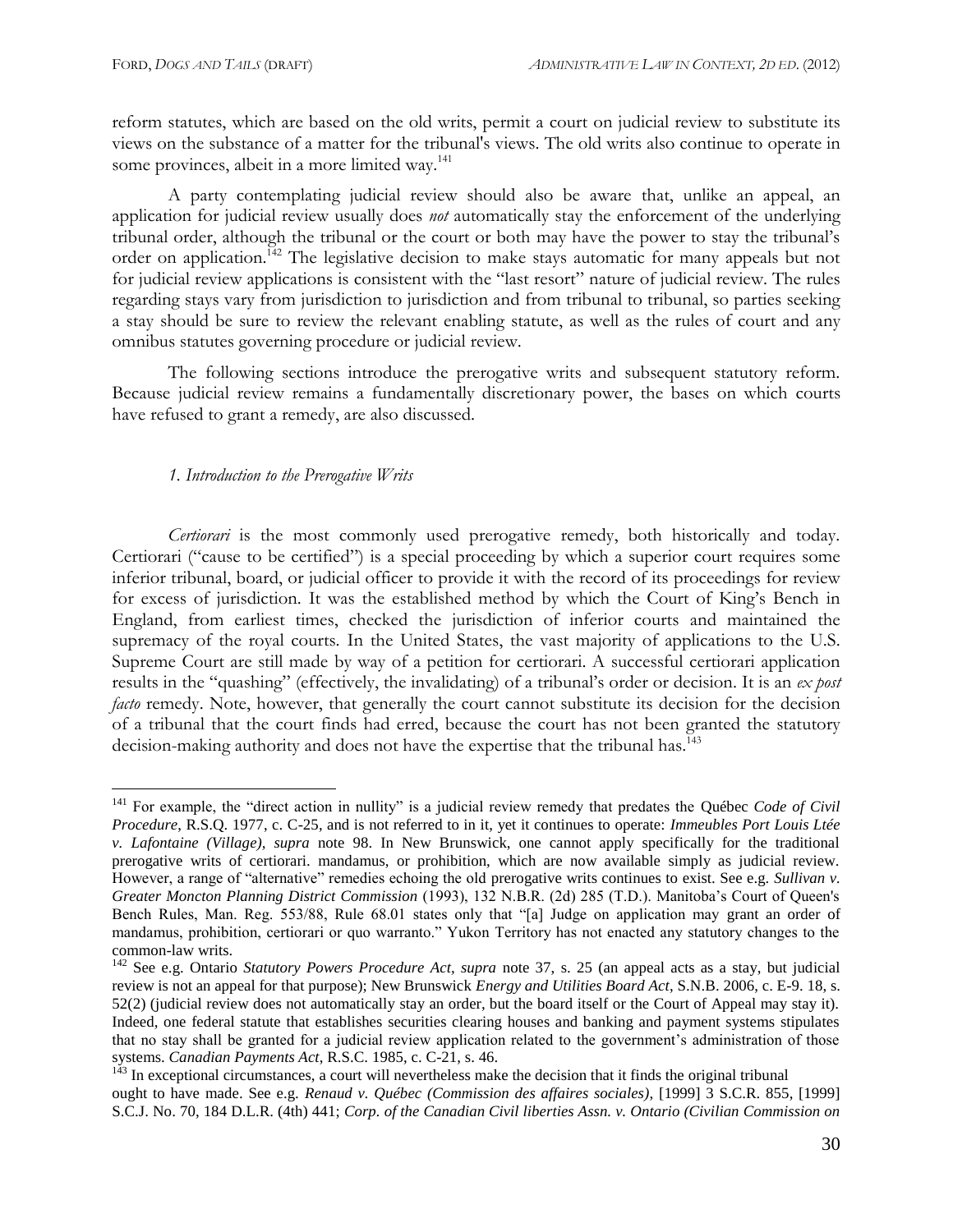$\overline{a}$ 

The related writ of prohibition is another special proceeding, issued by an appellate court to prevent a lower court from exceeding its jurisdiction, or to prevent a non-judicial officer or entity from exercising a power. Prohibition is a kind of common-law injunction to prevent an unlawful assumption of jurisdiction. Unlike certiorari, which provides relief after a decision is made, prohibition is used to obtain relief pre-emptively. It arrests the proceedings of any tribunal, board, or person exercising judicial functions in a manner or by means not within its jurisdiction or discretion.

*Mandamus* (literally, "we command") is a writ issued by a superior court to compel a lower court or a government agency to perform a duty it is mandated to perform. In practice, it is often combined with an application for certiorari. Certiorari would be used to quash a decision -- for example, for a lack of procedural fairness -- while mandamus would be used to force the tribunal to reconsider the matter in a procedurally fair manner. A variation on mandamus gives the court the ability to send a matter back to a tribunal for reconsideration with directions. Superior courts have the inherent power to order reconsideration with directions, and several provincial statutes and rules of court, as well as the *Federal Courts Act*, also grant this power. If the court issues directions, it must clearly state what the original panel is to do or what it must refrain from doing. These directions may only protect against unfair procedures or excess of power and cannot tell the tribunal how it must decide. In particular, the general rule is that mandamus cannot be sought to compel the exercise of discretion in a particular way, although exercises of discretion must always conform to the Charter.<sup>144</sup>

A *declaration* is a judgment of a court that determines and states the legal position of the parties, or the law that applies to them. There are two kinds of declarations: the public law variety, used to declare some government action ultra vires, and the private law variety used to clarify the law or declare a private party's rights under a statute. The public law variety is the main concern of administrative law. Declarations are not enforceable, and they cannot require anyone to take or refrain from taking any action. Historically, this made declarations useful in actions against the Crown itself because the traditional common-law position was that relief in the nature of mandamus was not available against the Crown. It was not thought appropriate for a court to order enforcement against the Crown since the Crown was the source of its own authority. (These prohibitions on remedies against the Crown itself were substantially, though not completely, relaxed over the course of the 20th century.) The non-coercive nature of the remedy has not often proven to be a problem, because court declarations against government bodies in particular tend to be respected.<sup>145</sup> Where a declaration does not produce a government response, however, as happened in the *Khadr* case<sup>146</sup>, the declaration may look like a distinctly second-rate remedy relative to

*Police Services)* (2002), 61 O.R. (3d) 649 (C.A.); *Allman v. Amacon Property Management Services Inc.*, [2007] B.C.J. No. 1144 (C.A.).

<sup>&</sup>lt;sup>144</sup> In the special circumstances of the so-called *Insite* case, which concerned a safe drug injection site in Vancouver's Downtown Eastside neighbourhood, the Supreme Court of Canada held that the Minister of health had not exercised his discretion consistent with the Charter when he refused to exempt Insite from certain criminal law provisions. The Court found that sending the matter back to the Minister for reconsideration would be inadequate in view of the attendant risks and delays. It therefore took the rare step of issuing an order in the nature of mandamus, *compelling* the Minister to exercise his discretion so as to issue an exemption to Insite. *Canada (Attorney General) v. PHS Community Services Society*, 2011 SCC 44, [2011] 3 S.C.R. 134.

<sup>145</sup> *Lount Corp. v. Canada (Attorney General)*, [1984] 1 F.C. 332 at 365 (T.D.) (noting that "by long tradition, the executive abides by declarations of the Court even though not formally or specifically directed to do so"), aff'd *sub nom. Canada (Attorney General) v. Lount Corp.*, [1985] 2 F.C. 185 (C.A.).

<sup>&</sup>lt;sup>146</sup> *Khadr, supra* note 76. In 2008 the Supreme Court of Canada determined that Omar Khadr had been deprived of his s. 7 Charter rights by Canadian officials operating at the Guantanamo Bay detention facility, who shared transcripts of their interviews of Mr. Khadr with U.S. authorities. The Court ordered that the Canadian authorities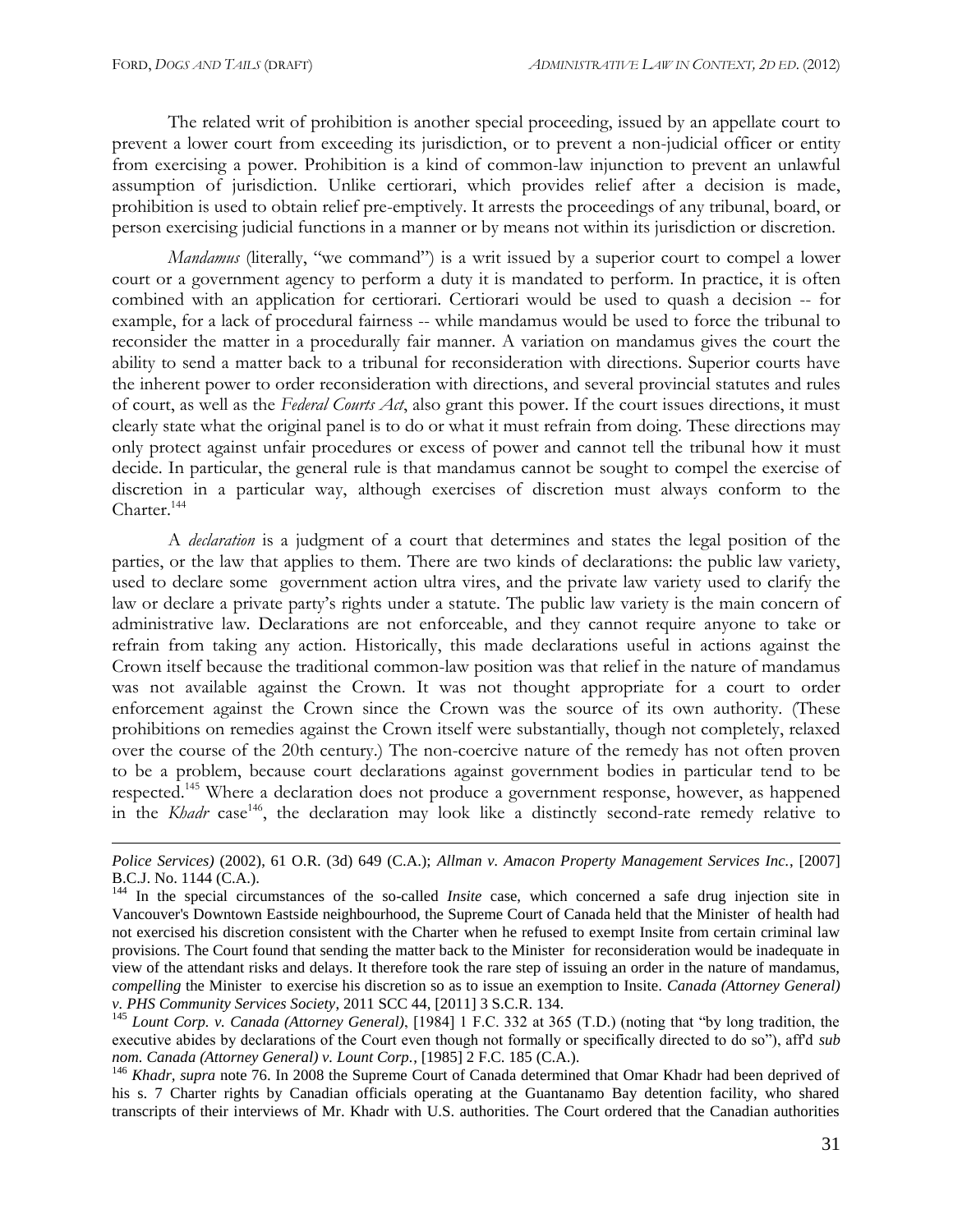mandamus. At least where the Crown prerogative over foreign affairs is concerned, an aggrieved party may find himself or herself having a right without a remedy -- or, more accurately , having a right for which a meaningful remedy exists only in the political, and not the legal, arena.

Less common these days are the writs a *habeas corpus* and *quo warranto. Habeas corpus* (literally, "produce the body") is a writ employed to bring a person before a court, most frequently to ensure that the person's imprisonment or detention is not illegal. Like certiorari, habeas corpus continues to live an active life in the United States, where it is the primary mechanism for challenging state death penalty sentences in federal court. In Canada, *habeas corpus* applications are rare.Most are brought by prisoners detained in correctional institutions and by police, immigration, child welfare, and mental health detainees. *Quo warranto* ("by what warrant?" or "by what authority?") is a writ used to inquire into what authority existed to justify acts by or powers claimed by a public office. It is rarely used today, and some provinces have abolished it by statute.<sup>147</sup> However, *quo warranto* is still used in Québec and New Brunswick to challenge the authority of municipal councillors on the basis of a prohibited conflict of interest.<sup>148</sup>

# <span id="page-32-0"></span>*2. Statutory Reform*

 $\overline{a}$ 

Over time, each of the prerogative writs above came to be characterized by technical complexity and arcane rules. Potentially meritorious applications were dismissed because the applicant had petitioned for the wrong writ, or because his or her claim was barred by some technical limitation. For example, although court decisions later re-expanded the writ's scope, a number of cases in Canada in the 1960s and 1970s held that certiorari and prohibition were only available to address "judicial" or "quasi-judicial" final decisions that affected the rights of citizens. As the case law became more arcane and the practical injustices more obvious, policy reasons for maintaining the distinction between the various writs eroded.

The result, in many provinces and at the Federal Court,<sup>149</sup> was statutory reform. Some provinces enacted omnibus statutes governing judicial review or statutory/civil procedure,<sup>150</sup> while

produce those transcripts to Mr. Khadr, which they did, but the Prime Minister refused requests to seek his repatriation from the United States to Canada. In its 2010 decision, the Supreme Court of Canada held that, notwithstanding the violation of Mr. Khadr's s. 7 Charter rights, it would not order the Canadian government to request his repatriation. In light of the Crown prerogative over foreign affairs, the Court concluded that the appropriate remedy was a declaration that Canada had infringed Mr. Khadr's s. 7 rights, leaving it to the government to decide how best to respond. The government did not seek Mr. Khadr's repatriation.

<sup>147</sup> E.g. PEI JRA, *supra* note 137, s. 11; B.C. *Judicial Review Procedure Act* (BC JRPA), R.S.B.C. 1996, c.241, s. 18. These statutes provide that certain remedies for what would have been information in the nature of quo warranto are still available.

<sup>148</sup> See e.g. *R. v. Wheeler*, [1979] 2 S.C.R. 650.

<sup>&</sup>lt;sup>149</sup> *Federal Courts Act, supra* note 95, s. 18(1) provides that the Federal Court has exclusive original jurisdiction "to issue an injunction, writ of certiorari, writ of prohibition, writ of mandamus, or writ of quo warranto, or grant declaratory relief, against any federal board, commission or other tribunal."

<sup>150</sup> Ontario JRPA, *supra* note 121, B.C. JRPA, *supra* note 145, P.E.I. JRA, supra note 137. Québec *Code of Civil Procedure*, R.S.Q. c. C-25. Ontario and British Columbia have enacted the most comprehensive reforms. Be aware that, apart from habeas corpus, terminology in Québec is different. For example, prohibition and certiorari are codified under "evocation" and "revision" in s. 846 of the *Civil Code*. Remedies equivalent to quo warranto and mandamus are codified under ss. 838 and 844ff, respectively, and the terms "quo warranto" and "mandamus" are used in practice, but they do not appear in the Code. There also exists the "declaratory judgment in motion," codified at s. 453, which allows a party to have his or her rights "declared."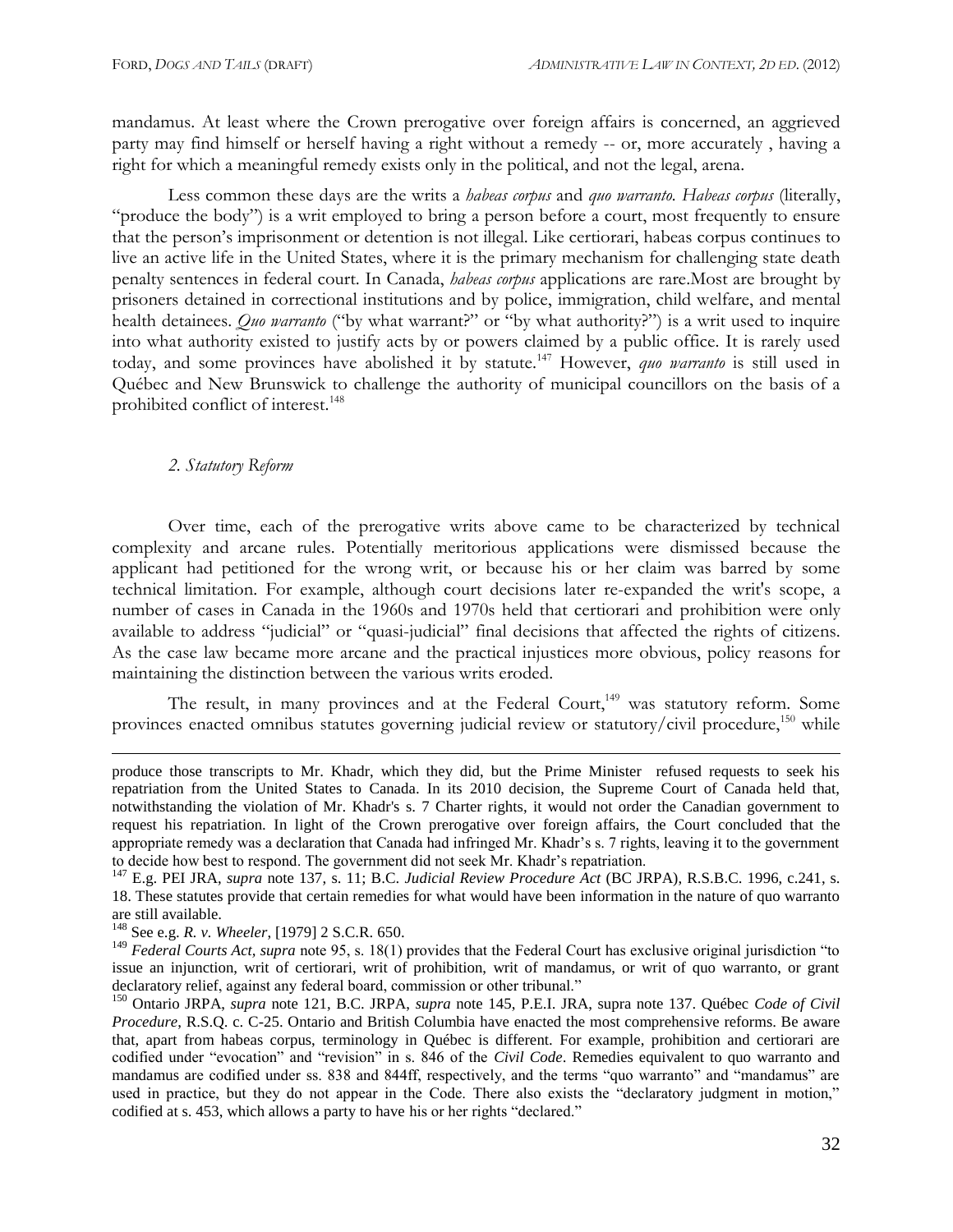others used their rules of court to enact changes.<sup>151</sup> Only Yukon Territory seems to have left the common law untouched. The details vary from one statutory scheme to another, but key statutes that may apply are the *Federal Courts Act*, the Ontario and B.C. *Judicial Review Procedure Acts* (JRPAs), the Ontario *Statutory Powers Procedure Act*, the B.C. *Administrative Tribunals Act*, the P.E.I. *Judicial Review Act*, Québec's *Code of Civil Procedure*, and the rules of court in other provinces and territories. These important statutes have sought to clarify procedure surrounding judicial review. Some have also sought to change the substantive shape of judicial review itself. Therefore, parties considering challenging a tribunal order must be aware of the relevant statutes' provisions, in addition to the provisions of the tribunal's own enabling statutes. Statutory reforms commonly provide for the following:

- 1. Simplified application procedures. For example, a statute may state that applications for orders "in the nature of" mandamus, prohibition, or certiorari shall be deemed to be applications for judicial review, to be brought by way of an originating notice or petition. The new judicial review application combines, and in the process supersedes, the old writs of certiorari, prohibition, mandamus, public law declaration, and injunction. (Some statutes include quo warranto and habeas corpus within the ambit of the statute; some abolish quo warranto; some provinces have a dedicated Habeas Corpus Act.) It is sufficient for a party to set out the grounds on which relief is sought and the nature of the relief sought, without having to specify under which particular writ he or she might have proceeded at common law.
- 2. Simplified remedies, including, for example, the power to set aside a decision or direct the tribunal to reconsider its decision, with or without directions. Some statutes also expressly give courts the authority to ignore technical irregularities or defects in form if the court finds no substantial wrong or miscarriage of justice has occurred.
- 3. Greater clarity as to who may be parties to a hearing -- for example, decision-makers whose exercise of statutory authority is being questioned. Generally, judicial review statutes also provide that notice must be given to the Attorney General, who is entitled as of right to be heard on the application.
- 4. A right of appeal. Judicial review applications are generally made to provincial superior courts, and the statutes provide for a subsequent right of appeal to the provincial Court of Appeal.
- 5. Judicial review mechanisms to challenge interlocutory orders and to resolve interim issues. At common law, certiorari was only available with respect to "decisions" -- that is, final orders. However, the B.C. and Ontario *Judicial Review Procedure Acts* use the words "exercise of statutory power," rather than the word "decision," thereby expanding the range of judicial review to include any exercise of statutory power.<sup>152</sup> Other statutes permit a tribunal itself to

 $\overline{a}$ <sup>151</sup> Alberta, Manitoba, New Brunswick, Newfoundland, Northwest Territories, Nova Scotia, Nunavut, and Saskatchewan.

<sup>152</sup> BC JRPA, *supra* note 145, s. 3; Ontario JRPA, *supra* note 121. s. 2.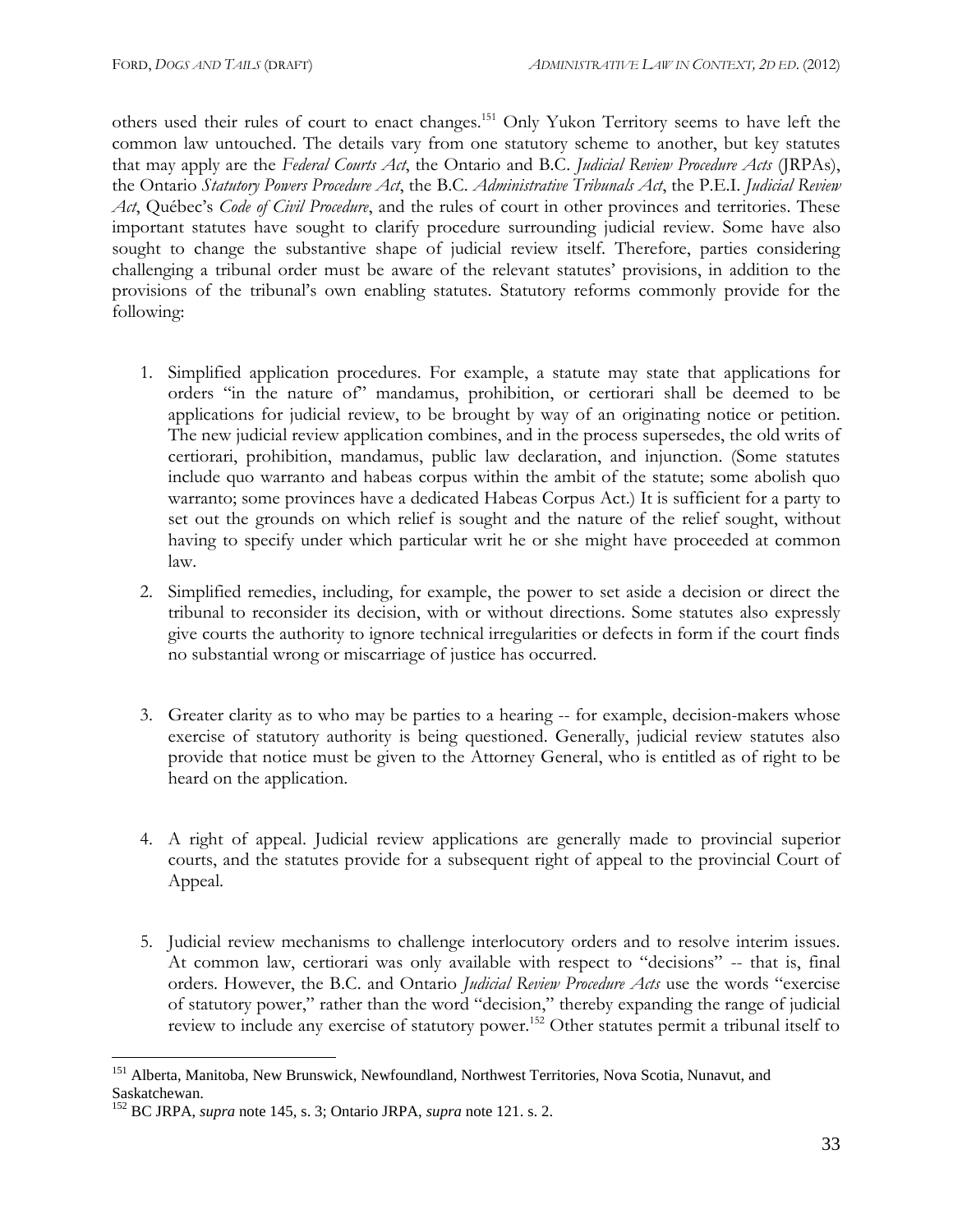refer a "stated case" to the courts for determination of a question of law, after which the case can go back to the original tribunal for determination of the ultimate issues.<sup>153</sup> For example, B.C. tribunals that do not have jurisdiction over constitutional questions under the *Administrative Tribunals Act* can issue a stay and refer a constitutional question to a court of competent jurisdiction.<sup>154</sup> Enabling statutes must authorize stated cases.

#### <span id="page-34-0"></span>**F. Private Law Remedies**

Private law remedies available to parties, as against administrative agencies, are outside the scope of administrative action and judicial review. At the same time, increasingly frequent attempts to obtain private law remedies from public bodies have put pressure on judicial review doctrines. In some circumstances, unhappy parties would likely prefer monetary relief to any remedy they could receive under judicial review. The key issue is that neither the old prerogative writs, nor the new statutory remedy of judicial review, allow a party to obtain monetary relief through judicial review.

The Crown and its servants can be liable to private parties for monetary relief,<sup>155</sup> although some statutes limit individual administrative tribunal members' liability.<sup>156</sup> However, to seek monetary relief, an aggrieved party must initiate a separate civil action for restitution or damages alongside, or in lieu of, a judicial review application. The fact that many parties *do* want money damages as a remedy is putting considerable momentum behind the development of the law in this area. It points, again, to how the tail of remedies sometimes wags the dog of legal doctrine.

Government agencies can be sued, for example for breach of contract, for the tort of negligence, or the special tort of misfeasance in (or abuse of) public office. The last one in particular has attracted a lot of attention lately. To succeed in an action for tort of misfeasance in public office, the plaintiff must establish, in addition to the basic elements of negligence, (1) deliberate and unlawful conduct by someone in public office, and (2) the public officer's subjective knowledge that the conduct was unlawful and likely to harm the plaintiff. Because this tort alleges bad faith on the part of a public official, "clear proof commensurate with the seriousness of the wrong" is required.<sup>157</sup> The underlying purpose of the tort is to protect each citizen's reasonable expectation that public officials will not intentionally injure members of the public through deliberate and unlawful conduct in the exercise of public functions.<sup>158</sup>

The leading case on the tort of misfeasance in public office, *Odhavji*, involved an action for damages against police officers and the Chief of the Metropolitan Toronto Police by the estate of an

<sup>153</sup> E.g. *Federal Courts Act, supra* note 95, 5.18.3; B.C. *Administrative Tribunals Act, supra* note 11, s. 43.

<sup>154</sup> B.C. *Administrative Tribunals Act, ibid.*, ss. 44, 45.

<sup>&</sup>lt;sup>155</sup> The Federal Court has concurrent original jurisdiction over all actions for damages against the federal Crown. Individual servants of the Crown, including Ministers, are also liable for breaches of private law duties on the same basis as other individuals. *Federal Courts Act, supra note 95, s. 17; Peter G. White Management Ltd. v. Canada (Minister of Canadian Heritage)*, [2007] 2 F.C.R. 475 (C.A.).

<sup>156</sup> E.g. B.C. *Administrative Tribunals Act, supra* note 11, s. 56.

<sup>157</sup> *Powder Mountain Resorts Ltd. v. British Columbia* (2001), 94 B.C.L.R. (3d) 14 at para. 8 (C.A.)

<sup>158</sup> *Odhavji Estate v. Woodhouse*, 2003 SCC 69, [2003] 3 S.C.R. 263. On the tort's value as a practical tool for enhancing state accountability, notwithstanding its rather poor fit with the conceptual underpinnings of modern tort law, see John Murphy, "Misfeasance in a Public Office: A Tort Law Misfit?" Oxford J. Legal Stud. (forthcoming 2011), online: Oxford Journal of Legal Studies <http://ojls.oxfordjournals.org/content/early/2011/09/21/ ojis.gqr018.full. pdf + html>.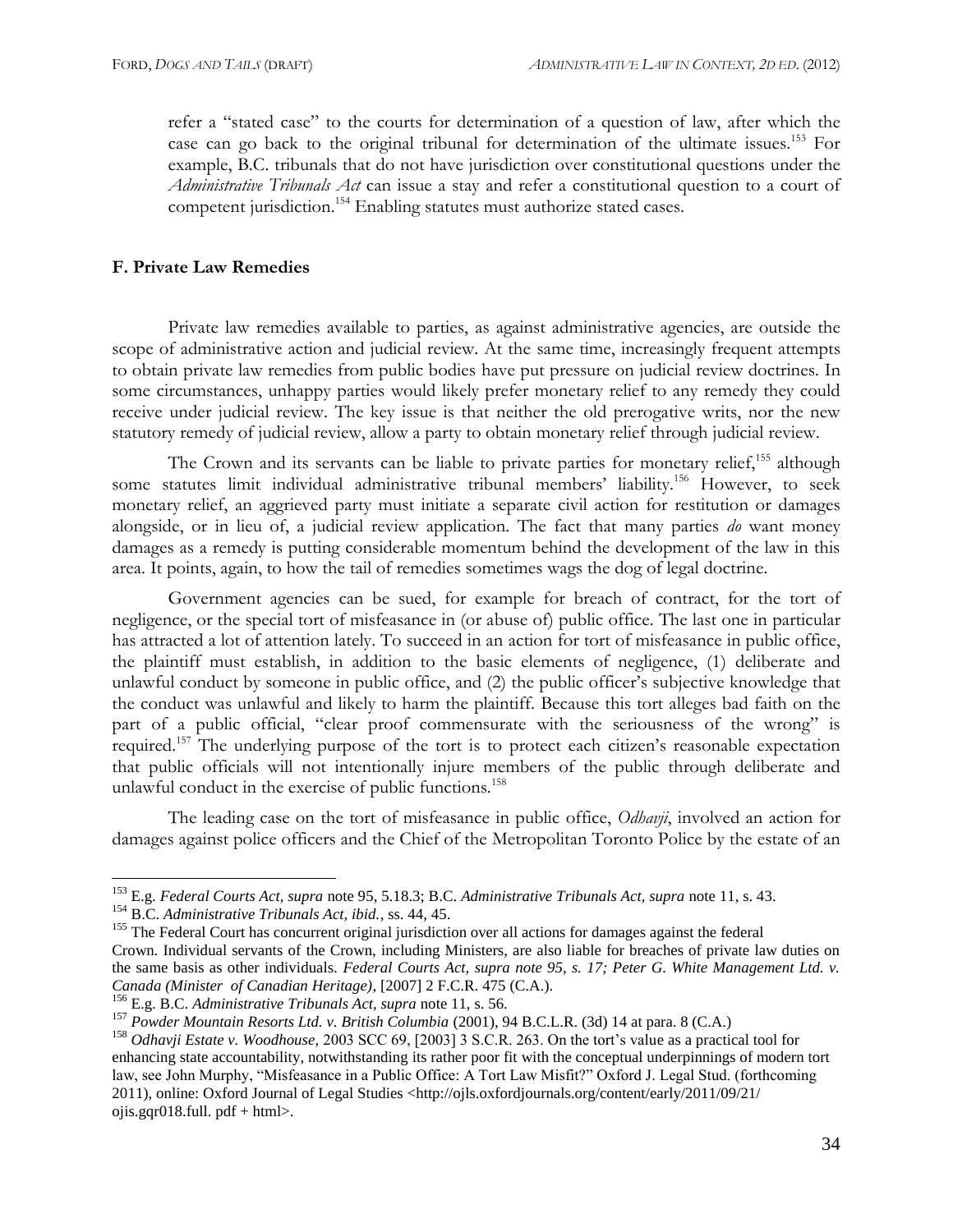individual shot by the police. The plaintiffs alleged that the police officers involved in the shooting did not promptly or fully comply with their statutory duty to cooperate with an ensuing investigation, and that the chief of police did not adequately compel them to cooperate. The case made its way to the Supreme Court of Canada on the defendant's motion to dismiss the plaintiff's claim, where the Court determined that the plaintiff had made out a cause of action and that the matter should be allowed to proceed. In other words, the Court held that there was such a thing as the tort of misfeasance in public office. Since *Odhavji*, only a few cases have succeeded on a claim of tort of misfeasance in public office. *McMaster v. The Queen*<sup>159</sup> is one of them. There, a prisoner with large feet requested a new pair of properly-fitting shoes when his old shoes became worn out. A long and apparently intentional delay followed in getting him new shoes and, while waiting, he injured his knee exercising in his old shoes. Correctional Services of Canada and prison staff were found liable in tort for misfeasance in public office, for unlawfully delaying Mr. McMaster's new shoe request when they should have known he was at risk of injury.

As these cases make clear, some torts overlap with a potential judicial review application while others do not. Judicial review was not a possibility in *Odhavji* or *McMaster*, because no administrative decision was being challenged in those cases. In other cases, a tribunal's conduct may be precisely what is being challenged. The precise relationship and potential overlap between private rights of action and judicial review applications was a cause for concern for a number of years. Then, in 2010, in a case concerning private law claims for breach of contract, negligence, and unjust enrichment, the Supreme Court of Canada made it clear that parties do not need to seek judicial review *before* they can bring a private law action for damages, and the private law action does not violate the rule against collateral attacks.<sup>160</sup> If a party has a fundamentally private law claim arising from an administrative decision, and primarily wants monetary damages, that party may proceed by way of private action. As Binnie J. points out, though, "no amount of artful ding in a damages case will succeed in setting aside the order said to have harmed the claimant or enjoin its enforcement…The claimant must…be content to take its money (if successful) and walk away leaving the order standing."<sup>161</sup>

# **V. Conclusion**

<span id="page-35-0"></span>A goal of this chapter has been to put judicial review in context, both chronologically and conceptually. Administrative law remedies are the product of multiple forces and priorities, often acting in tension with each other. They need to be considered in light of the tug-of-war between courts and legislators as demonstrated by, for example, legislators' creation of internal appeal mechanisms and courts' periodic circumvention of those internal appeals in favour of immediate judicial review. Another recurring theme is the tug-of-war between tribunals and the courts that oversee them, in terms of courts' willingness to recognize and give effect to potentially creative and uncourtlike tribunal remedies. These tensions are emblematic of a deeper contest between deeply held values around the rule of law on the one hand, and administrative expertise, efficiency, and democratic accountability on the other.

<sup>159</sup> *McMaster v. The Queen* (2009), F.C. 937, F.C.J. No. 1071.

<sup>&</sup>lt;sup>160</sup> *Telezone, supra* note 120. The courts retain the residual discretion to stay a damages action if the claim being made is actually "in its essential character" an application for judicial review. *TeleZone, ibid.* at para. 78; see also *Manuge v. Canada*, 2010 SCC 67, another of the five companion cases released alongside *TeleZone*.

<sup>161</sup> *Telezone, supra* note 158 at para. 75.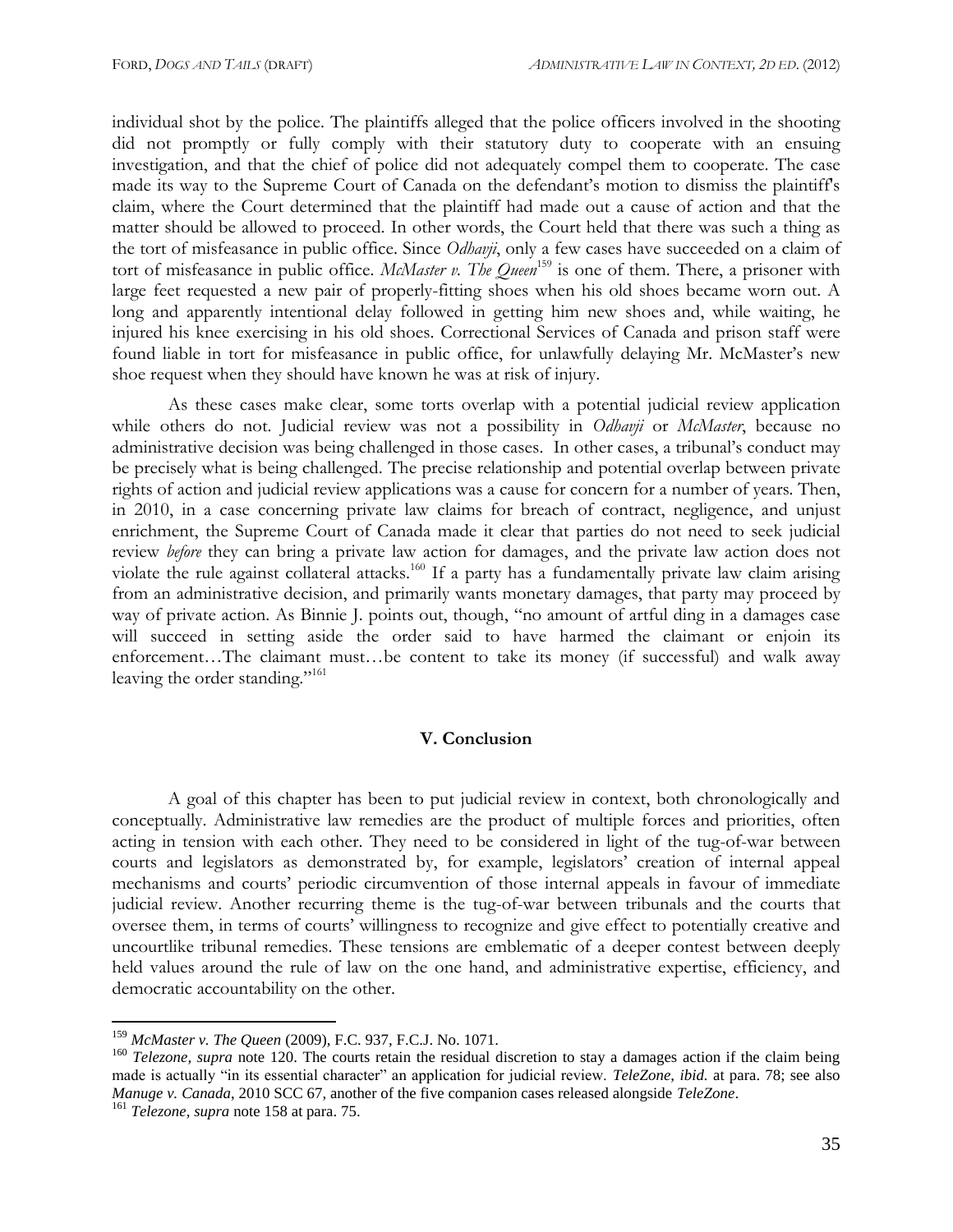Administrative law remedies are also path-dependent, meaning that they have been shaped by their historical origins in the prerogative writs and by subsequent, sometimes piecemeal, attempts to modify judicial review. If we were to design a set of remedies out of whole cloth today, it is not obvious that we would decide to set up two separate mechanisms for accessing the courts (that is, statutory appeals and judicial review). We might create an overarching administrative review tribunal like Québec's instead – and then, unlike Québec, we might make it a judicial body rather than an administrative one. The point here is that remedies have been influenced by their historical roots, and remedies in turn have influenced the development of administrative law as a whole.

In part as a corrective to the heavy conventional emphasis on judicial review and its idiosyncrasies, this chapter tries to situate judicial review remedies within a larger context. Myriad other remedies are available at different stages of administrative action. Rich debate exists concerning appropriate tribunal functioning and the proper scope of tribunal action. Tribunals develop remedies that are novel , by court standards, because they are differently constituted than courts are. It is in part the heterogeneity and depth of this experience that underlies the modern instinct that courts should show some respectful deference in exercising judicial review of tribunal decisions. This chapter also counsels respect for that difference. A conversation about administrative law remedies illustrates the larger point that animates much of this volume: judicial review and court-centred processes, which make up the bulk of this book, are nevertheless the tail of administrative law and practice. That tail, fascinating though it is, should not limit our appreciation of, and approach to, the complex and varied species of dog that administrative action represents.